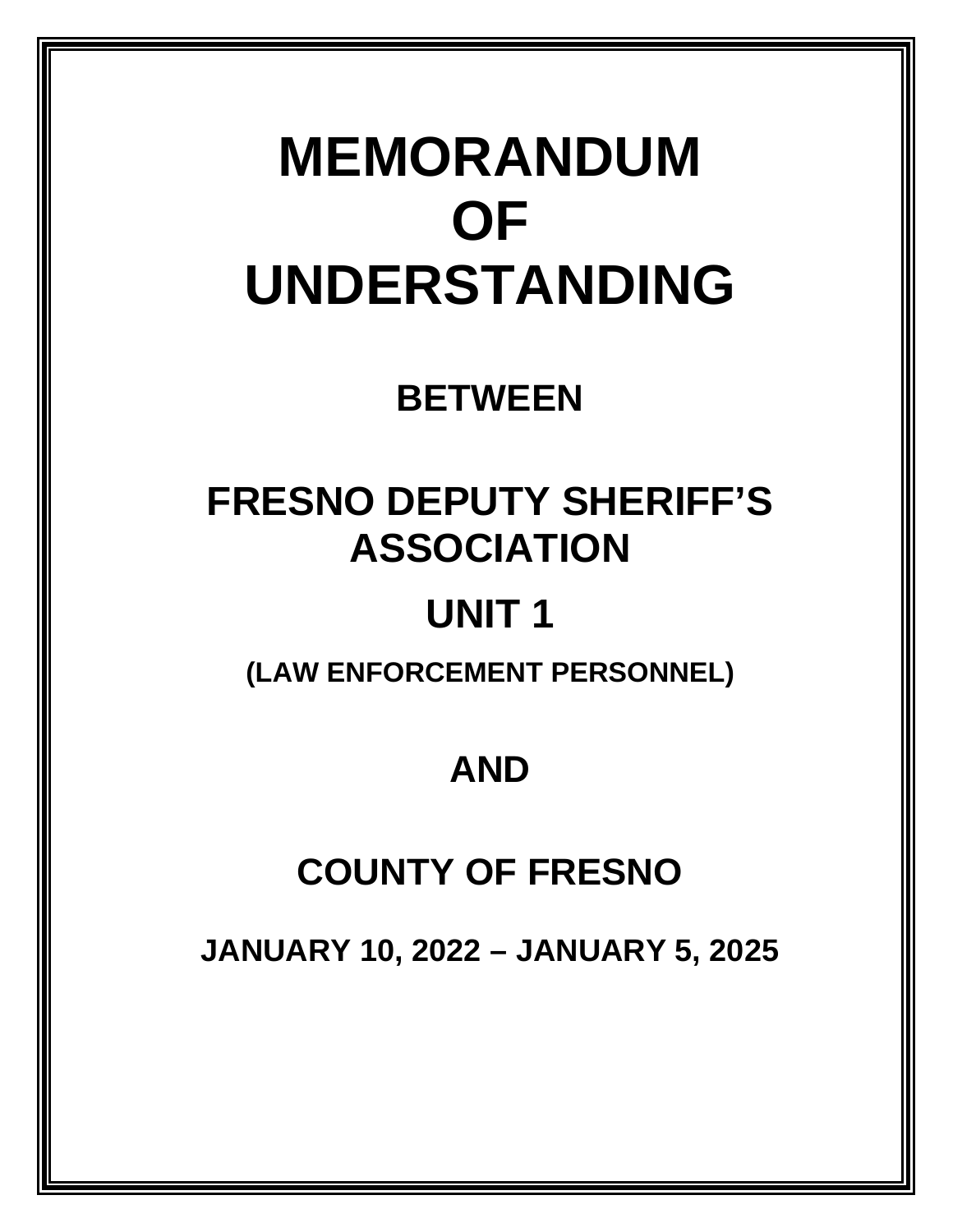### **UNIT1** TARI E OF CONTENTS

|                | IADLL VI VVNILNIJ                                           |             |
|----------------|-------------------------------------------------------------|-------------|
| <b>ARTICLE</b> |                                                             | <b>PAGE</b> |
| 39<br>- 8      | ACCIDENTAL DEATH OR DISMEMBERMENT BENEFIT-BOMB TECHNICIAN27 |             |
|                |                                                             |             |
| 24             |                                                             |             |
| 18             |                                                             |             |
| 54             |                                                             |             |
| 17             |                                                             |             |
| 20             |                                                             |             |
| $\overline{7}$ |                                                             |             |
| 22             |                                                             |             |

| 17             |                                                              |  |
|----------------|--------------------------------------------------------------|--|
| 20             |                                                              |  |
| $\overline{7}$ |                                                              |  |
| 22             |                                                              |  |
| 5              |                                                              |  |
| 29             |                                                              |  |
|                |                                                              |  |
|                |                                                              |  |
|                |                                                              |  |
|                |                                                              |  |
|                |                                                              |  |
| 41             |                                                              |  |
| 40             |                                                              |  |
| 31             |                                                              |  |
| 36             |                                                              |  |
| 49             |                                                              |  |
| 50             |                                                              |  |
| 42             |                                                              |  |
| 52             | 5-YEAR RETENTION PAY DEPUTY SHERIFF CLASSIFICATION SERIES 38 |  |
| 15             |                                                              |  |
| 23             |                                                              |  |
| 57             |                                                              |  |
| 12             |                                                              |  |
| 33             |                                                              |  |
| 21             |                                                              |  |
|                |                                                              |  |
|                |                                                              |  |
|                |                                                              |  |
|                |                                                              |  |
|                |                                                              |  |
|                |                                                              |  |
|                |                                                              |  |
| $\mathbf 1$    |                                                              |  |
| 51             |                                                              |  |
| 14             | LIFE INSURANCE/LONG TERM DISABILITY INSURANCE  13            |  |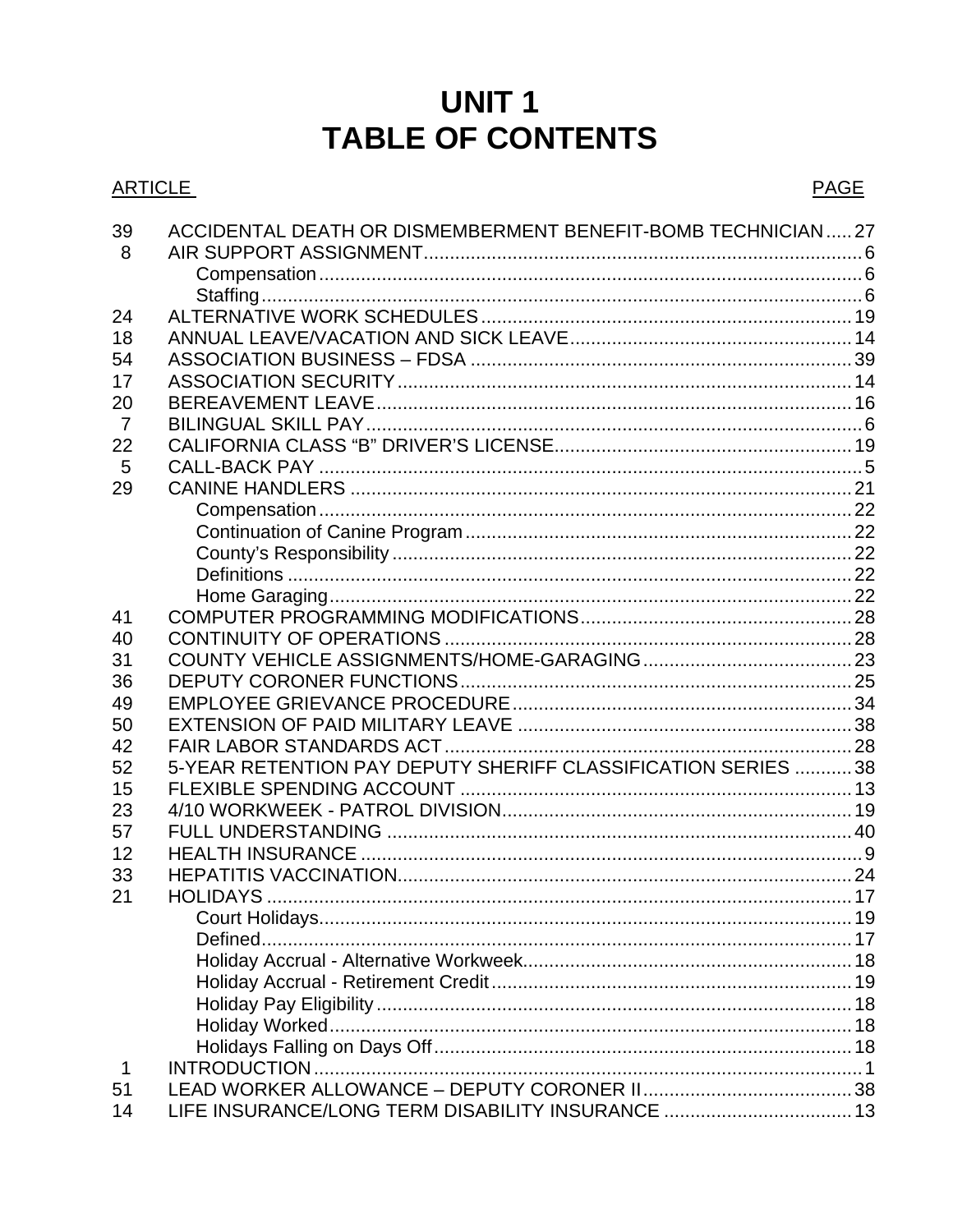### Unit 1 Table of Contents Cont'd

#### **ARTICLE**

 $\overline{4}$ 

28

53

59

44

| 38 |                                                                   |  |
|----|-------------------------------------------------------------------|--|
| 35 |                                                                   |  |
| 58 |                                                                   |  |
| 26 | NOTICE OF SCHEDULE CHANGES/CANCELLATION OF VACATION DAYS20        |  |
| 30 |                                                                   |  |
| 3  |                                                                   |  |
|    |                                                                   |  |
|    |                                                                   |  |
|    |                                                                   |  |
|    |                                                                   |  |
|    |                                                                   |  |
|    |                                                                   |  |
| 9  |                                                                   |  |
| 43 | PUBLIC SAFETY OFFICERS PROCEDURAL BILL OF RIGHTS                  |  |
|    |                                                                   |  |
| 34 |                                                                   |  |
| 16 |                                                                   |  |
| 27 |                                                                   |  |
| 2  |                                                                   |  |
| 56 |                                                                   |  |
| 10 |                                                                   |  |
|    |                                                                   |  |
|    |                                                                   |  |
|    |                                                                   |  |
|    | ID Techs, Crime Scene Specialist and Communications Dispatchers 7 |  |
| 25 |                                                                   |  |
| 6  |                                                                   |  |
|    |                                                                   |  |
|    |                                                                   |  |
|    |                                                                   |  |
|    |                                                                   |  |
| 37 |                                                                   |  |
|    |                                                                   |  |
|    |                                                                   |  |

10-YEAR RETENTION PAY - DEPUTY SHERIFF AND COMMUNICATIONS

TIER II GENERAL/MISCELLANEOUS AND TIER II SAFETY RETIREMENT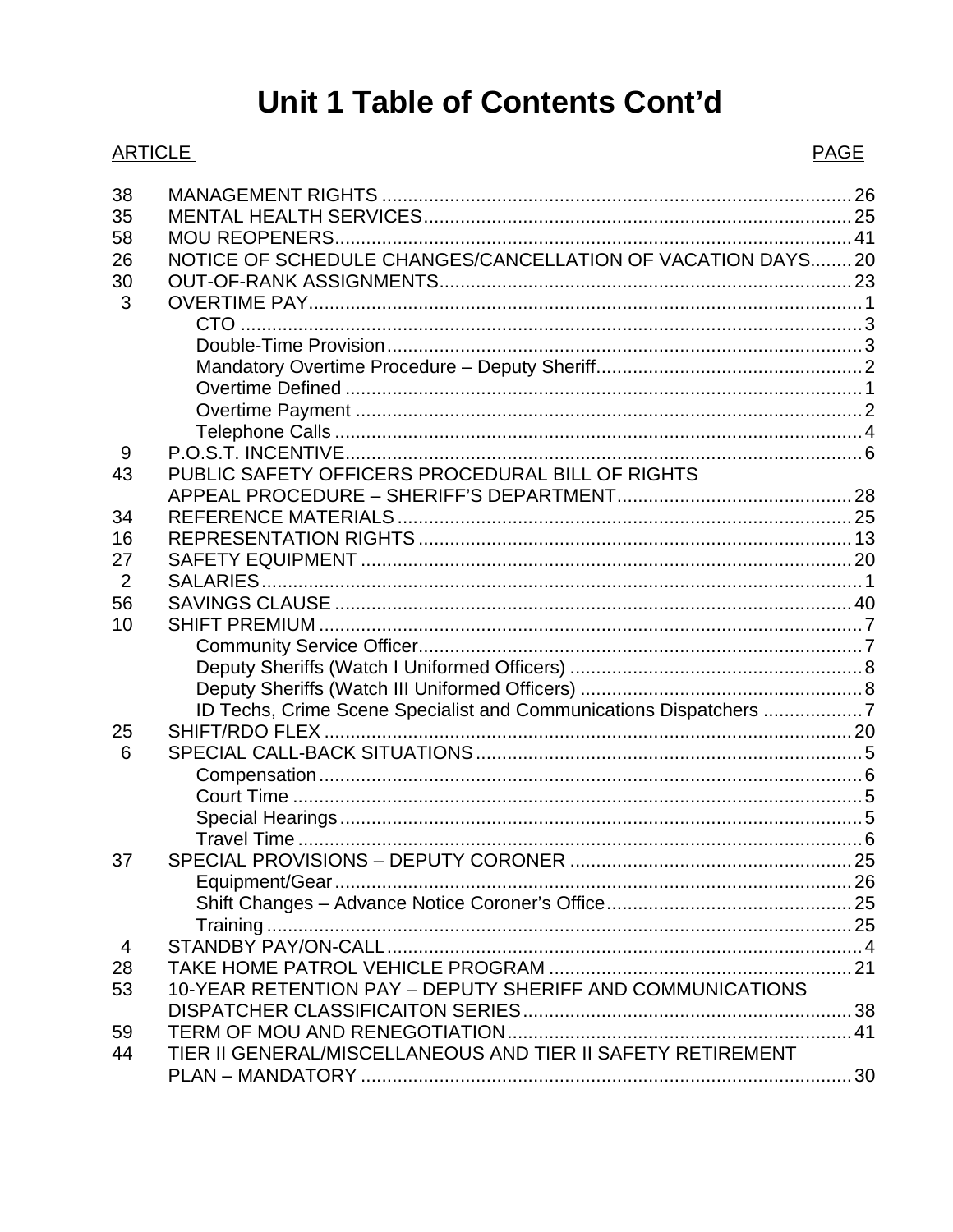### **Unit 1 Table of Contents Cont'd**

#### ARTICLE PAGE

| 45 | TIER IV GENERAL RETIREMENT PLAN - MANDATORY - [THREE (3) YEAR    |    |
|----|------------------------------------------------------------------|----|
|    |                                                                  | 31 |
| 46 |                                                                  |    |
| 47 | TIER V GENERAL RETIREMENT PLAN (PEPRA) - MANDATORY 33            |    |
| 48 | TIER V SAFETY RETIREMENT PLAN (PEPRA) - MANDATORY 33             |    |
| 32 |                                                                  |    |
| 11 |                                                                  |    |
| 19 |                                                                  |    |
| 55 |                                                                  |    |
| 13 |                                                                  |    |
|    |                                                                  |    |
|    | Auditor-Controller/Treasurer-Tax Collector's Responsibilities 12 |    |
|    |                                                                  |    |
|    |                                                                  |    |
|    |                                                                  |    |
|    |                                                                  |    |
|    |                                                                  |    |
|    |                                                                  |    |
|    |                                                                  |    |
|    |                                                                  |    |

#### ADDENDA/ATTACHMENT(S)

ADDENDUM – SALARIES ADDENDUM NO. 3 – COURT SERVICES STAFFING ADDENDUM NO. 4 – JAIL STAFFING AND WORK SCHEDULE ISSUES ATTACHMENT – SETTLEMENT AGREEMENT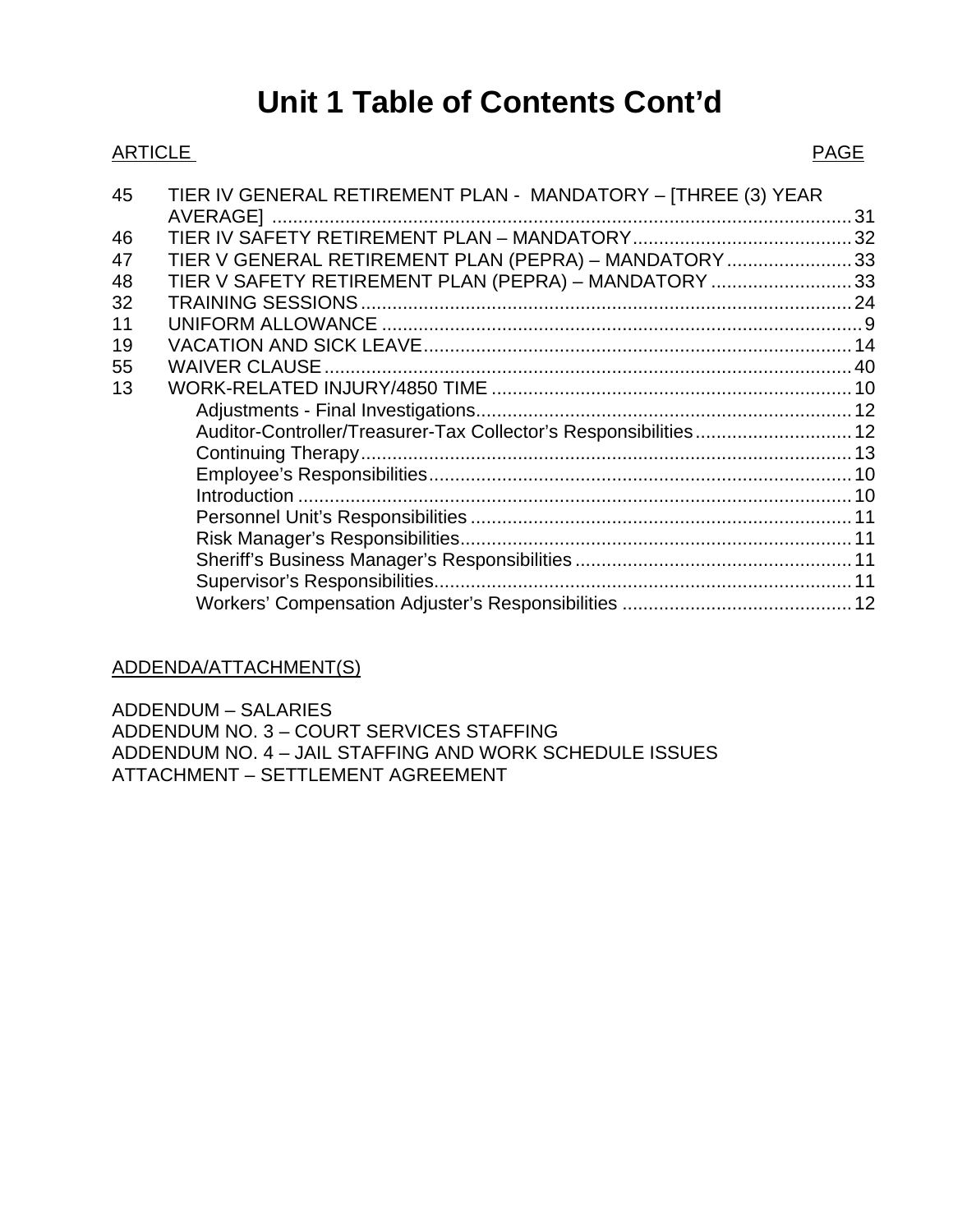#### **ARTICLE 1 - INTRODUCTION**

The terms and conditions of employment that are set forth in this Memorandum of Understanding (MOU) have been discussed in good faith by the County of Fresno and by the Fresno Deputy Sheriff's Association, the certified organization for Unit 1, Law Enforcement Personnel. The parties agree to jointly recommend to the Fresno County Board of Supervisors that all terms and conditions of employment as set forth herein become effective on the date approved by the Board of Supervisors, except where the MOU, or legal prohibitions, necessitate a later effective date.

#### **ARTICLE 2 - SALARIES**

Salaries for all classifications covered by this MOU shall be as specified on Addendum - Salaries.

#### **ARTICLE 3 - OVERTIME PAY**

Employees shall receive compensation in cash or compensatory time off (CTO) as provided below at the rate of one and one-half (1½) the employee's hourly rate of pay, as set forth below, for overtime worked as defined in Section 800, of the Fresno County Salary Resolution.

#### Overtime Defined

For employees of this Unit who are engaged in "law enforcement activities" as defined under provisions of the Fair Labor Standards Act (FLSA), overtime is BOTH:

1. Authorized work performed in excess of eight (8) hours in a day, (or over, nine (9), ten (10), etc., hours per day pursuant to an alternative work schedule), or over forty (40) hours in a workweek (from 12:01 a.m., Monday through Midnight the following Sunday);

#### AND

2. Authorized work performed in excess of eighty-six (86) hours in a work period under Section 7k of the FLSA. The work period is a fourteen-day (14) period commencing at 12:01 a.m., Monday and terminating at Midnight the second following Sunday.

The following Unit classifications, under FLSA, are not considered to be engaged in "law enforcement activities" as defined under provisions of the FLSA: Communication Dispatcher I/II/III/Specialist; Community Service Officer; Crime Scene Specialist I/II/III, Criminalist I/II/Specialist; Deputy Coroner I/II; Forensic Autopsy Technician; Identification Technician I/II/III, Property & Evidence Technician and Rangemaster. For these employees, overtime is defined as: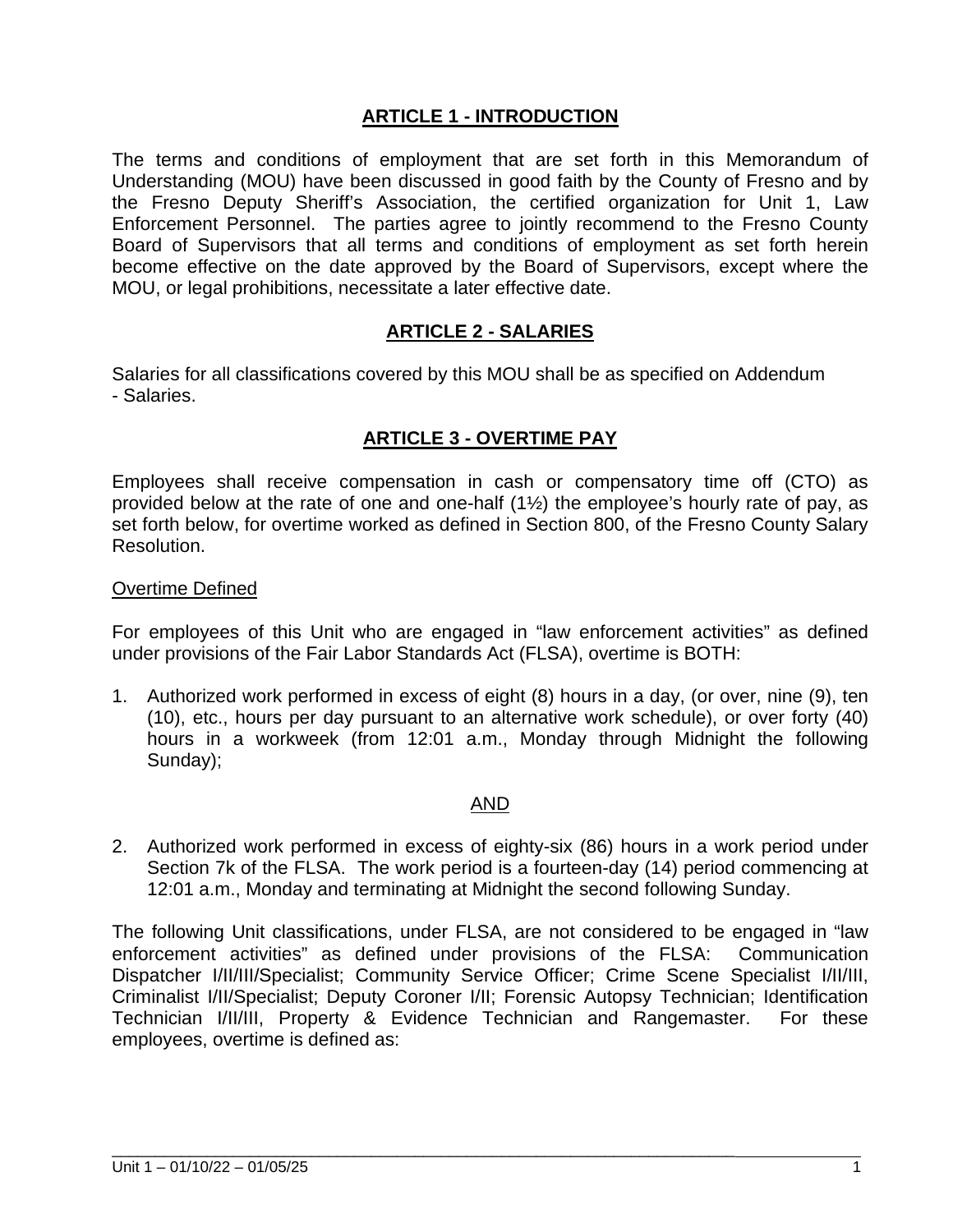Authorized work performed in excess of eight (8) hours in a day, (or over nine [9], ten [10], etc., hours per day pursuant to an alternative work schedule), or over forty (40) hours in a workweek/FLSA work period, (from 12:01 a.m., Monday through Midnight the following Sunday).

Overtime shall also include all authorized consecutive hours worked over eight (8), (nine [9], ten [10], etc.) in a day and which extend into a new day. This provision shall include hours worked before or at the end of a work shift. However, overtime paid in this setting shall not be included in any overtime/double-time computation for regularly assigned work hours on the new day.

In determining whether or not overtime hours have been worked for the Deputy Coroner classification series, only productive work hours (actual hours worked) shall apply, except as outlined in Article 5 – Call-Back Pay and Article 6 – Special Call-Back Situations. Time off for a holiday during the pay period in which the holiday occurs shall be considered productive time.

In determining whether or not overtime hours have been worked for all other classification series, consecutive vacation days shall not be considered productive time worked for scheduled vacation, and not factored into the productive hours used to calculate overtime as defined above except as outlined in Article 5 – Call-Back Pay and Article 6 – Special Call-Back Situations. Scheduled vacation is defined as the time the member signs up prior to the change of the payroll year and what FSO refers to as 'Shift Change.' The member(s) have the opportunity to select, based on seniority in the specific Area, shift or Unit they are in for the upcoming year; vacation time as defined in the Sheriff Office vacation policy. Vacations scheduled pursuant to this policy will not be considered productive time for the purpose of calculating overtime with the exception of when employee(s) of this Unit are subpoenaed to testify, or ordered into work, while utilizing non-productive hours, those hours would be considered authorized work and factor into the productive time calculation for overtime.

#### Overtime Payment

All overtime shall be paid in cash unless the employee opts to receive CTO. Overtime paid in cash shall be calculated at the rate of one and one-half (1½) the employee's base hourly rate of pay, unless the time worked meets the definition of overtime under provisions of the FLSA. In the latter instance, overtime shall be calculated at the rate of one and one-half (1½) the employee's regular rate of pay, as defined by provisions of the FLSA. The fact that the County may initially calculate overtime based on the regular rate of pay for all overtime hours worked does not obviate the County's future exclusive right to differentiate between overtime rates as set forth herein.

#### Mandatory Overtime Procedure - Deputy Sheriff

The mandatory overtime procedure, as it relates to the Deputy Sheriff classification series, shall be applied as is detailed in the Sheriff's Policy "Assigned, Mandatory and Voluntary Overtime Procedures" with exception to jail overtime shifts.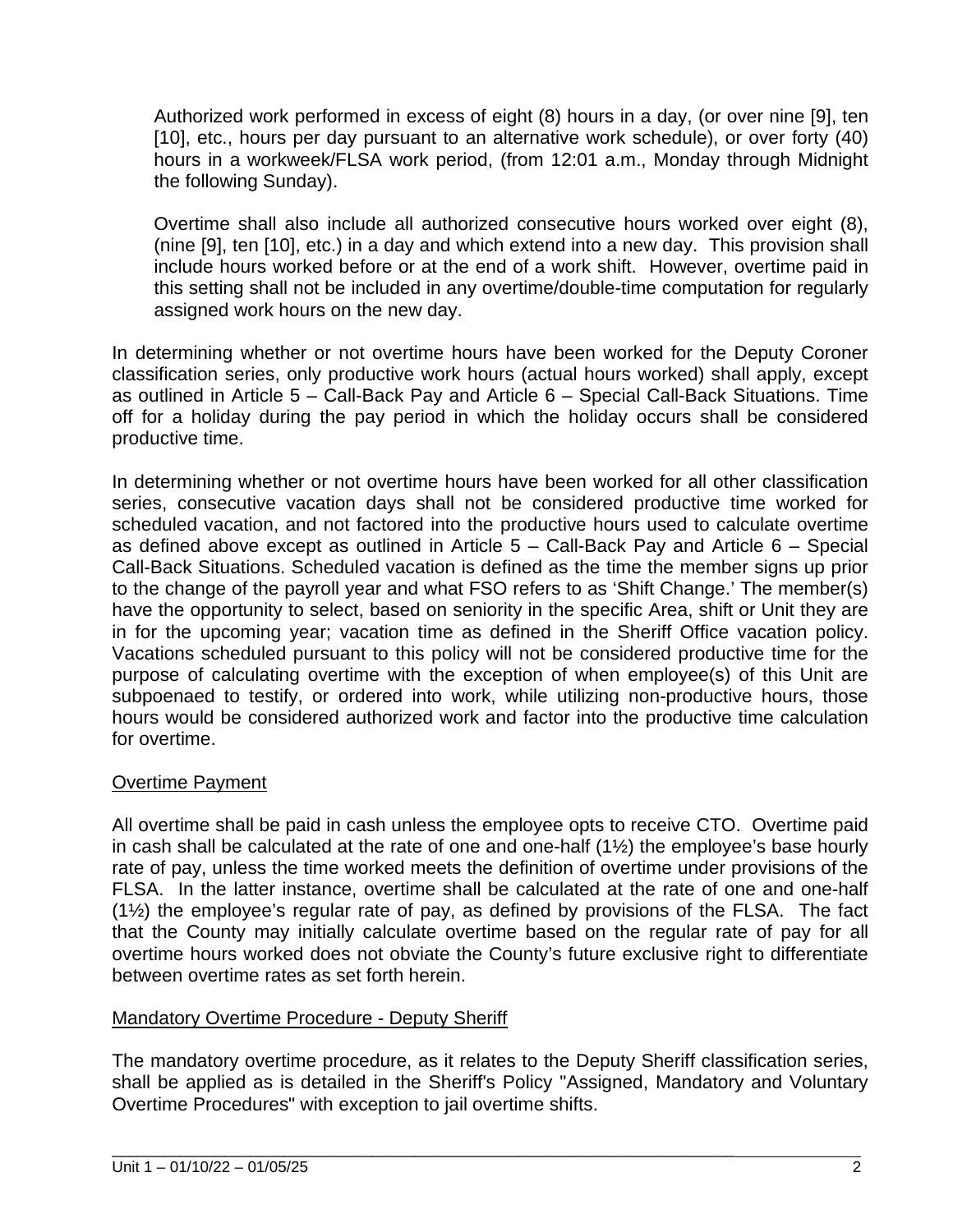With exception to hospital overtime shifts and jail overtime shifts, when the Sheriff-Coroner or his/her designee cancels a Deputy Sheriff's overtime shift, assigned or volunteered, within twelve (12) hours of the overtime shift, then the Deputy Sheriff shall be compensated for two and one-half  $(2\frac{1}{2})$  hours at time and one-half  $(1\frac{1}{2})$  their base hourly rate of pay.

With exception to jail overtime shifts, when the Sheriff-Coroner or his/her designee cancels an overtime shift, assigned or volunteered, within two (2) hours of a hospital overtime shift, then the Deputy Sheriff shall be compensated for two and one-half (2½) hours at time and one-half (1½) their base hourly rate of pay. Deputy Sheriff's who are scheduled to work (assigned or volunteered) a hospital overtime shift, are required to contact the Sheriff Department's designated contact person, two and one-half (2½) hours prior to their scheduled start time.

Furthermore, if the Sheriff-Coroner or his/her designee cannot personally speak with the Deputy Sheriff when canceling an overtime shift, the parties agree that the Sheriff-Coroner's or his/her designee's attempt to contact the Deputy Sheriff shall be deemed as meeting the notice requirement.

#### CTO

If in lieu of cash compensation CTO is chosen by the employee, the employee shall be entitled to accumulate up to eighty (80) hours at any given time. Anything over the maximum eighty (80) hours balance shall be paid in cash automatically. The department head retains the right to pay all CTO in cash to all employees covered by this provision immediately before the expiration of this MOU. CTO for all Unit employees will be taken off at a time mutually agreed upon by the department head or his/her representative and the employee. The department shall not unreasonably withhold the use of CTO. Reasonableness shall be as set forth in the FLSA and appropriate regulations. Employees may request and shall be paid in cash at anytime for accrued CTO at the employees regular rate of pay at the time such payment is made. Payment shall be made on the scheduled paycheck for the period payment is requested.

#### Double-Time Provision

Should an employee of this Unit be scheduled by management to work more than seven (7) consecutive work days, commencing on the eighth  $(8<sup>th</sup>)$  day, the employee shall be compensated at two (2) times his/her base hourly rate for each hour worked until such time as two (2) consecutive days off are provided by Management. CTO may be elected by the employee subject to the eighty-hour (80) maximum.

For the purposes of determining a consecutive day worked, if an employee is scheduled to work a schedule that crosses over the midnight hour (e.g., until 1:00 am), any time worked into the second day shall not constitute a day worked if the employee is not scheduled to work the remainder of that day.

This payment may not be applicable as determined by management in cases of a local or state of emergency as specified in Chapter 2.44 of the Fresno County Ordinance Code.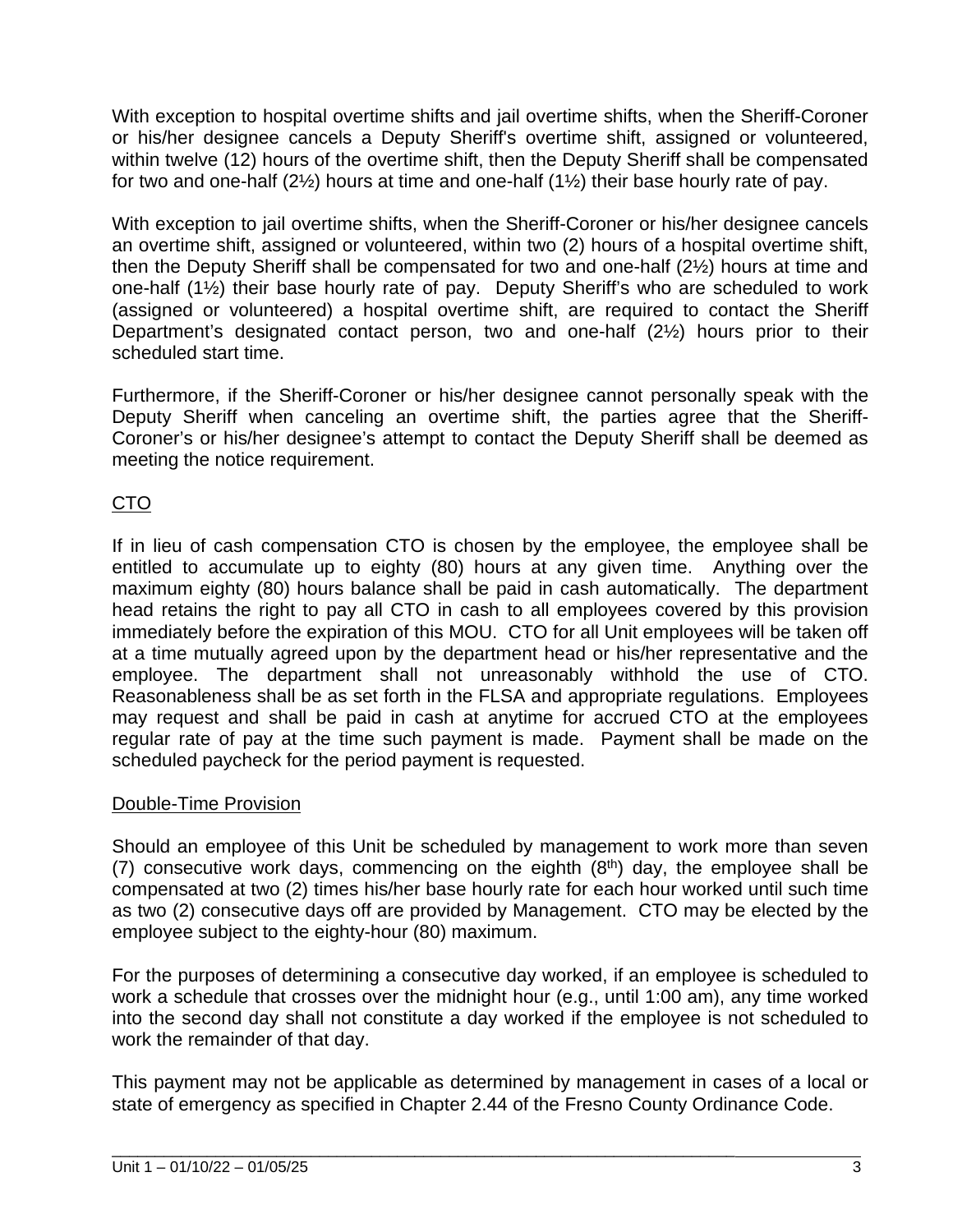This payment shall only apply when the employee has been scheduled by management and ordered to work more than seven (7) consecutive work days and does not apply when the work is as a result of the employee volunteering.

To clarify which employees are volunteers, each employee shall be provided a form once each year upon which they may waive eighth (8<sup>th</sup>) day double-time compensation. Employees may either complete the form, thereby indicating waiver; or discard it. Employees who return the form shall not be entitled to double-time compensation for the eighth  $(8<sup>th</sup>)$  consecutive day worked nor days thereafter. The waiver shall be in place for one (1) year and may not be rescinded by the employee.

It shall be the responsibility of employees to notify their immediate supervisor of the possibility of an eighth day double-time situation. Failure by the employee to advise their immediate supervisor of the eighth day double-time compensation situation shall be deemed a waiver of the eighth  $(8<sup>th</sup>)$  day double-time compensation mechanism.

#### Telephone Calls

Employees who are authorized by management to receive work-related phone calls at home in lieu of returning to the work site shall be compensated at time and one-half  $(1\frac{1}{2})$ for time actually spent addressing the call.

#### **ARTICLE 4 - STANDBY PAY/ON-CALL**

When Sheriff's Department employees are ordered by the Sheriff-Coroner or his/her designee to stand by for duty and restricted as to their movement while off duty, they shall be compensated at twenty-five percent (25%) of their base salary for such time (one-half [½] hour minimum).

When Sheriff's Department employees or Deputy Coroners are ordered to stand by for court time and restricted as to their movement while off duty, they shall be compensated twenty-five percent (25%) of their regular hourly for such time (four hour minimum equal to one hour of pay).

When Deputy Coroners are ordered, as a result of emergency situations, to stand by for duty by the Sheriff-Coroner, or her/his designee, and restricted as to their movement while off duty, he/she shall be compensated at twenty-five percent (25%) of their base salary for such time (one-half [½] hour minimum).

When a Deputy Coroner is scheduled by the Sheriff-Coroner, or her/his designee, to be oncall, he/she shall be compensated for time spent on-call at the rate of one (1) hour's pay for each eight (8) hours on-call. Additionally, when a Deputy Coroner, who is scheduled to be on-call, responds to the field to resolve an issue, he/she shall be compensated for time spent in the field at the rate of time and one-half  $(1\frac{1}{2})$  their base hourly rate of pay for time actually spent resolving the issue.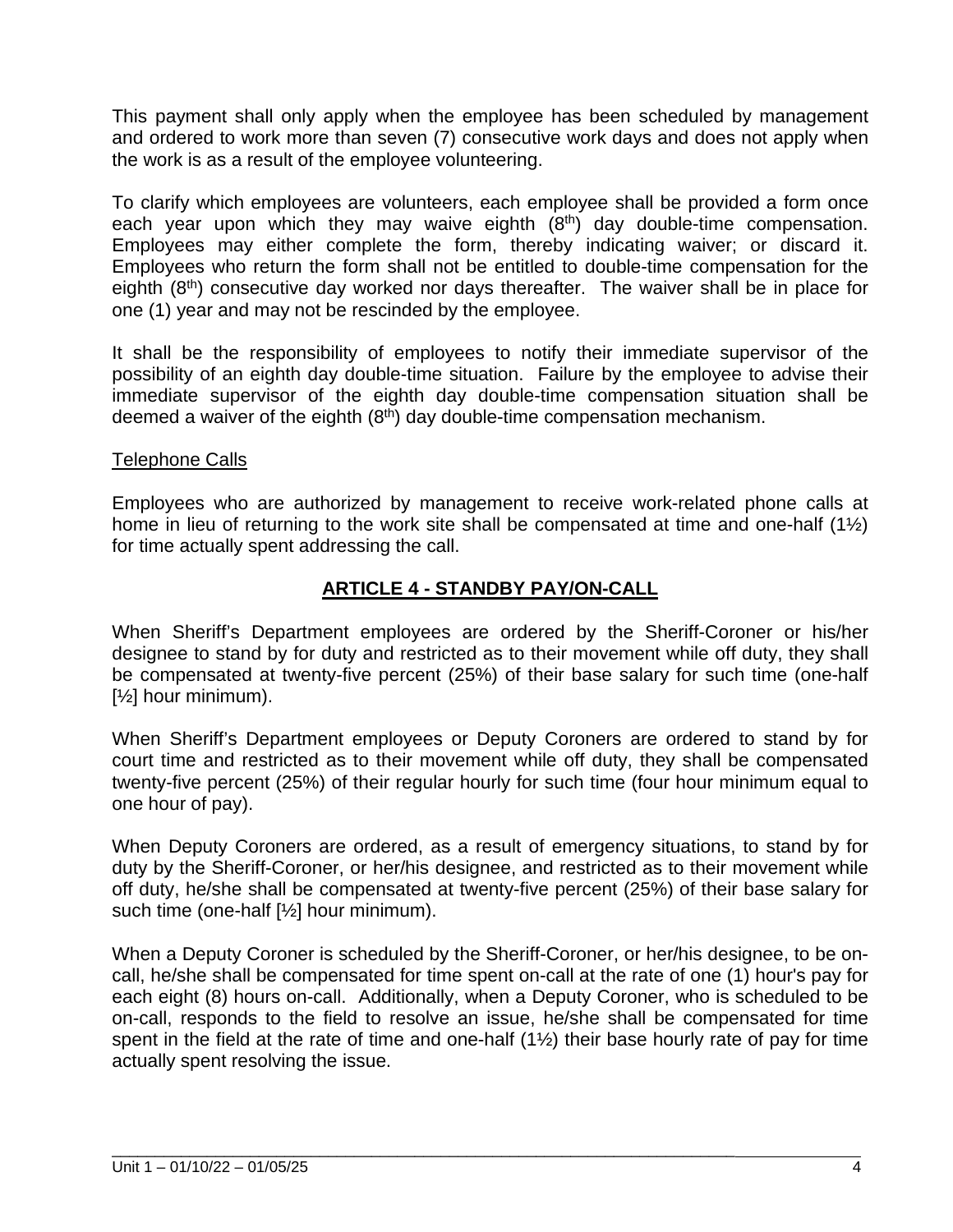#### **ARTICLE 5 - CALL-BACK PAY**

An employee shall be paid for being called back to work when all of the following conditions are met:

- A. The employee is unexpectedly ordered to return to work by his/her department head and does, in fact, return to work.
- B. The order to return is given to the employee following termination of his/her normal shift and his/her departure from his/her work location.
- C. Such return to work occurs within twenty-four (24) hours of when the order is given, but not less than two (2) hours prior to the established starting time of the employee's next regular shift.

Compensation for call-back shall be the greater of:

- A. Minimum of two (2) hours at overtime; or
- B. Time spent at the work location at overtime.

Under these circumstances, the employee shall be paid at the rate of time and one-half (1½) his/her base hourly rate of pay, unless the actual hours worked on a call-back plus all other hours actually worked, exceed eighty-six (86) hours in a work period under FLSA provisions for specified employees or over forty (40) hours in the FLSA work period for specified employees. In these latter circumstances, the employee shall be paid at the rate of time and one-half (1½) his/her regular hourly rate of pay, as defined by FLSA.

Compensatory time off may be elected, subject to the eighty-hour (80) maximum, described in the Overtime provision of this MOU.

Employees called back to duty under provisions of this article shall additionally be compensated at time and one-half (1½) their base hourly rate for thirty (30) minutes travel time.

#### **ARTICLE 6 - SPECIAL CALL-BACK SITUATIONS**

#### Court Time

Court time call-back shall apply to those appearances in court as a witness to testify as to matters discovered in the course of duty when such appearances are outside the employee's work hours.

#### Special Hearings

Call-back for special hearings shall apply to those instances authorized by a Sheriff's Captain in the Sheriff's Department where testimony on behalf of department management is required and when such appearances are outside the employee's scheduled work hours.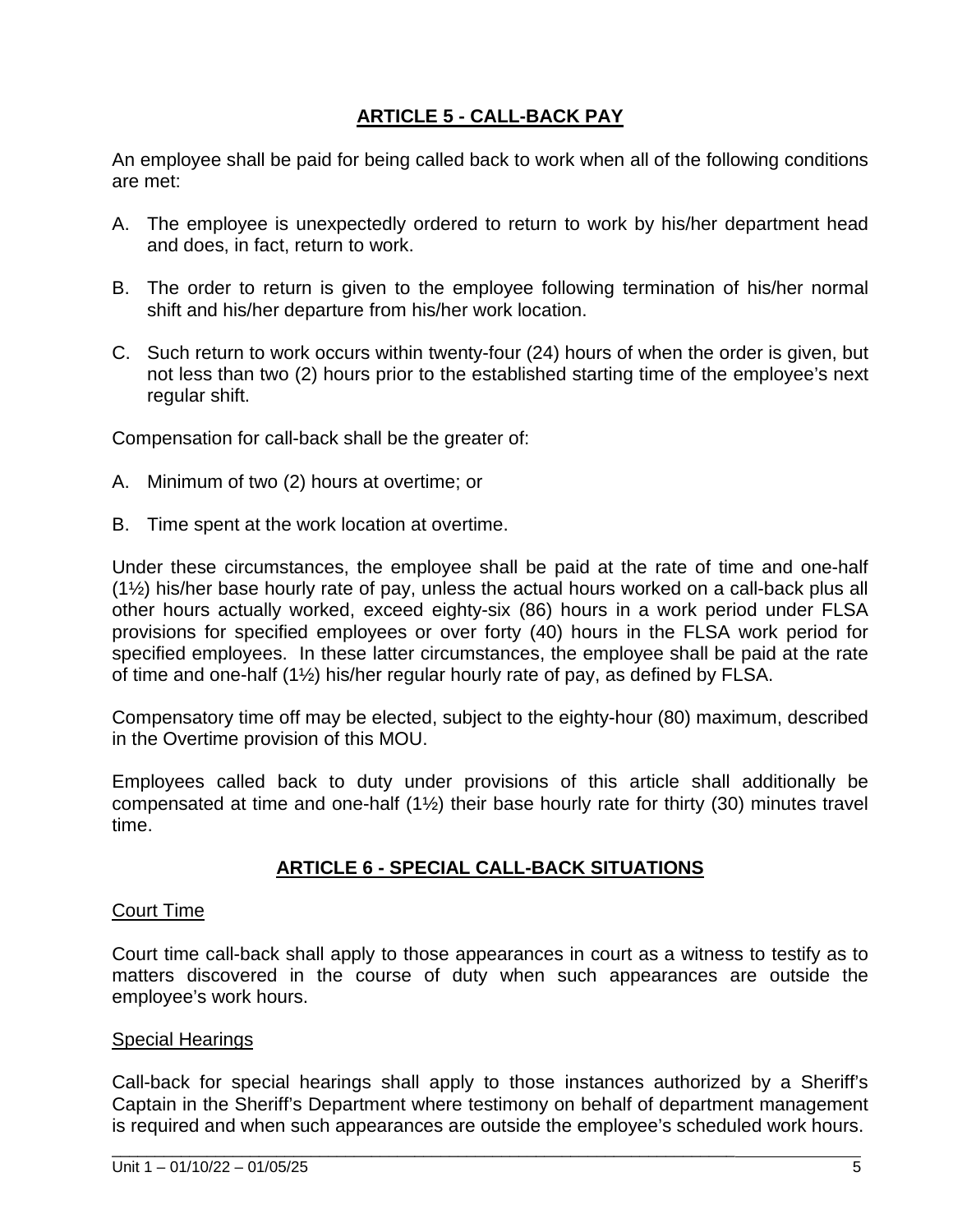#### **Compensation**

Compensation for call-back under this article shall be the greater of:

- A. Minimum of four (4) hours overtime; or
- B. Time spent at the work location at overtime.

#### Travel Time

Employees called back under provisions of this article shall additionally be paid overtime at their "regular hourly rate" for thirty (30) minutes travel time.

Note: This article does not apply to the Deputy Coroner classification series.

#### **ARTICLE 7 - BILINGUAL SKILL PAY**

Any employee that has been certified by the Department of Human Resources to receive Bilingual Skill Pay shall be paid in the amount of \$23.08 per pay period. Fresno County Salary Resolution Section 533 shall govern, with exception of 533.12.

#### **ARTICLE 8 - AIR SUPPORT ASSIGNMENT**

#### Staffing

The Air Support program shall be staffed from the Sheriff's Department current complement of Deputy Sheriff positions.

Federal Aviation Administration (FAA) certified pilots shall be recruited at the Deputy Sheriff III level.

#### **Compensation**

Deputy Sheriff's assigned as tactical flight officers shall receive Four Hundred Dollars (\$400) per pay period in addition to base compensation.

Deputy Sheriff's assigned as pilots shall receive Seven Hundred Fifty Dollars (\$750) per pay period in addition to base compensation.

#### **ARTICLE 9 - P.O.S.T. INCENTIVE**

Employees who have satisfactorily attained the intermediate P.O.S.T. Certificate shall be compensated at a rate of two and one-half percent (2½%) above their base salary.

Employees who have satisfactorily attained the advanced P.O.S.T. Certificate shall be compensated at a rate of five percent (5%) above their base salary.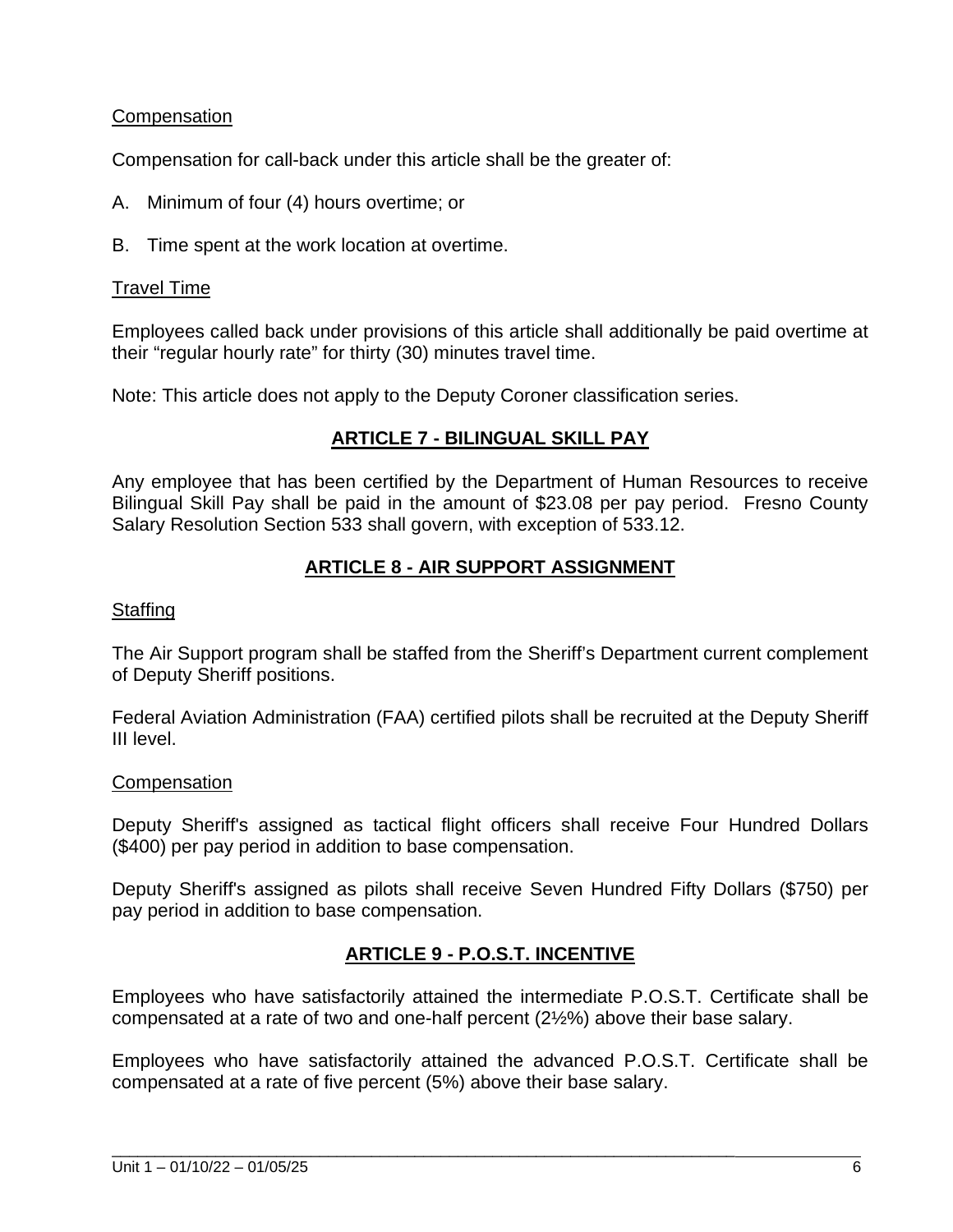- Effective July 11, 2022, increase advanced P.O.S.T. from 5% to 7%
- $\triangleright$  Effective January 9, 2023, increase intermediate P.O.S.T. from 2.5% to 4.5%
- Effective July 10, 2023, increase advanced P.O.S.T. from 7% to 8%
- Effective July 8, 2024, increase advanced P.O.S.T. from 8% to 9%

#### **ARTICLE 10 - SHIFT PREMIUM**

#### Identification Technicians, Crime Scene Specialists*,* and Communications Dispatchers

This section applies to employees in the Identification Technicians, Crime Scene Specialists, and Communications Dispatcher classification series only.

Whenever an employee in the above classification series, by assignment or by rotation, works a regular shift, any portion of which occurs between the hours of 5:00 p.m. and 7:00 a.m., the employee shall be paid, in addition to the basic compensation, an eight percent (8%) premium for all work hours which occur after 5:00 p.m. and before 7:00 a.m*.* There shall be no shift premium paid when the employee is not actually working.

Whenever an employee working a shift, as defined in the preceding paragraph, who is eligible for shift premium is required to perform overtime work between the hours of 5:00 p.m. and 7:00 a.m., such employee's basic compensation plus the appropriate shift differential shall be used in determining any cash payment for overtime hours worked.

The foregoing shall be the only shift premium or shift differential which shall apply to any work schedule. Watch II employees working an alternative work schedule which extends into the above-stated hours shall not be eligible for shift differential.

Employees working a regular day shift which falls between the hours of 7:00 a.m. and 5:00 p.m. shall be eligible for shift premium when four (4) or more hours of overtime are worked on a given day. Shift premium shall only be paid for overtime hours worked beyond 5:00 p.m. on that day.

When an employee who is regularly scheduled for shift work is temporarily moved to another shift for the convenience of the department, the usual shift differential will continue to be paid through the period when temporarily reassigned. For this purpose, temporary reassignment is any reassignment made with the expectation that the employee will return to the assigned shift.

#### Community Service Officer

Employees in the classification of Community Service Officer who are required to work a regular shift by either rotation or assignment which occurs between the hours of 5:00 p.m. and 7:00 a.m., shall be paid an addition to their basic compensation, an eight percent (8%) premium for all or any portion of hours worked between these hours. There shall be no shift premium paid when the employee is not actually working.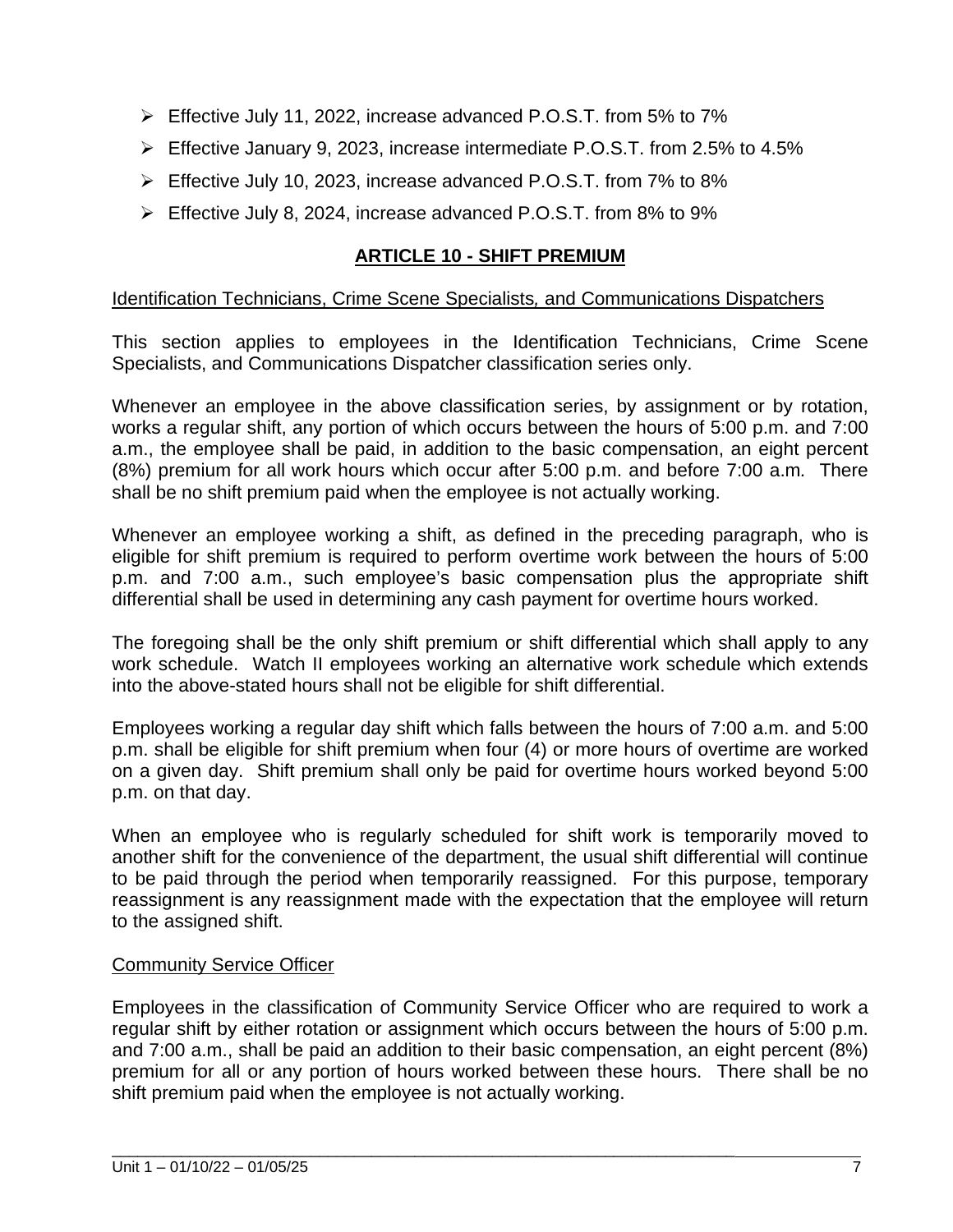Employees working a day shift flexible work schedule which extends into the hours of 5:00 p.m. to 7:00 a.m. shall not be eligible for shift premium

Community Service Officers working a regular day shift which falls between the hours of 7:00 a.m. and 5:00 p.m. shall be eligible for shift premium only when four (4) or more hours of overtime are worked on a given day. Shift premium shall only be paid for overtime hours worked beyond 5:00 p.m. Shift premium shall not be paid during periods of temporary reassignment.

#### Deputy Sheriffs (Watch I Uniformed Officers)

Any Deputy Sheriff working as a uniformed officer assigned to a Watch I shift (between the hours of 2130 and 0730 - graveyard) shall be paid, in addition to the basic compensation, an eight percent (8%) premium for all regularly scheduled hours on that shift [i.e., maximum number of eight (8), ten (10) or twelve (12) hours (depending on regular shift)]. The following terms and conditions also apply:

- 1. There shall be no shift premium paid when the employee is not actually working the Watch I shift (e.g., employee is scheduled to work another shift or is off of work on paid or unpaid time).
- 2. Any Deputy (e.g. working Watch II or III) who works overtime hours in the Watch I shift shall not be eligible to receive shift premium, unless the employee remains on duty until at least 0730 hours.
- 3. Whenever employees regularly scheduled to a Watch I shift are required to perform overtime work before or beyond the end of their regularly scheduled Watch I shift, they shall not receive shift premium for any overtime hours worked that occur outside of their Watch I shift.
- 4. Any Deputy who is temporarily assigned to the Watch I shift or any Watch I Deputy who is required to work an extra Watch I shift shall be paid the 8% shift premium. The shift differential will be used in determining cash payment, if any, for overtime hours worked.
- 5. Any Deputy Sheriff assigned to work in the Fresno County Jail who is assigned to a regular Watch I shift, shall be paid, in addition to the basic compensation, an eight percent (8%) premium for all regularly scheduled hours worked on that shift [i.e., maximum number of eight (8), ten (10) or twelve (12) hours (depending on regular shift)]. All other conditions apply from items 1-4 above.

#### Deputy Sheriffs (Watch III Uniformed Officers)

Any Deputy Sheriff working as a uniformed officer assigned to a Watch III shift (between the hours of 1600-0200 - swing shift) shall be paid, in addition to the basic compensation, a two percent (2%) premium for all regularly scheduled hours on that shift [i.e., maximum number of eight (8), ten (10) or twelve (12) hours (depending on regular shift)]. The following terms and conditions also apply: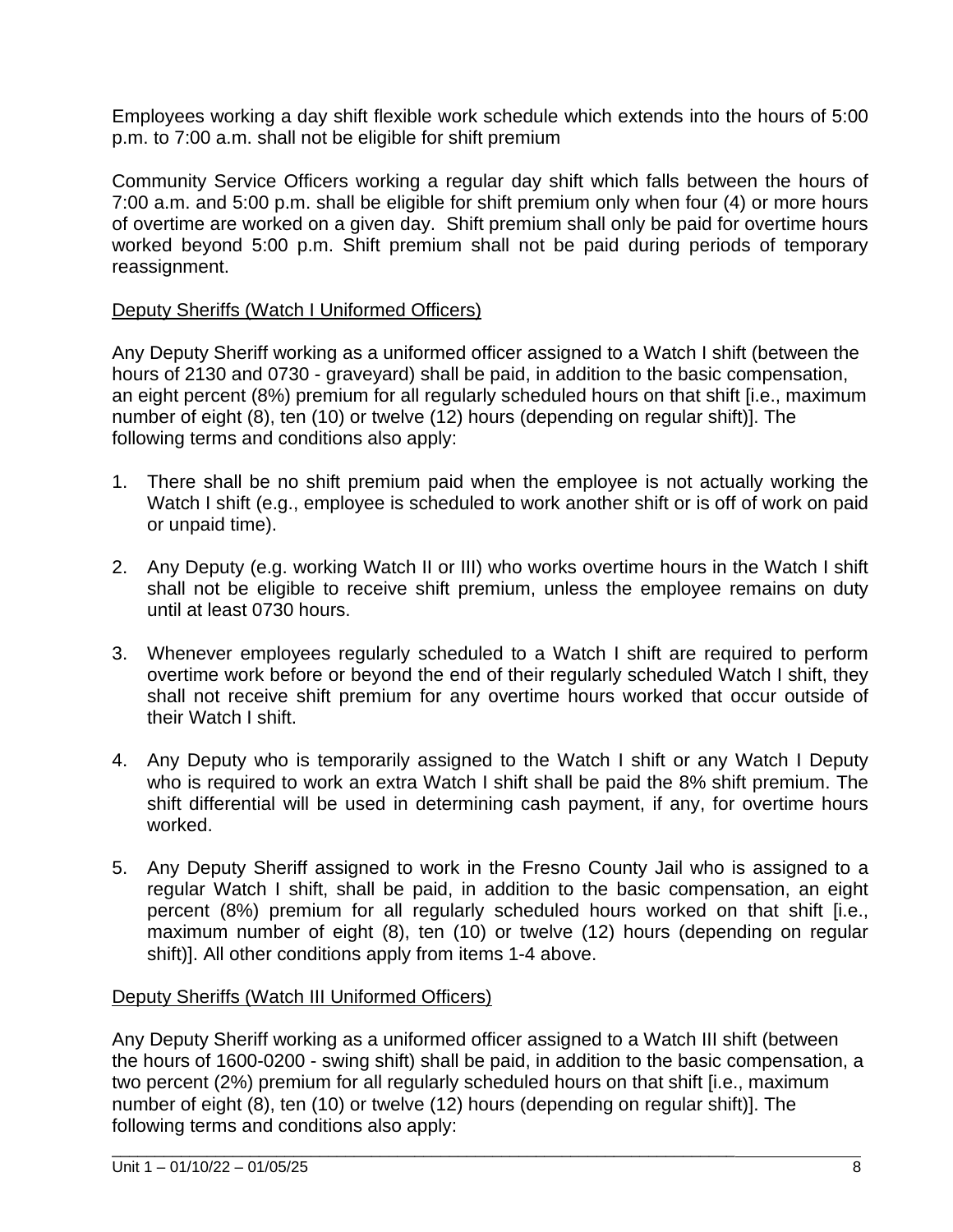- 1. There shall be no shift premium paid when the employee is not actually working the Watch III shift (e.g., employee is scheduled to work another shift or is off of work on paid or unpaid time).
- 2. Any Deputy (e.g. working Watch II) who works overtime hours in the Watch III shift shall not be eligible to receive shift premium, unless the employee remains on duty until at least 2130 hours.
- 3. Whenever employees regularly scheduled to a Watch III shift are required to perform overtime work before or beyond the end of their regularly scheduled Watch III shift, they shall not receive shift premium for any overtime hours worked that occur outside of their Watch III shift.
- 4. Any Deputy who is temporarily assigned to the Watch III shift or any Watch III Deputy who is required to work an extra Watch III shift shall be paid the 2% shift premium. The shift differential will be used in determining cash payment, if any, for overtime hours worked.
- 5. Any Deputy Sheriff assigned to work in the Fresno County Jail who is assigned to a regular Watch III shift, shall be paid, in addition to the basic compensation, a two percent (2%) premium for all regularly scheduled hours worked on that shift [i.e., maximum number of eight (8), ten (10) or twelve (12) hours (depending on regular shift)]. All other conditions apply from items 1-4 above

#### **ARTICLE 11 - UNIFORM ALLOWANCE**

A uniform allowance of \$38.46 per pay period shall be provided for qualifying employees in the Community Service Officer and Deputy Sheriff classification series within the Sheriff's Office. The uniform allowance for Non Class A/B Uniform Personnel (no dispatch), is \$13.46 per pay period. The allowance will continue during periods of paid time off; however, the allowance will be discontinued when the entire pay period consists of dock time or other unpaid time off.

#### **ARTICLE 12 - HEALTH INSURANCE**

Effective January 10, 2022, the County will contribute up to the following amounts per pay period based on the employee's plan selection:

| <b>Plan Selection</b>       | <b>Total Contribution</b> |
|-----------------------------|---------------------------|
| <b>Employee Only</b>        | \$343                     |
| Employee plus Child(ren)    | \$578                     |
| <b>Employee plus Spouse</b> | \$578                     |
| <b>Employee plus Family</b> | \$578                     |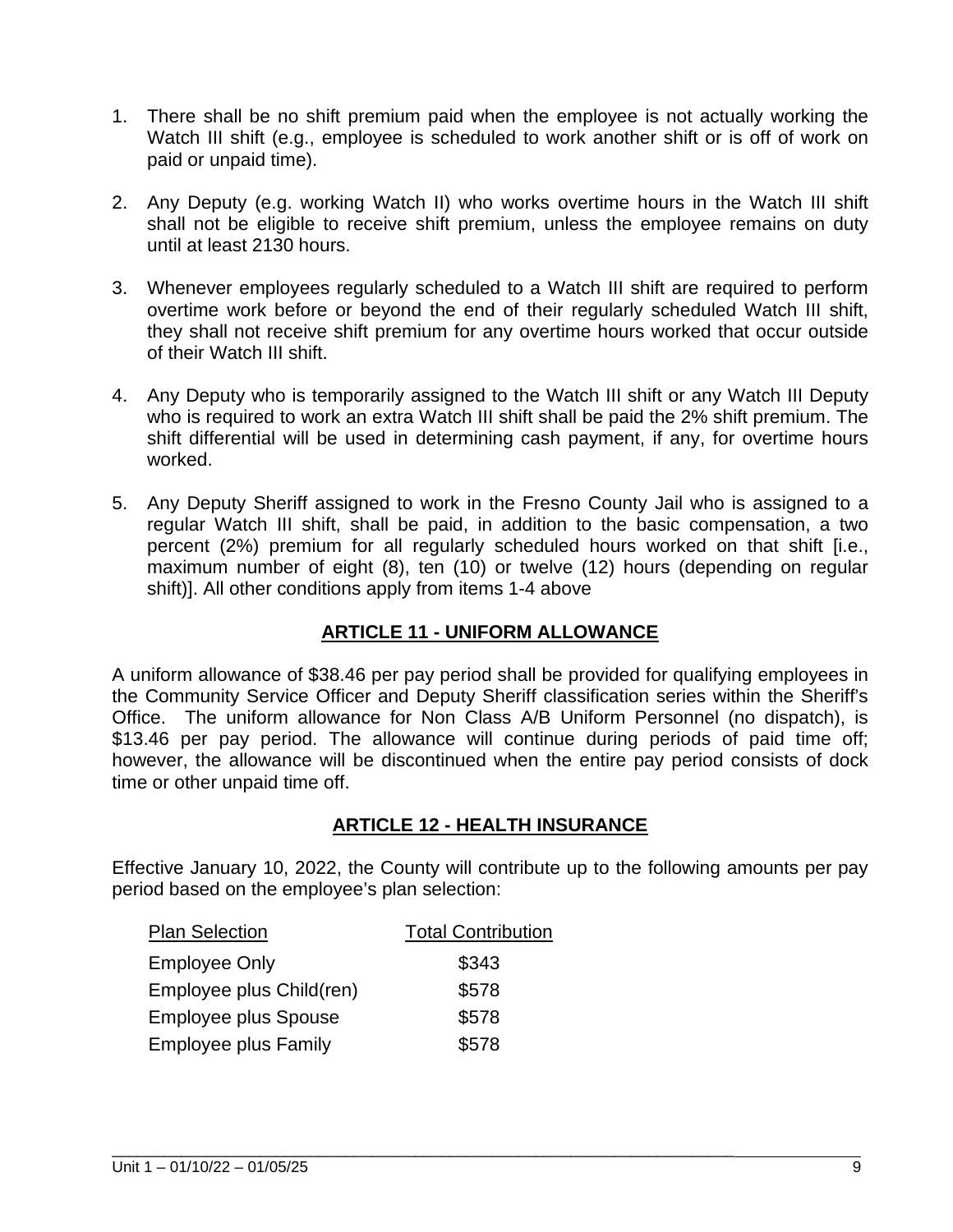Effective December 12, 2022, the County will contribute up to the following amounts per pay period based on the employee's plan selection:

| <b>Plan Selection</b>       | <b>Total Contribution</b> |
|-----------------------------|---------------------------|
| <b>Employee Only</b>        | \$368                     |
| Employee plus Child(ren)    | \$628                     |
| <b>Employee plus Spouse</b> | \$628                     |
| <b>Employee plus Family</b> | \$628                     |

Effective December 11, 2023, the County will contribute up to the following amounts per pay period based on the employee's plan selection:

| <b>Plan Selection</b>       | <b>Total Contribution</b> |
|-----------------------------|---------------------------|
| <b>Employee Only</b>        | \$393                     |
| Employee plus Child(ren)    | \$678                     |
| <b>Employee plus Spouse</b> | \$678                     |
| <b>Employee plus Family</b> | \$678                     |

Effective no later than September 1, 2024, the County and Unit 1 agree to meet and confer on health insurance contribution for health plan year 2025 for increases only.

The Association and County further agree that should either state or federal statutes mandate that the parties to this MOU participate in a national or state health care plan or system, the parties agree to meet and confer on the impact of such plan or system.

#### **ARTICLE 13 - WORK-RELATED INJURY/4850 TIME**

#### Introduction

The County and the Association recognize the importance of having a work-related injury/illness reported and processed in a timely manner. They also acknowledge that an efficient reporting system will enable the County's Workers' Compensation adjuster to effectively evaluate and confirm the validity of a work-related injury/illness claim. To assure that this occurs, the County and the Association have agreed to prioritize the processing of claims governed by provisions of Labor Code 4850 using the protocol set forth below.

The parties further acknowledge that the mere adherence to this process does not validate a claim. Claims will still be subject to review and investigation by the adjuster.

#### Employee's Responsibilities

When an employee who is governed by provisions of Labor Code 4850 sustains an injury or illness which has arisen out of the course of the employee's job duties, and the injury or illness necessitates absence from duty, the employee shall notify his/her immediate supervisor within two (2) working days of this condition. If the employee does not notify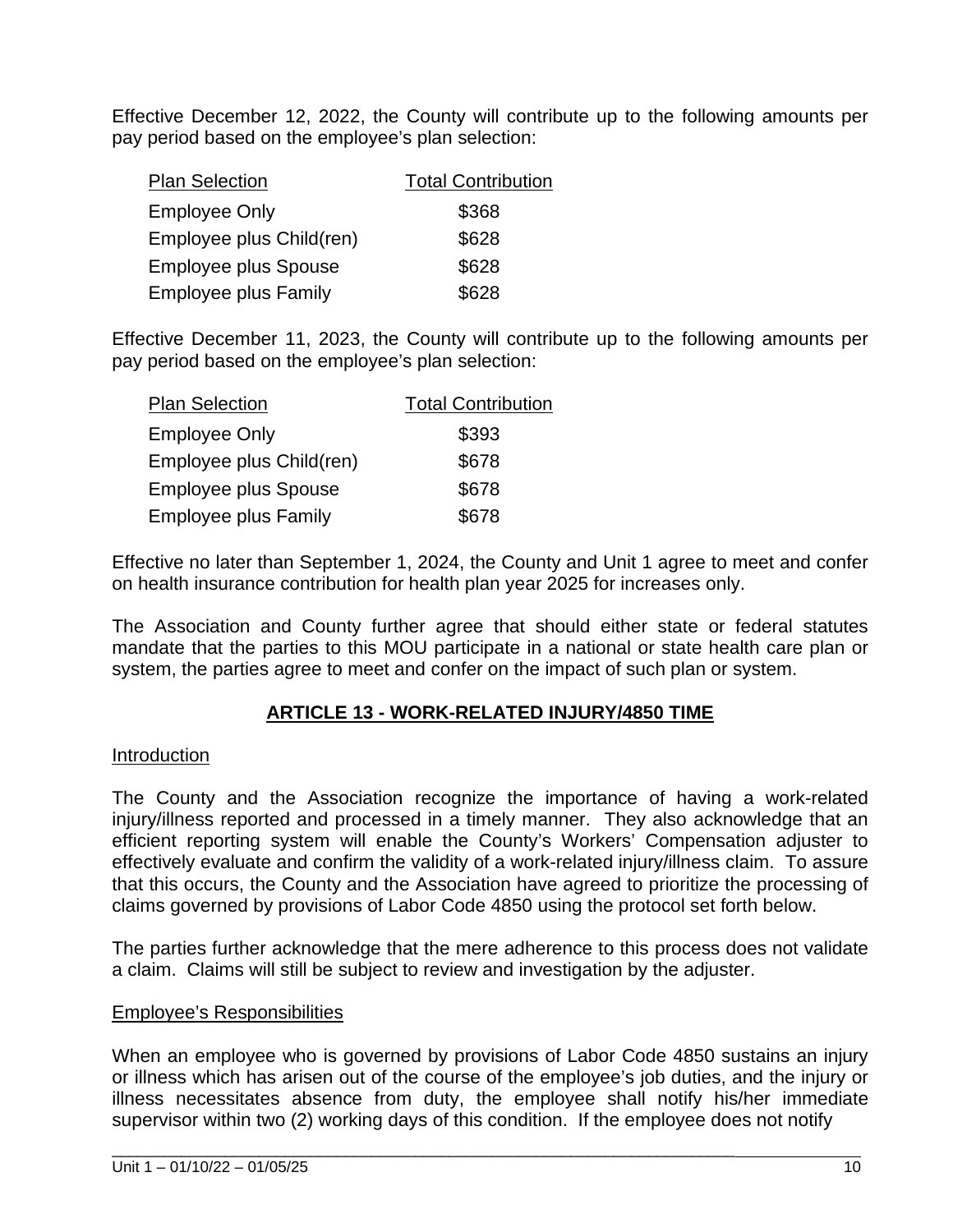his/her supervisor within this time frame, any absence from duty as a result of this condition shall be recorded as "Annual Leave - O.J.I.", sick leave, compensatory time off, or dock time depending on the employee's situation, until such time the claim is evaluated by the County's Risk Manager and is determined by him/her to be valid, subject to review and investigation by the adjuster.

#### Supervisor's Responsibilities

When a supervisor has been notified of an on-the-job injury or illness, he/she shall, within two (2) working days, complete a "Supervisor's Investigation Report" and forward this report to the Sheriff's Captain assigned to the Administrative Division. If the supervisor fails to submit the report within two (2) working days, all associated on-the-job leave time shall be recorded as "Annual Leave - O.J.I.", sick leave, compensatory time off, or dock time depending on the employee's situation, until such time the claim is evaluated by the County's Risk Manager and is determined to be valid, subject to review and investigation by the adjuster.

#### Personnel Unit's Responsibilities

When the Sheriff's Captain assigned to the Administrative Division receives a "Supervisor's Investigation Report", he/she shall, within two (2) working days after receiving the Report, deliver copies of the Report to the County's Risk Manager and the Sheriff's Business Manager. If copies are not delivered within this time limit, all associated on-the-job leave time shall be recorded as "Annual Leave - O.J.I.", sick leave, compensatory time off, or dock time depending on the employee's situation, until such time the claim is evaluated by the County's Risk Manager and is determined to be valid, subject to review and investigation by the adjuster.

#### Risk Manager's Responsibilities

Upon receipt of a "Supervisor's Investigation Report" and within two (2) working days, the County's Risk Manager shall evaluate the Report and decide, based on his/her evaluation of the information presented, if a work-related injury or illness has occurred. If he/she believes the claim is legitimate, he/she shall notify the Sheriff's Business Manager and instruct him/her to record all associated leave time as "4850 Time". If he/she believes the claim is not valid, he/she shall FAX the claim to the County's Workers' Compensation adjuster and instruct the Sheriff's Business Manager to record all associated leave time as "Annual Leave - O.J.I.", sick leave, compensatory time off, or dock time, depending on the employee's situation. If the Risk Manager fails to complete this evaluation timely, all associated on-the-job leave time shall be recorded as "4850 Time" until such time as the adjuster renders a preliminary finding and notifies the Sheriff's Business Manager of this finding.

#### Sheriff's Business Manager's Responsibilities

It shall be the Business Manager's responsibility to record any associated on-the-job leave time as directed by either the Risk Manager or the County's Workers' Compensation adjuster. In the absence of this direction, the Business Manager shall consult with the Risk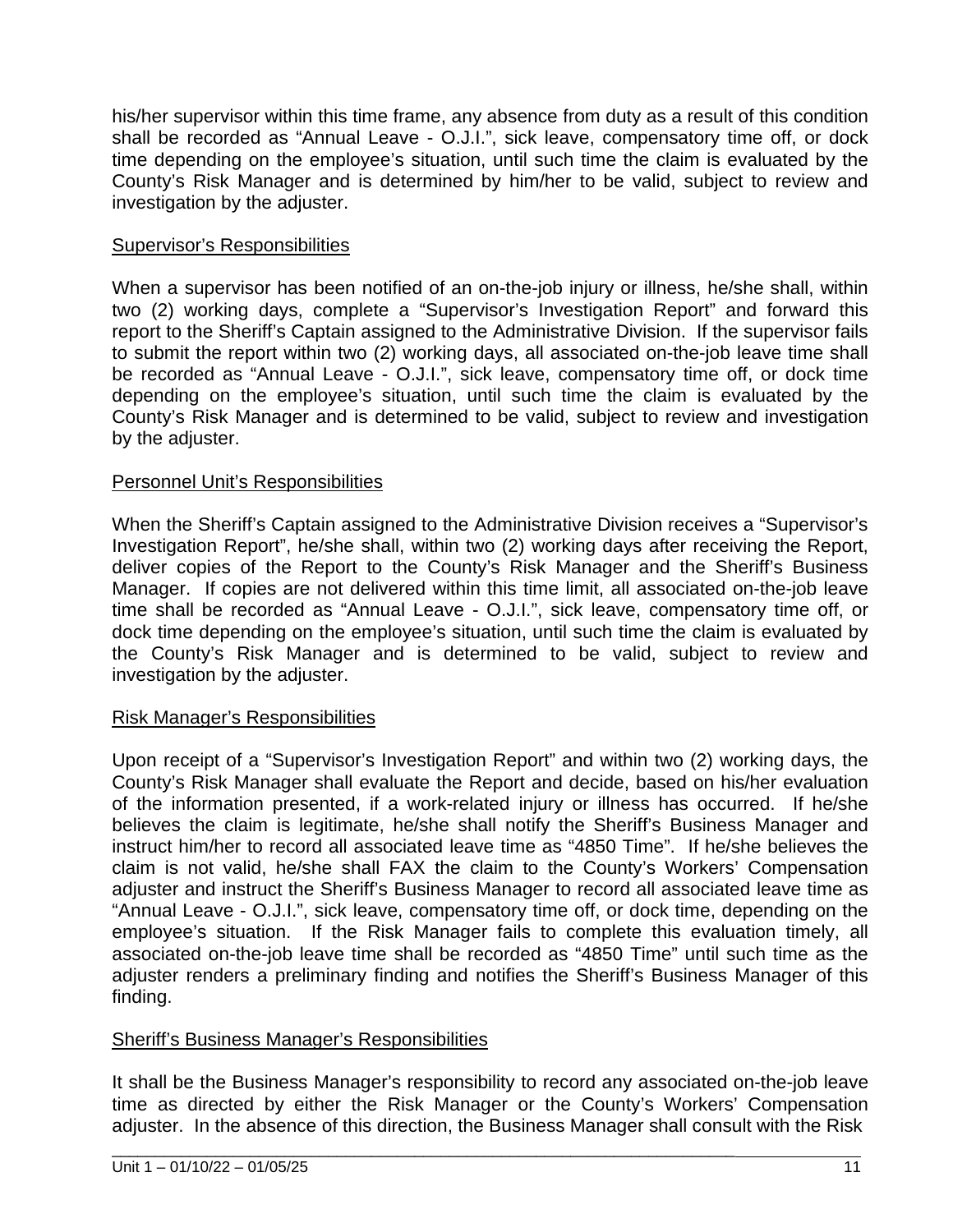Manager regarding the proper coding of leave time. If the Business Manager is unable to obtain guidance from the Risk Manager within two (2) working days of receiving a Report from the Personnel Unit, he/she shall record all associated on-the-job leave time as "4850 Time" until he/she receives direction from the adjuster or the Risk Manager.

#### Workers' Compensation Adjuster's Responsibilities

Upon receipt of an on-the-job injury or illness claim that has been denied by the County's Risk Manager, the adjuster shall render, within fourteen (14) working days, a preliminary determination on the validity of the claim. If the adjuster finds the claim to be valid, he/she shall notify the Sheriff's Business Manager within the fourteen (14) day time limit of his/her decision and the Business Manager shall submit the appropriate payroll adjustment forms requesting the Auditor-Controller/Treasurer-Tax Collector to reinstate the employee's Annual Leave and related benefits. If the adjuster determines the claim to be invalid, he/she shall conduct a standard investigation; all associated leave time of the employee shall continue to be recorded as "Annual Leave - O.J.I.", sick leave, compensatory time off, or dock time depending on the employee's situation pending the results of this investigation.

#### Auditor-Controller/Treasurer-Tax Collector's Responsibilities

Upon receipt of the appropriate "4850 Time" payroll adjustment forms from the Sheriff's Business Manager, the Auditor-Controller/Treasurer-Tax Collector shall reinstate the employee's leave balances and related benefits within three (3) work weeks of receiving the adjustment forms.

#### Adjustments - Final Investigations

Once a work-related injury or illness claim is investigated by the County's Workers' Compensation adjuster and he/she determines that the injury or illness is not job connected and the employee has been on "4850 Time", the adjuster shall notify the Sheriff's Business Manager of his/her determination and the Business Manager shall submit the appropriate payroll adjustment forms to the Auditor-Controller/Treasurer-Tax Collector. The employee's related time off shall be adjusted retroactively to reflect Annual Leave, sick leave, compensatory time off, or dock time. If dock time is recorded, the employee shall reimburse the County for such time that he/she was on 4850 status within the time limits established by the Auditor-Controller/Treasurer-Tax Collector.

If the adjuster determines that the injury/illness is job connected, he/she shall notify the Sheriff's Business Manager of his/her determination and the Business Manager shall submit the appropriate payroll adjustment forms to the Auditor-Controller/Treasurer-Tax Collector. The employee's leave balances and benefits shall be reinstated by the Auditor-Controller/Treasurer-Tax Collector within three (3) work weeks of receiving the adjustment forms.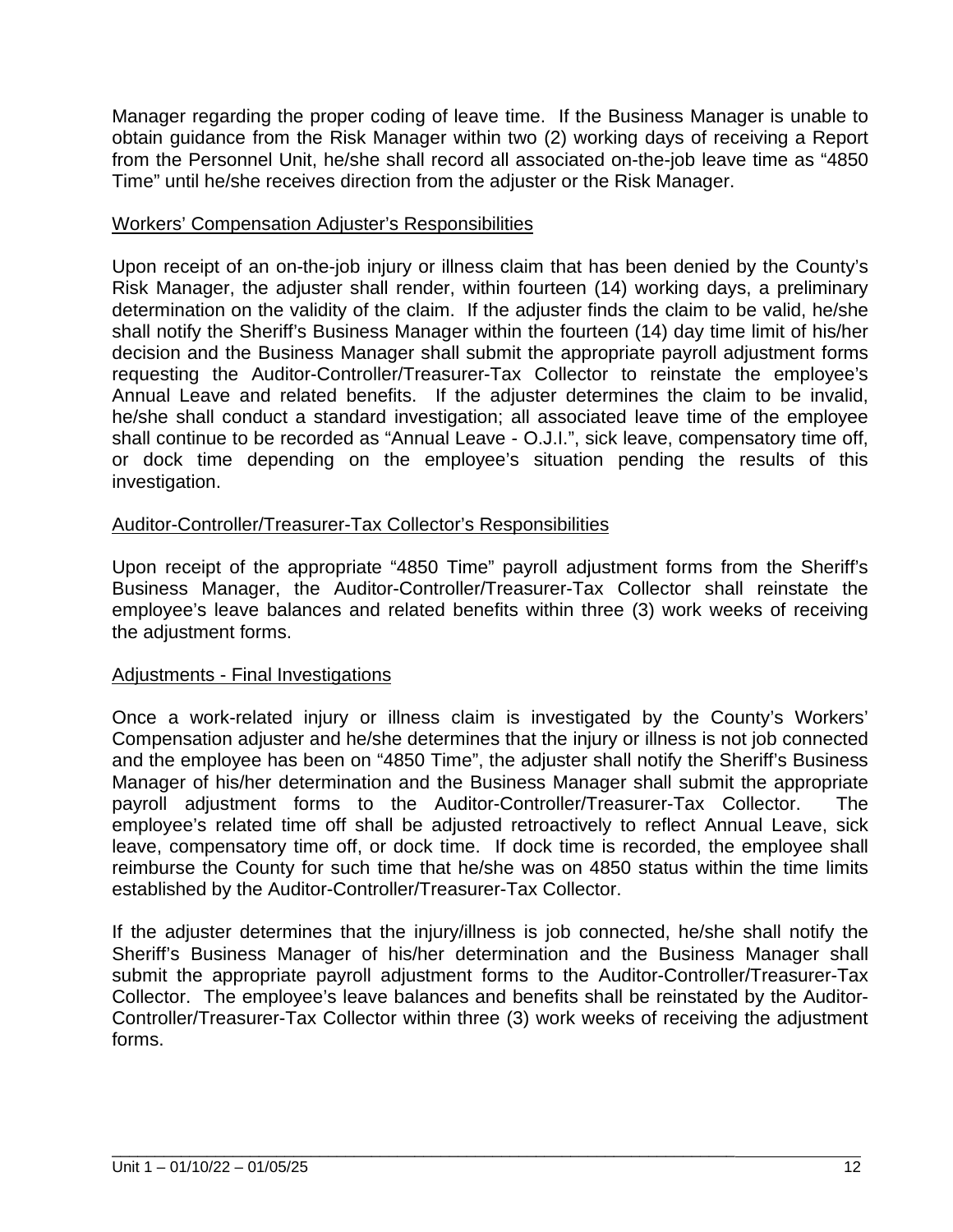#### Continuing Therapy

Effective December 9, 2002, any employee who has received release to return to work from a validated work-related injury, but is required to receive continuing therapy as prescribed by the treating physician, shall be allowed to attend prescribed therapy on paid time without being compelled to use any accrued paid leave when such therapy sessions occur during the employee's regularly scheduled workday. The time approved for such therapy shall be reasonable and subject to verification/approval by department management. Every effort shall be made by the employee to minimize any impact on their work schedule. The County and the employee reserve all rights provided in California Labor Code. This provision is not grievable through the County Employee Grievance Procedure.

This provision shall be evaluated by the Sheriff-Coroner after one year to determine whether this provision shall continue. Any decision to discontinue the provision by the Sheriff-Coroner shall be final.

#### **ARTICLE 14 - LIFE INSURANCE/LONG TERM DISABILITY INSURANCE**

The County agrees to offer term life and long term disability insurance at the option of individual employees. Such insurance is to be paid for by employees opting to receive this insurance and shall be subject to provisions as established by the County and the insurance carrier.

#### **ARTICLE 15 - FLEXIBLE SPENDING ACCOUNT**

During the term of this MOU, the County will automatically provide employees of this Association a "Flexible Spending Account". The Flexible Spending Account is offered pursuant to provisions of Section 125 of the Internal Revenue Code. This account has been established to permit employees to pay for certain authorized expenses such as health insurance deductible, and child care services from pre-tax dollars. All costs associated with the enrollment and administration of this account will be paid by the County.

#### **ARTICLE 16 - REPRESENTATION RIGHTS**

When the Association wishes to be represented by a County employee rather than a nonemployee representative at meetings within the scope of representation which affect the representation Unit, that employee shall be given time off subject to the following:

- A. The employee representative shall submit a written request to the department head at least three (3) working days prior to the scheduled meeting.
- B. Reasonable time off shall be approved if it does not interfere with the performance of County services as determined by the department head.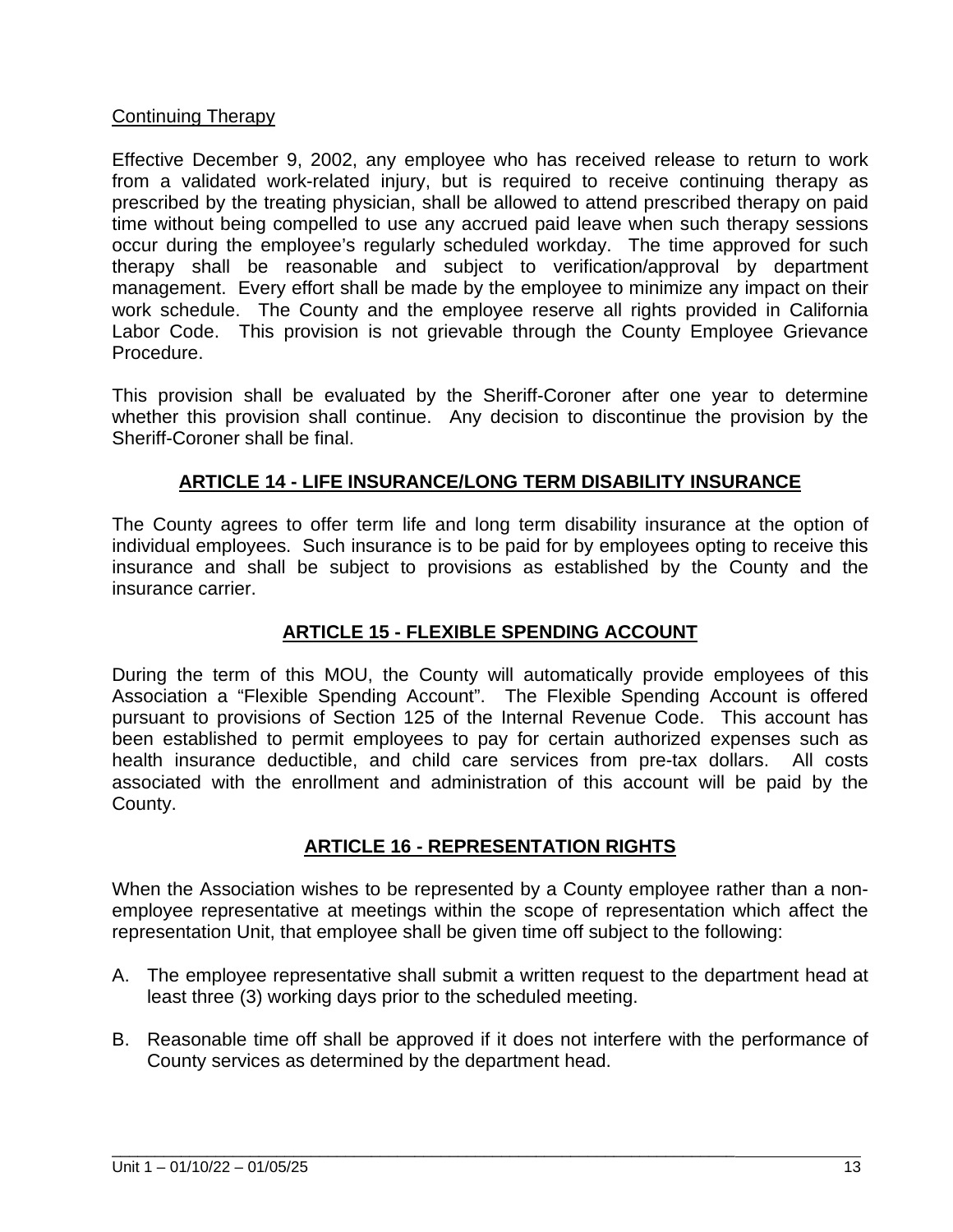#### **ARTICLE 17 - ASSOCIATION SECURITY**

Employees may choose to become a member of the Association. A registry of signed forms shall be maintained in the Human Resources Department for Association review.

Members may withdraw only by forwarding, by registered mail, notice of revocation of authority to withhold dues to the Association and by filing a withdrawal card at the same time according to procedures specified by the County during the full calendar month immediately preceding the expiration date of this MOU, or when their job classification is removed from the Unit.

County shall deduct, once each regular pay period, the amount of regular and periodic dues, fees, and other monies as may be agreed upon between the County and the Association under the authority of an authorization card furnished by the County and signed and dated by the employee.

Said deduction, together with a written statement of the names with amounts deducted, shall be forwarded promptly to the Association office.

Subject to all provisions of the Employee Relations Ordinance of the County of Fresno, the County agrees to continue deducting dues, fees, and other agreed monies from employee's pay. The Association agrees to indemnify and hold the County harmless from any and all claims, demands, suits, or any other action arising from this portion of the MOU.

The Association shall be afforded full opportunity to meet and discuss membership with new employees employed in job classifications represented by the Bargaining Unit, at a time mutually agreed upon between the department head and the Association.

#### **ARTICLE 18 - ANNUAL LEAVE/VACATION AND SICK LEAVE**

Employees hired prior to December 14, 1998, shall continue to accrue/use Annual Leave as set forth in the Fresno County Salary Resolution, Section 600.

Employees hired after December 14, 1998, shall continue to accrue/use Vacation and Sick Leave as set forth in the Fresno County Salary Resolution, Section 700.

#### **ARTICLE 19 - VACATION AND SICK LEAVE**

The Association agrees to drop the issue of vacation and sick leave from its pending lawsuit pertaining to the payment of accrued annual leave hours. This lawsuit was filed on September 20, 2001, and is identified as Superior Court Case No. 01CECG01042.

The following is an outline of provisions relating to a vacation and sick leave program for employees hired after December 13, 1998. (These employees will not be eligible to accrue Annual Leave.) For specific details pertaining to vacation and sick leave, refer to Fresno County Salary Resolution Section 700.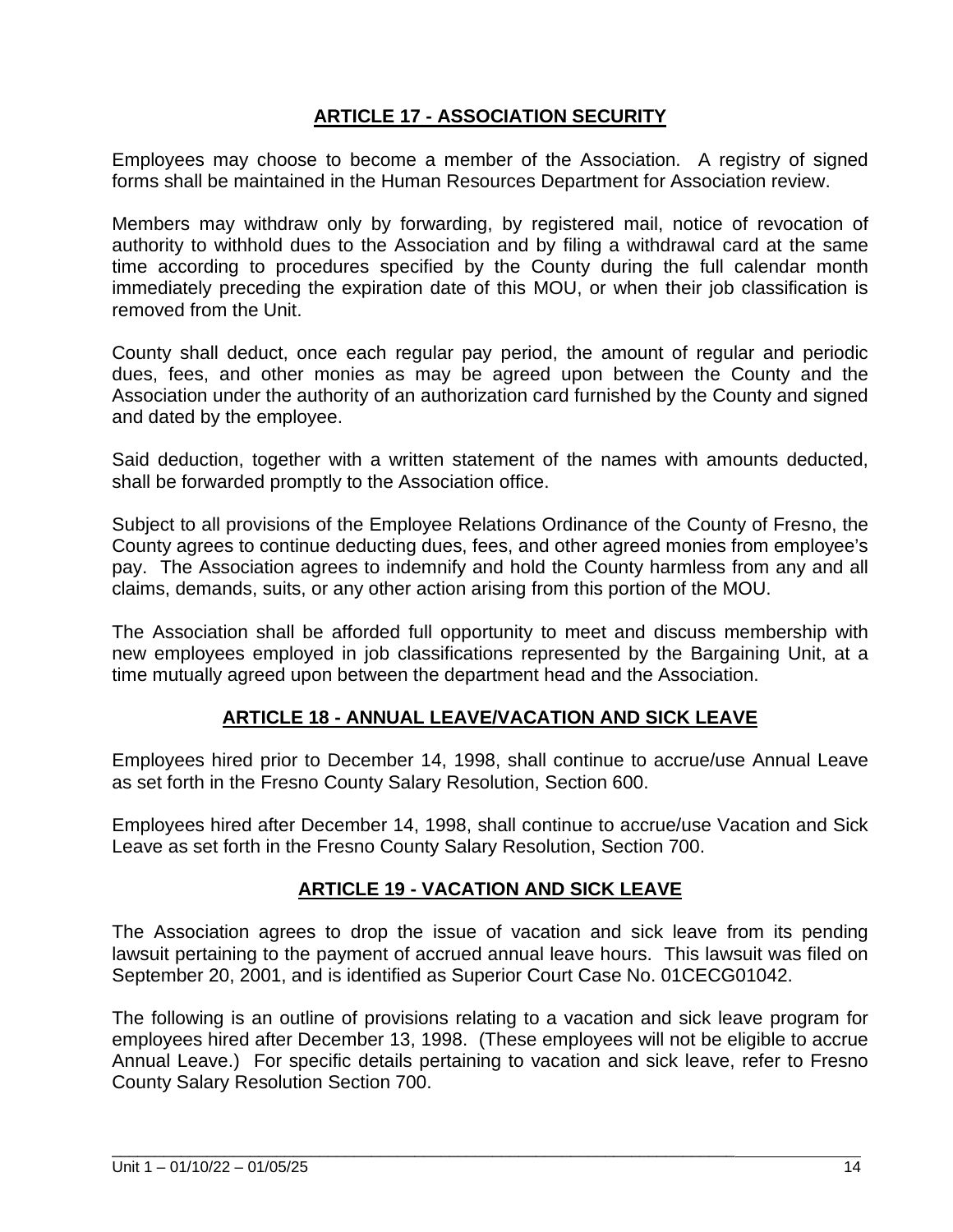- 1. Vacation Leave Accrual:
	- a. Employees with 0 through 78 pay periods, from 0 to 3 years, shall accrue vacation at the rate of 3.70 hours per pay period. Employees within this category will only be allowed to accrue up to 260 hours of vacation time. There will be no accrual of vacation time beyond 260 hours.
	- b. Employees with 79 through 260 pay periods, from 3 to 10 years, shall accrue vacation at the rate of 4.62 hours per pay period. Employees within this category will only be allowed to accrue up to 280 hours of vacation time. There will be no accrual of vacation time beyond 280 hours.
	- c. Employees with 261 through 390 pay periods, from 10 to 15 years, shall accrue vacation at the rate of 6.15 hours per pay period. Employees within this category will only be allowed to accrue up to 300 hours of vacation time. There will be no accrual of vacation time beyond 300 hours.
	- d. Employees with 391 through 520 pay periods, from 15 to 20 years, shall accrue vacation at the rate of 6.77 hours per pay period. Employees within this category will only be allowed to accrue up to 320 hours of vacation time. There will be no accrual of vacation time beyond 320 hours.
	- e. After completion of the 520th pay period, and beginning with the 21<sup>st</sup> year, accrual shall be at the rate of an additional 4 hours of vacation time per year for each additional 26 pay periods of continuous service. Employees within this category will only be allowed to accrue up to 320 hours of vacation time. There will be no accrual of vacation time beyond 320 hours.
	- f. Employees shall be eligible for cash pay off of accrued vacation time at the time of separation at the employee's then current base hourly rate.
	- g. Employees will only be permitted to use vacation hours beginning with the 2nd pay period of employment.
	- h. Employees shall not be required to use a minimum number of vacation hours (e.g., 120 hours) during a payroll year.
- 2. Sick Leave Accrual:
	- a. Employees shall accrue sick leave at the rate of 4.0 hours per pay period.

\_\_\_\_\_\_\_\_\_\_\_\_\_\_\_\_\_\_\_\_\_\_\_\_\_\_\_\_\_\_\_\_\_\_\_\_\_\_\_\_\_\_\_\_\_\_\_\_\_\_\_\_\_\_\_\_\_\_\_\_\_\_\_\_\_\_\_\_\_\_\_\_

b. There shall be unlimited accrual of sick leave. However, there will be no cash value for accumulated sick leave hours. Unused sick leave may be used for retirement service credit purposes.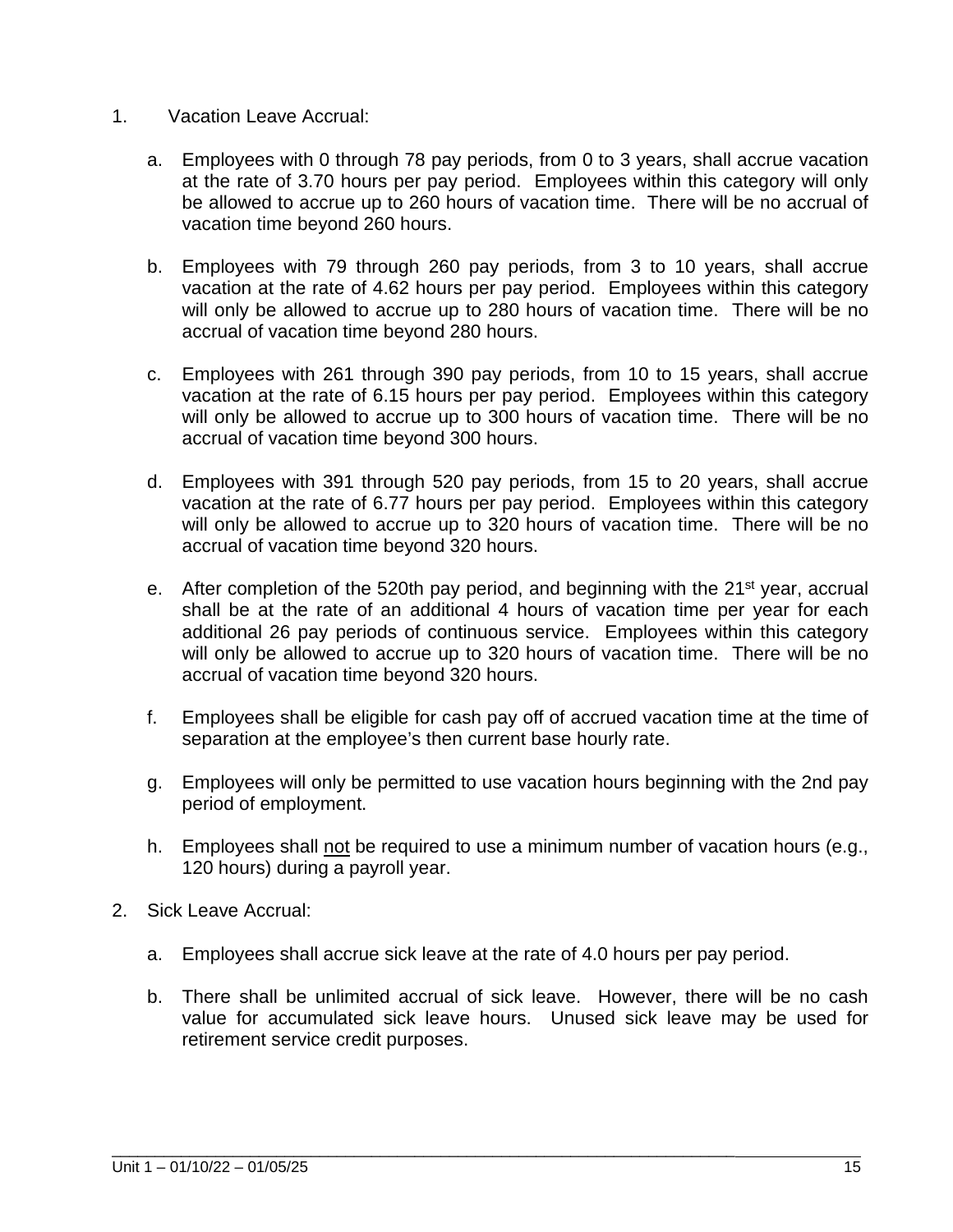- 3. Other Components:
	- a. A catastrophic illness donation program when an employee has or is about to exhaust all accumulated paid time off, as currently administered.
	- b. Integration of paid time off with workers' compensation and disability plan where applicable.
	- c. Employees employed in permanent regular continuous part-time service shall participate in the vacation and sick leave program on a prorated basis.
	- d. Employees shall be permitted to use vacation hours in place of sick leave. Such use of vacation hours will be recorded accordingly.
	- e. Sick leave may be used as follows:
		- 1) A bona fide illness or injury of an employee or family member as established by law (i.e., FMLA and CFRA).
		- 2) Any FMLA and/or CFRA qualifying leave (e.g. to stay home with a child either newly born or newly placed with the employee for adoption or foster care).
		- 3) Medical, dental or eye care consultations of an employee or family member.
		- 4) Physical incapacity for the purpose of work caused or contributed to by pregnancy or the recovery therefrom.
		- 5) Consistent with No. 3. b. above (Integration).

#### **ARTICLE 20 - BEREAVEMENT LEAVE**

Each employee occupying a full-time, permanent position shall be eligible for paid Bereavement Leave up to twenty-four (24) working hours per bereavement for the death of a qualifying relative. Employees who work less than 80% of a full-time position shall be eligible for up to twelve (12) hours of paid Bereavement Leave per bereavement for the death of a qualifying relative.

All leave must be requested, approved and completed within six months of the qualifying relative's death.

A qualifying relative shall be defined as the employee's: legally recognized spouse, mother, step-mother, father, step-father, brother, step-brother, sister, step-sister, child, step-child (including California Health and Safety Code, Section 102950), grandmother, stepgrandmother, grandfather, step-grandfather, grandchild, or step-grandchild. Also qualifying shall be an employee's corresponding relative through their legally recognized spouse: spouse's mother, spouse's father, spouse's brother, spouse's sister, spouse's child, (including California Health and Safety Code, Section 102950), spouse's grandmother, spouse's grandfather, or spouse's grandchild.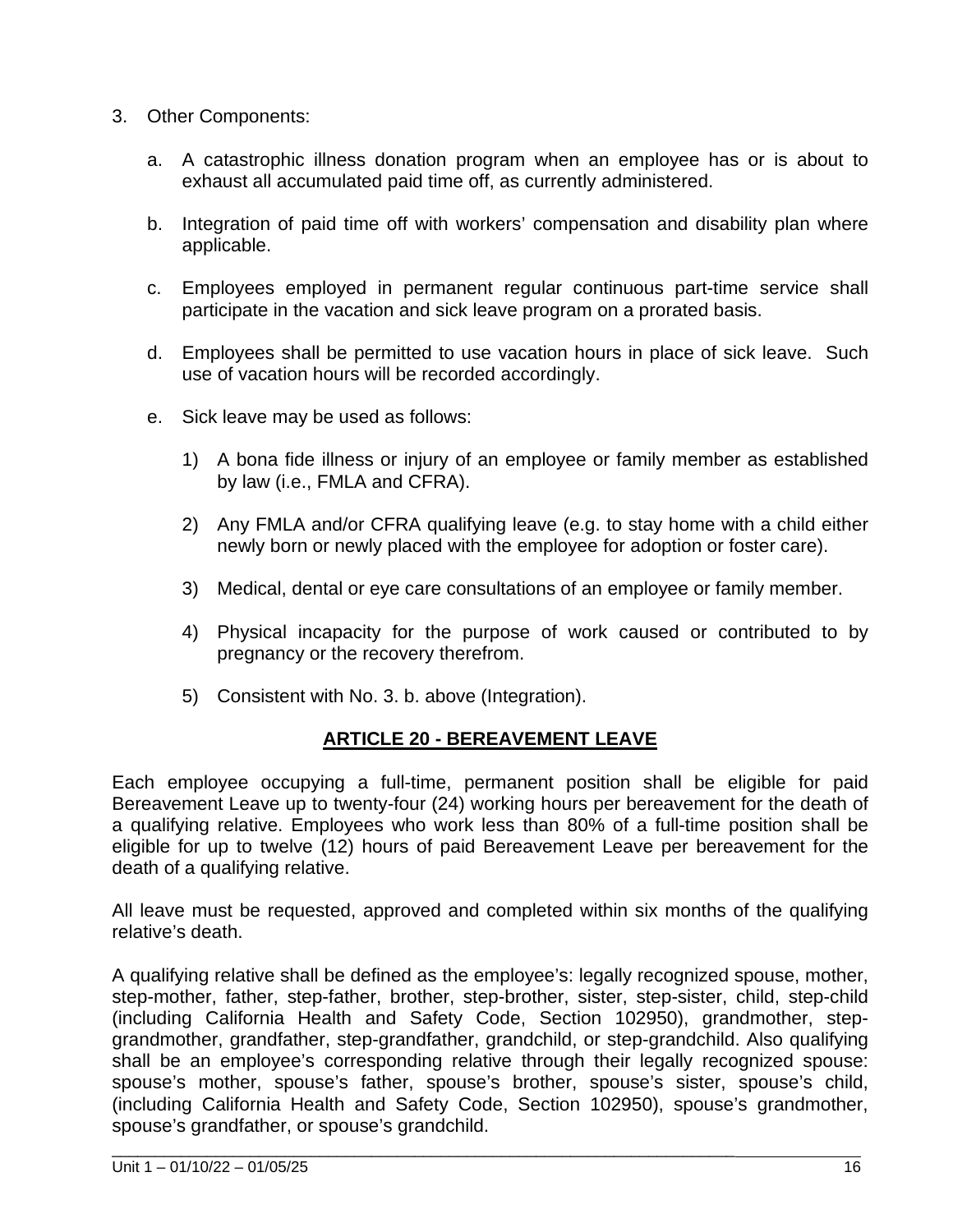Employees granted Bereavement Leave shall only be paid for any work hours regularly scheduled but not worked. For example, an employee who regularly has Fridays off is not eligible to use Bereavement Leave on a Friday.

Employees must maintain active payroll status to be eligible for Bereavement Leave. Active payroll status is defined as receiving any type of pay from the County (e.g. Annual Leave, Sick Leave, Vacation). If an employee is not receiving any pay from the County, they are deemed to be on inactive payroll status and not eligible for Bereavement Leave (e.g. unpaid leave of absence). Employees may substitute Bereavement Leave for available Annual Leave when integrating with State Disability Insurance.

Employees may request use of Annual Leave when the employee desires additional time off for bereavement-related purposes. Approval by the Department of total Bereavement Leave hours permitted (including any additional Annual Leave requested) will be based on operational need.

Employees taking Bereavement Leave shall submit a written statement under penalty of perjury on the Leave Request and Certification Form.

#### **ARTICLE 21 - HOLIDAYS**

#### Defined

Except as noted below, whenever the dates listed below fall within the normal workweek of Monday through Friday, they shall be considered holidays, and all employees occupying permanent positions shall be entitled to take the same, up to a maximum of eight (8) hours without deduction in pay therefore. Except as noted below, whenever the dates listed below fall on either a Saturday or Sunday, they shall not be considered as holidays for County employee benefit purposes regardless of whether or not the employee actually works on that day.

For employees working in a work unit which routinely remains open seven (7) days a week, only the actual days upon which the dates listed below fall shall be considered paid holidays. The Friday immediately preceding or the Monday immediately following January 1, March 31, July 4, November 11, or December 25 is not a County-paid holiday for these employees.

January 1 (New Year's Day) Third Monday in January (Martin Luther King Jr.'s Birthday) Third Monday in February (Washington-Lincoln Day) March 31 (Cesar Chavez' Birthday) Last Monday in May (Memorial Day) July 4 (Independence Day) First Monday in September (Labor Day) November 11 (Veteran's Day) Fourth Thursday in November (Thanksgiving Day) Day following Thanksgiving December 25 (Christmas)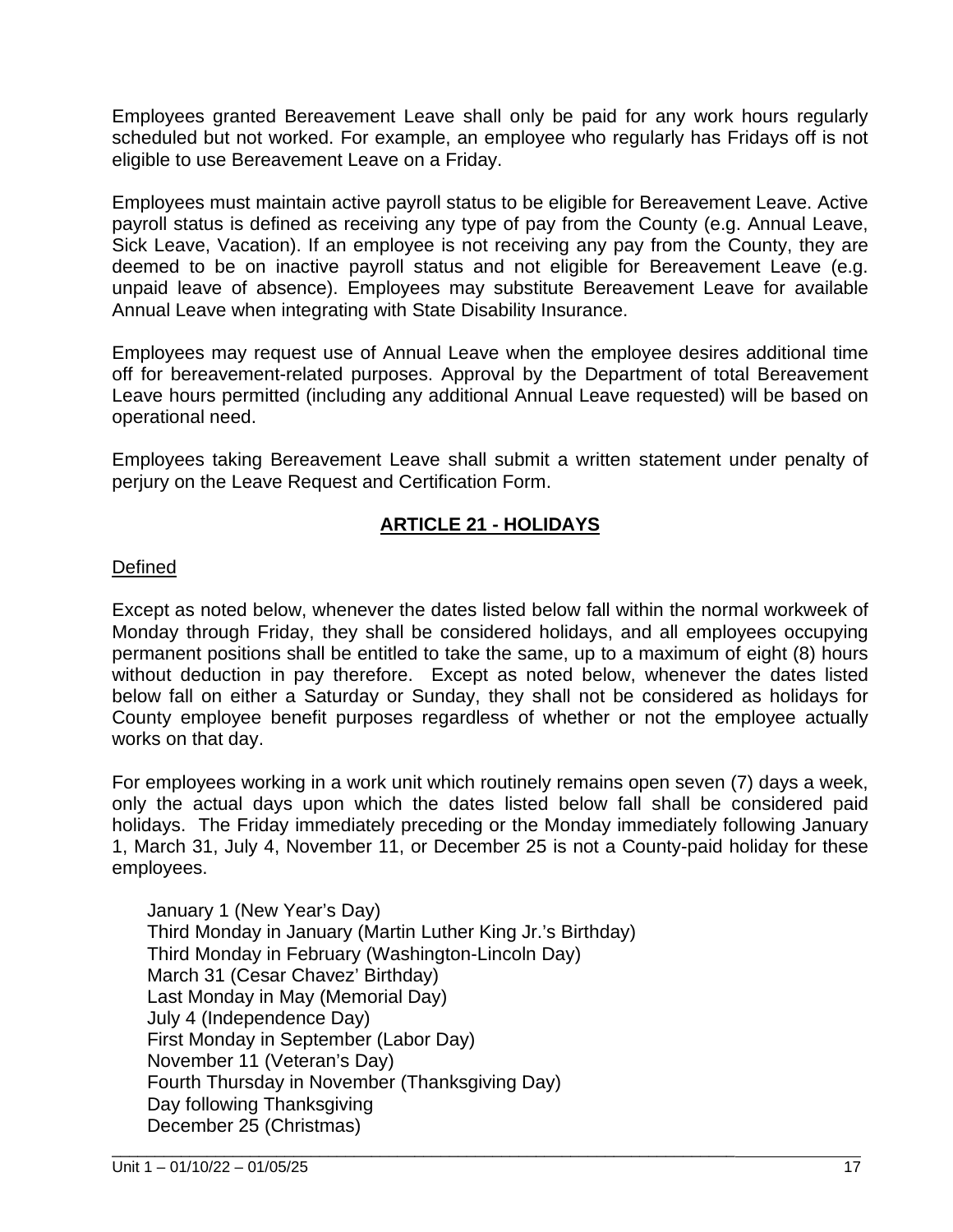Every Monday following a Sunday which falls on January 1, March 31, July 4, November 11, or December 25. Every Friday when such Friday immediately precedes January 1, March 31, July 4, November 11, or December 25.

#### Holiday Pay Eligibility

Employees shall be paid for holiday pay only if they are at work or on an approved paid leave (annual leave, sick leave, CTO, Holiday time, etc.) on their last assigned shift immediately before or after the holiday. Employees claiming annual leave for illness purposes or sick leave on their last assigned shift immediately before or after a County holiday as set forth in Section 900 of the Fresno County Salary Resolution may be required to provide a statement from a California licensed physician setting forth the specifics which necessitated the employee's absence for illness or injury purposes in order to be eligible for holiday pay.

#### Holiday Worked

Whenever an employee is required to work on a holiday and is eligible for holiday pay as listed herein, the time so worked shall be compensated at the rate of two and one-half (2½) times the employee's hourly rate of pay, as defined in the Overtime Pay article of this MOU, for the first eight (8) hours worked and at time and one-half (1½) the employee's hourly rate of pay for all subsequent hours worked on the holiday. In lieu of the two and one-half (2½) time holiday compensation, an employee can choose to receive holiday credit equal to the number of hours worked on a holiday up to eight (8) and compensation of time and one-half (1½) for all hours worked on a holiday. If an employee is not eligible for holiday pay as provided herein, the employee shall only be entitled to compensation at the rate of time and one-half (1½) for all hours worked on a holiday as listed herein. Holiday hours to be paid shall include all consecutive shift hours worked when a major portion (greater than 50%) of the shift is worked on the holiday. Holiday compensation shall be limited to a single consecutive shift worked on the holiday. Holiday compensation is not included as FLSA overtime in the FLSA work period.

Holiday compensation can be received in cash or CTO. If CTO is elected by the employee, it shall be included in the maximum accrual balance for CTO as specified in the Overtime Pay article of this MOU.

#### Holiday Accrual - Alternative Workweek

Employees in permanent positions who are working an alternative workweek, such as the four (4) day workweek, ten (10) hours per day, shall be credited with a maximum of eight (8) hours of holiday time earned for holidays worked and with a maximum of eight (8) hours holiday time credited for a holiday off.

#### Holidays Falling on Days Off

Except as herein provided to the contrary, an employee shall be credited with up to eight (8) hours of holiday time for a holiday falling on his/her regular day off.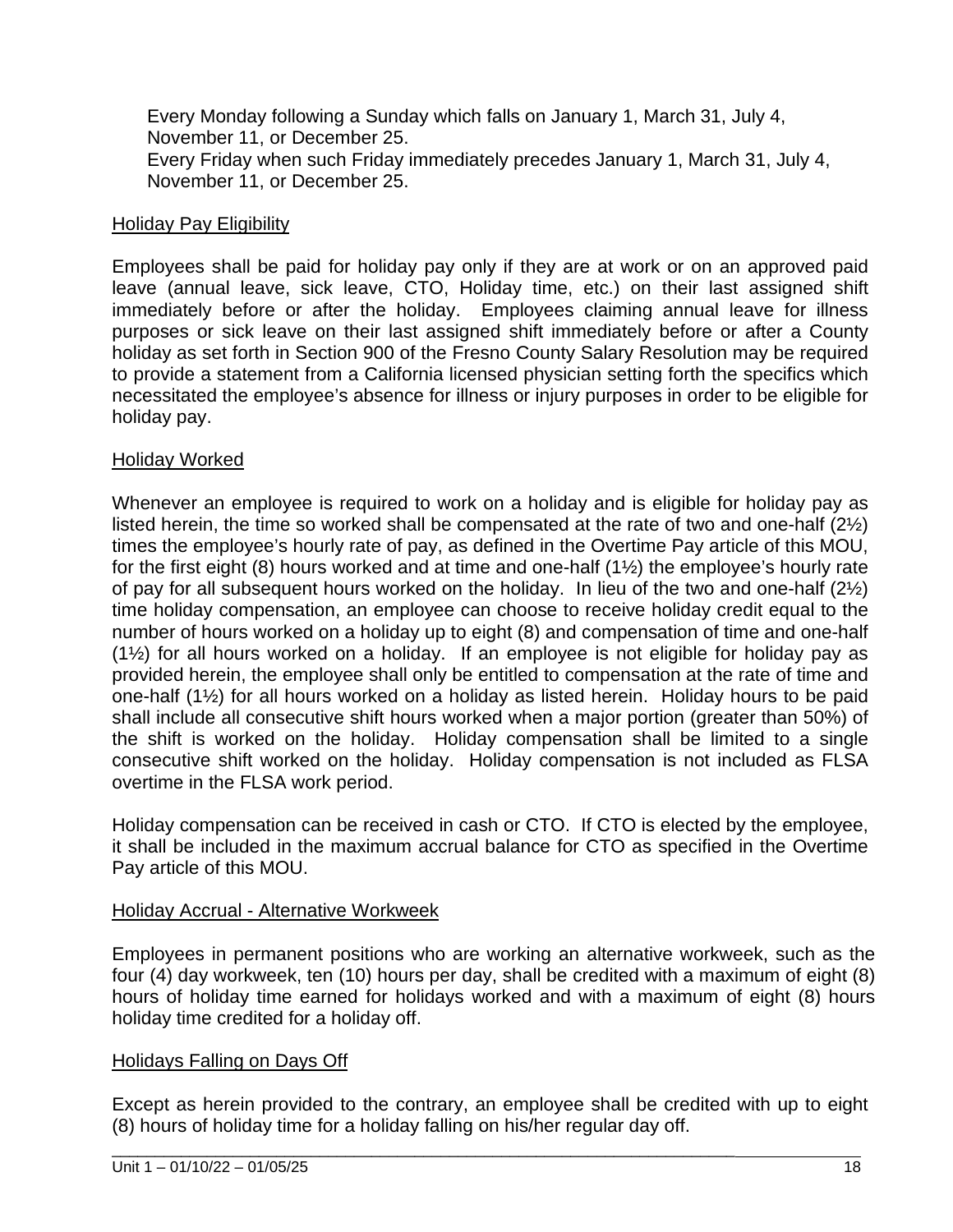#### Holiday Accrual - Retirement Credit

When an employee covered by this MOU accrues a Holiday pursuant to this MOU, such time shall be counted towards final compensation for retirement purposes at the time the Holiday is accrued. For purposes of retroactivity for current employees, the period that employees may choose to ask the Retirement Office to go back and calculate Holiday accrual, is at least two (2) years from the effective date of this MOU. (The parties agree to meet and confer prior to implementation of this provision.)

#### Court Holidays

No Deputy Sheriff I – Court Services assigned to work in the County Courts shall be required to take a court holiday off on annual leave, CTO or holiday time without the Deputy's consent. In such instances, the Deputy shall, upon request, be reassigned to other Deputy Sheriff duties for that day.

#### **ARTICLE 22 - CALIFORNIA CLASS "B" DRIVER'S LICENSE**

The County shall reimburse each employee who is required after employment to obtain a Class "B" California Driver's License with any required endorsements the initial cost of obtaining the license and the renewal cost of said license. Any medical examinations which are required to obtain/maintain a Class "B" Driver's License with any required endorsements will be performed by the County at no charge to the employee.

New employees hired into a job classification requiring a Class "B" California Driver's License as a condition of employment are required to maintain the license at their own expense.

#### **ARTICLE 23 - 4/10 WORKWEEK - PATROL DIVISION**

The Sheriff-Coroner recognizes the advantages, benefits, and importance of the 4/10 workweek. Based on the recommendation and approval of the Sheriff-Coroner, 4/10 workweek scheduling shall continue during the term of this MOU for uniformed, field personnel assigned to Patrol.

However, the Sheriff-Coroner shall have the prerogative to discontinue said 4/10 scheduling in the event of severe staffing shortages that may arise during the term of this MOU. In the event such a decision appears imminent, the parties shall meet and confer on the impact of the change.

When satisfactory improvement of staffing level has occurred, as determined by the Sheriff-Coroner, the 4/10 work week shall be reinstated.

#### **ARTICLE 24 - ALTERNATIVE WORK SCHEDULES**

The parties agree that any existing alternative work schedules shall continue under the same terms and conditions as detailed in the specific sideletter agreements. With the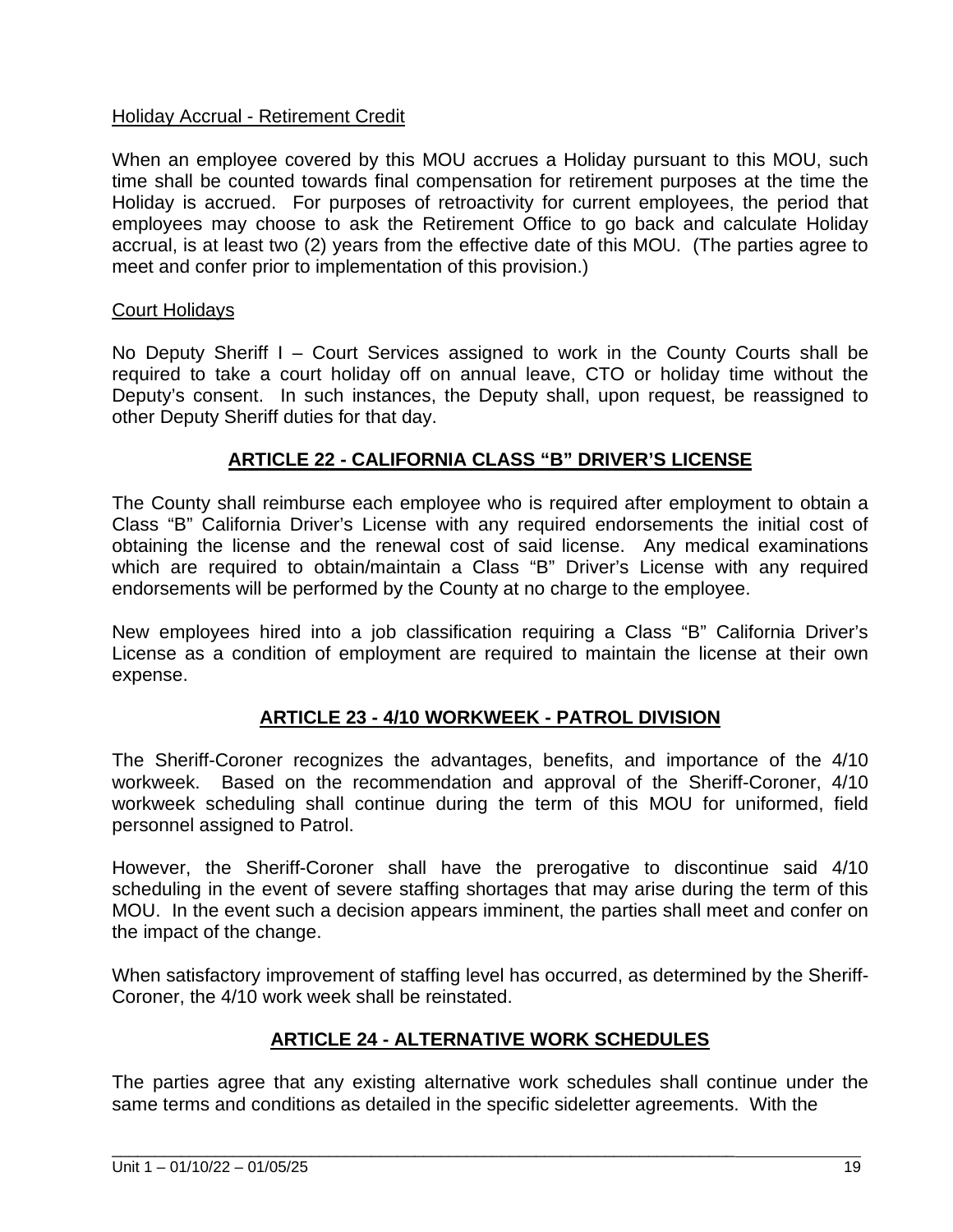exception of the 4/10 Patrol Division workweek, at the request of either the County or the Association, the parties agree to meet and confer over alternative work schedules.

However, with exception of the 4/10 Patrol Division workweek, the department head shall have the prerogative to discontinue alternative work schedules in the event of severe staffing shortages that may arise during the term of this MOU. In the event such a decision appears imminent, the parties shall meet and confer on the impact of the change.

#### **ARTICLE 25 - SHIFT/RDO FLEX**

The parties agree the settlement agreement executed on June 25, 2002, shall govern regarding the flexing of Regular Days Off (RDO). (See Attachment)

#### **ARTICLE 26 - NOTICE OF SCHEDULE CHANGES/CANCELLATION OF VACATION DAYS**

- 1. Notice of Schedule Changes Each supervisor and manager shall give employees at least two weeks notice, unless it is not possible or operational needs make this not feasible as determined by the Sheriff-Coroner, when changing an employee's regular days off, work hours and/or when canceling an employee's requested time off to meet departmental needs.
- 2. Cancellation of Vacation Days Two weeks notice shall be given for cancellation of annual prescheduled vacation time, unless it is not possible or operational needs make this not feasible as determined by the Sheriff-Coroner.

#### **ARTICLE 27 - SAFETY EQUIPMENT**

- 1. All peace officer incumbents in the Sheriff's Department shall be issued either a cleaned or new "ballistic vest" and a cleaned or new "raid jacket".
- 2. Ballistic vests shall be of a style and manufacture as determined solely by the Sheriff-Coroner.
- 3. Raid jackets shall be of a style and manufacture as determined solely by the Sheriff-Coroner.
- 4. Identifying emblems, insignia, etc., for raid jackets shall be as specified at the sole discretion of the Sheriff-Coroner.
- 5. Ballistic vests and raid jackets, when issued, become the responsibility of the individual employee to retain and maintain. The employee must, upon separation for any reason from a deputized position, return the ballistic vest and raid jacket to the department head. Employees who are unable to produce their ballistic vest and raid jacket for either return or inspection purposes shall have the full cost of a replacement deducted from their next regular paycheck.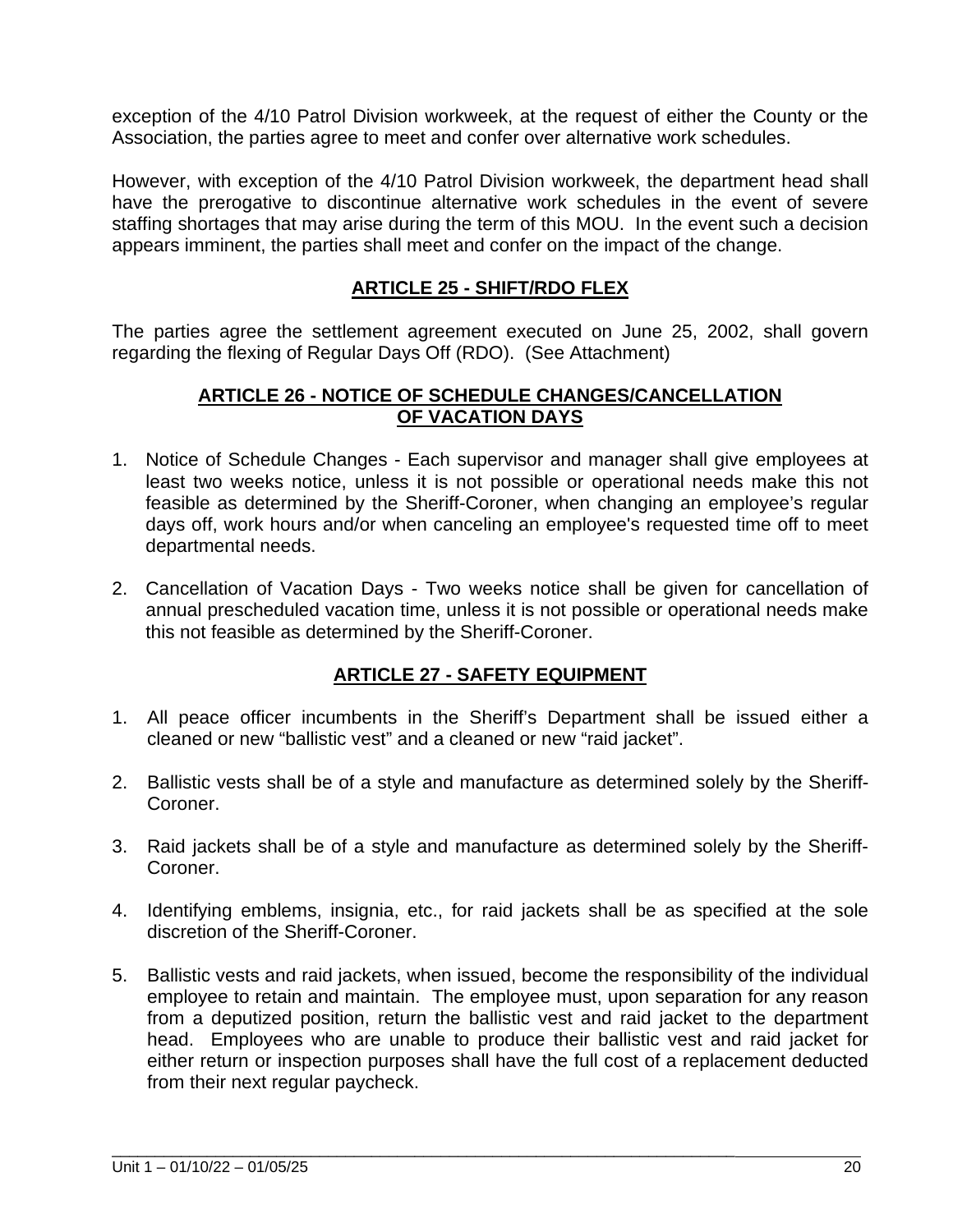#### **ARTICLE 28 - TAKE HOME PATROL VEHICLE PROGRAM**

The Take Home Patrol Vehicle Program for Deputy Sheriff's, as is detailed in Sheriff's Department Policy, shall continue through the term of the MOU under the following terms and conditions:

- 1. At the request of the Fresno Deputy Sheriff's Association, the County of Fresno agrees to continue the Take Home Patrol Vehicle Program. The FDSA acknowledges that when the Take Home Patrol Vehicle Program was incorporated into the MOU, as stated in the Sheriff's Department Policy, the employees in the Take Home Program participated voluntarily and without compensation for travel time to and from work(except as set forth in the Sheriff's Department Take Home Patrol Vehicle Policy). The Program has never changed in those respects. Nothing herein shall be deemed a waiver of any claims that are pending in the federal lawsuit of *Espinoza, et al v. Fresno*  County (Civil Case No: 107-cv-01145-OWW-SMS), and nothing contained in this Article or discussed during the 2007-2008 negotiation process shall be used by either party as evidence in the above-mentioned lawsuit. Furthermore, the parties agree that previous MOU articles and the discussions surrounding prior negotiations may be used in the aforementioned lawsuit.
- 2. Deputy Sheriffs assigned to Patrol only (excluding the Hospital assignment) shall be provided take home patrol vehicles. If a Deputy Sheriff is reassigned to an assignment outside of Patrol, the Deputy Sheriff will not be provided a take home patrol vehicle. Assignments that are not eligible for the Take Home Patrol Vehicle Program include, but are not limited to, the Hospital, Courts, Jail, and Air Support. Other assignments may be subject to the Home Garaging program.
- 3. Take Home Patrol Vehicle privileges may be revoked at the discretion of Sheriff's Management for any individual Deputy Sheriff when vehicle privileges have been abused.
- 4. The Take Home Patrol Vehicle Program for Deputy Sheriff's, as is detailed in Sheriff's Department Policy, shall govern and shall be referenced in the MOU, however, the policy is not incorporated by mere reference and the details are subject to change during the term of the MOU consistent with BOS policy and Sheriff's department needs, subject to meeting and conferring with FDSA prior to finalizing any changes.

#### **ARTICLE 29 - CANINE HANDLERS**

The parties agree that a Deputy Sheriff assigned to handle a canine used for law enforcement duties is required to and is responsible for the general care, grooming and home kenneling of the canine, and that such activities are compensated as described below.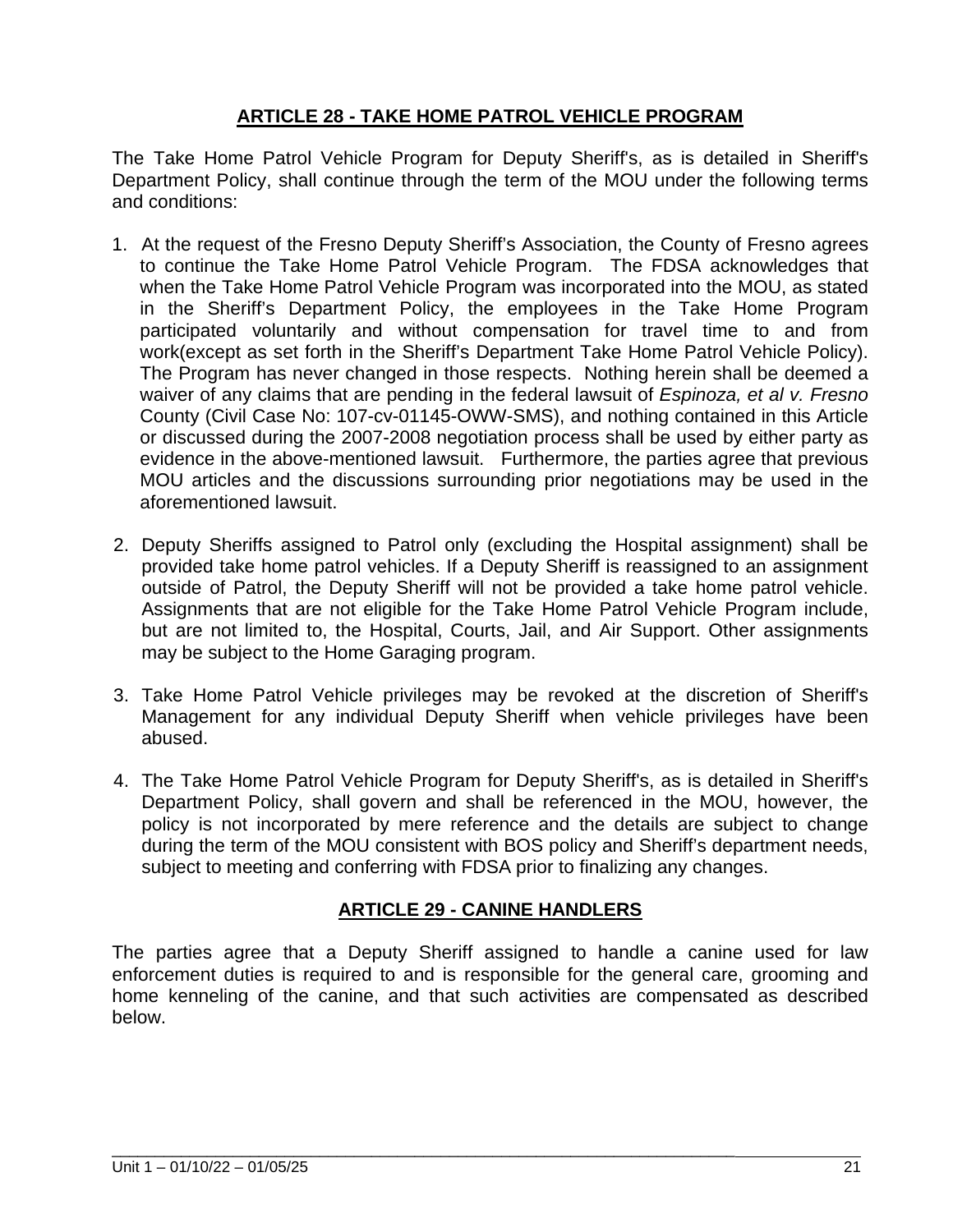#### **Definitions**

"Home kenneling" is understood to be the maintenance of the canine at the home or residence of a Deputy Sheriff, and shall include grooming time. "Grooming time" is understood to mean all the activities specifically related to the care and maintenance of the canine at the residence, including feeding, exercising, cleaning of the home kennel and any County vehicle involved in transportation, and bonding with the canine. Grooming time shall not include time spent in formal training and time spent in routine and/or emergency veterinary care.

#### **Compensation**

The parties agree that Deputy Sheriffs assigned canines for home kenneling shall be compensated for grooming time conducted outside of the hours of the Deputy's normal shift. All such grooming time shall be compensated at the rate of time and one-half  $(1\frac{1}{2})$ the Deputy's base hourly rate of pay, unless the actual hours worked exceed 86 hours in a work period. Under FLSA provisions, if such hours plus all other hours actually worked exceed 86 hours in a work period, the compensation shall be at the rate of time and onehalf (1<sup>1/2</sup>) the employee's regular hourly rate. CTO may be elected subject to the 60 hour maximum.

"Grooming time" shall not be considered scheduled work for purposes of invoking the double time provision.

#### Home Garaging

Each handler shall be assigned a vehicle specifically equipped for canine duty, which shall be kept at the handler's place of residence and be utilized to transport the canine to and from duty.

#### County's Responsibility

The County shall install kennels at the homes of canine handlers at no expense to the handler.

The County shall continue to pay for all food and veterinary care for the canines, as well as all other equipment related to training, grooming and safety as required by the Fresno Sheriff's Department Canine Manual and any additional equipment deemed necessary by the Sheriff's Department.

#### Continuation of Canine Program

The County may reduce the number of canines or eliminate the canine program at any time.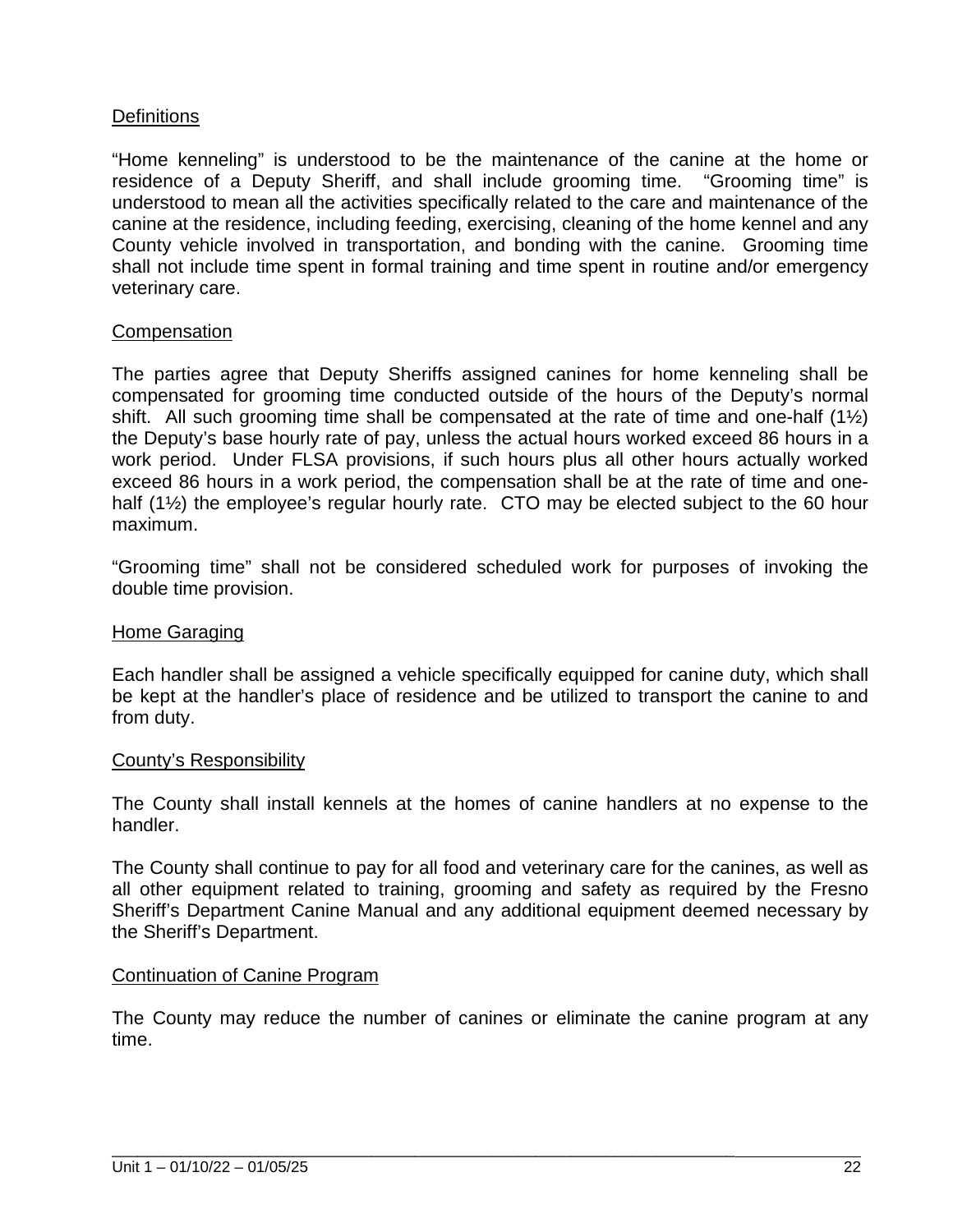#### **ARTICLE 30 - OUT-OF-RANK ASSIGNMENTS**

Out-of-rank assignments shall be governed by the Fresno County Salary Resolution, Section 400, Subsection 413.9, Special Salary Upgrading.

Nothing in this article shall be construed as limiting Management's authority to make temporary assignments for the purposes of vacation relief or meeting emergencies; however, emergency assignments shall not extend beyond a period of such emergencies.

Any Deputy Sheriff or Community Service Officer temporarily assigned as a "training officer" by Sheriff's Management to orient new personnel while on initial probationary period or when reassigned to a different work unit shall be compensated an additional five percent (5%) of base salary for actual hours worked as a "training officer". Deputy Sheriff IVs shall not be eligible for this differential since this type of assignment is considered a part of routine job duties.

Communication Dispatcher I/II/IIIs who are assigned by the Sheriff-Coroner to train newly hired dispatchers shall be compensated an additional five percent (5%) of base salary for actual hours worked. Communication Dispatcher I/II/IIIs shall only be used by the Sheriff-Coroner to train new hires when there are no qualified Communication Dispatcher Specialists on a given watch who can assume the training responsibilities.

#### **ARTICLE 31 - COUNTY VEHICLE ASSIGNMENTS/HOME-GARAGING**

The application process for assignment of County vehicles is contained in the Fresno County Administrative Code and must be followed in order to receive consideration for either permanent assignments or home-garaging privileges.

The County has made clear its intent that a strict application of the criteria listed below by reviewing parties is necessary to assure the maximum efficiency and economy of County operations.

Permanent assignment must be based on the following:

- 1. On-the-job utilization of at least 1,000 miles per month.
- 2. The need to transport specialized equipment not easily transferred between vehicles.

Residence-garaging requires that one of the following criteria be met:

- 1. The requirement to respond to an average of six (6) or more after-hour emergency calls per month requiring a vehicle.
- 2. The requirement to report directly to the field or depart very late from the field at least four (4) days per week.
- 3. The requirement for a specially equipped vehicle for after-hours emergency calls (frequency specified in No. 1 immediately above).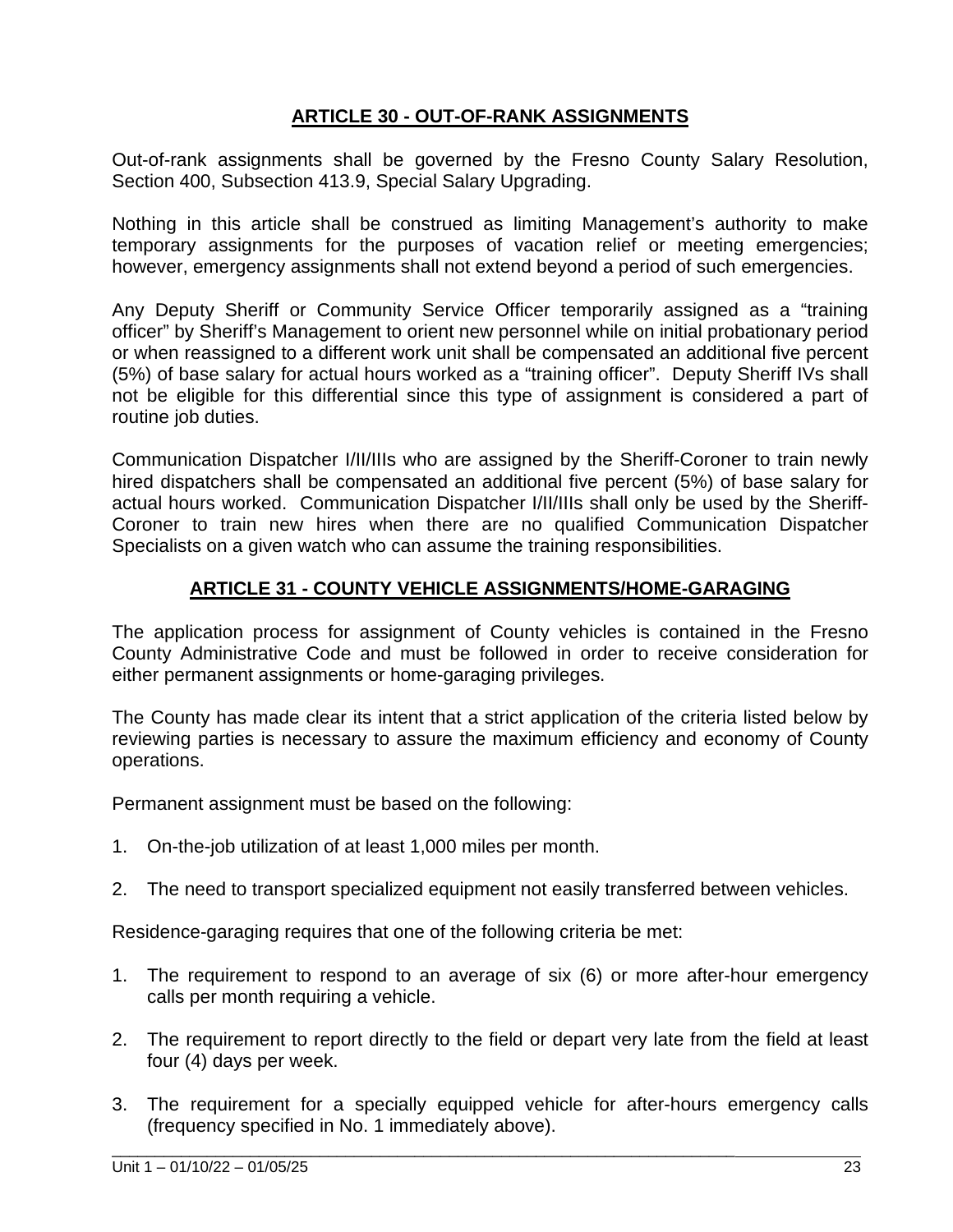The Fresno County Administrative Code provides that the County Administrative Officer shall make the final decision regarding permanent assignment and residence-garaging. The County Administrative Officer shall also make the final decision regarding the total number of vehicles at any time assigned within a department, the total number of those vehicles allocated for permanent assignment, and for residence-garaging. The County Administrative Officer may determine it to be operationally necessary to reallocate a County vehicle permanently assigned or residence-garaged at any time.

The parties agree that in individual instances factual information relating to the criteria specified in the Administrative Code may be unclear. In order to assure clarity, the following procedure shall apply:

When either an application for permanent vehicle assignment of residence-garaging has been denied or revoked, the affected employee is entitled to an impartial review of the employee's vehicle use as it relates to the appropriate criteria or criterion described above. For this extraordinary purpose, the procedures described in Step 3 of the County Employee Grievance Procedure shall be used upon request of the affected employee. If a grievance committee is appointed to review the matter, it shall only find in the employee's favor if the employee has presented unmistakably clear data that the appropriate criteria or criterion has been met. In making its decisions, the committee must also consider the total number of vehicles specifically allocated by the County Administrative Officer for permanent assignment and residence-garaging privileges within the Sheriff's Department.

#### **ARTICLE 32 - TRAINING SESSIONS**

The County agrees to conduct those regularly scheduled range training sessions, and related training that can be accommodated during such sessions, during the normal working hours of those required to attend. The Sheriff-Coroner retains the right to schedule any training class, including range training, outside the employee's normal working hours and all such training shall be at the discretion of the Sheriff-Coroner.

#### **ARTICLE 33 - HEPATITIS VACCINATION**

The County and the Association recognizes that employees assigned to the classifications of Deputy Sheriff I - Court Services, Deputy Sheriff I – Recruit, Deputy Sheriff II-IV; Deputy Coroner I/II; Identification Technician I-IV; and Criminalist I-Specialist are subject to a greater occupational risk of exposure to Hepatitis - B than other employees represented by Bargaining Unit 1.

To minimize the contraction of hepatitis, all personnel assigned to the above-mentioned classifications shall be screened to determine if the hepatitis vaccination will be of medical benefit to the employee. Newly hired employees entering these classifications must complete the screening and vaccination processes within ninety (90) days following date of hire. If it is determined to be of benefit, the employee shall receive the necessary vaccinations at the County's expense. The above screening and vaccination process will be administered through County facilities, unless referred by County Administrative Office.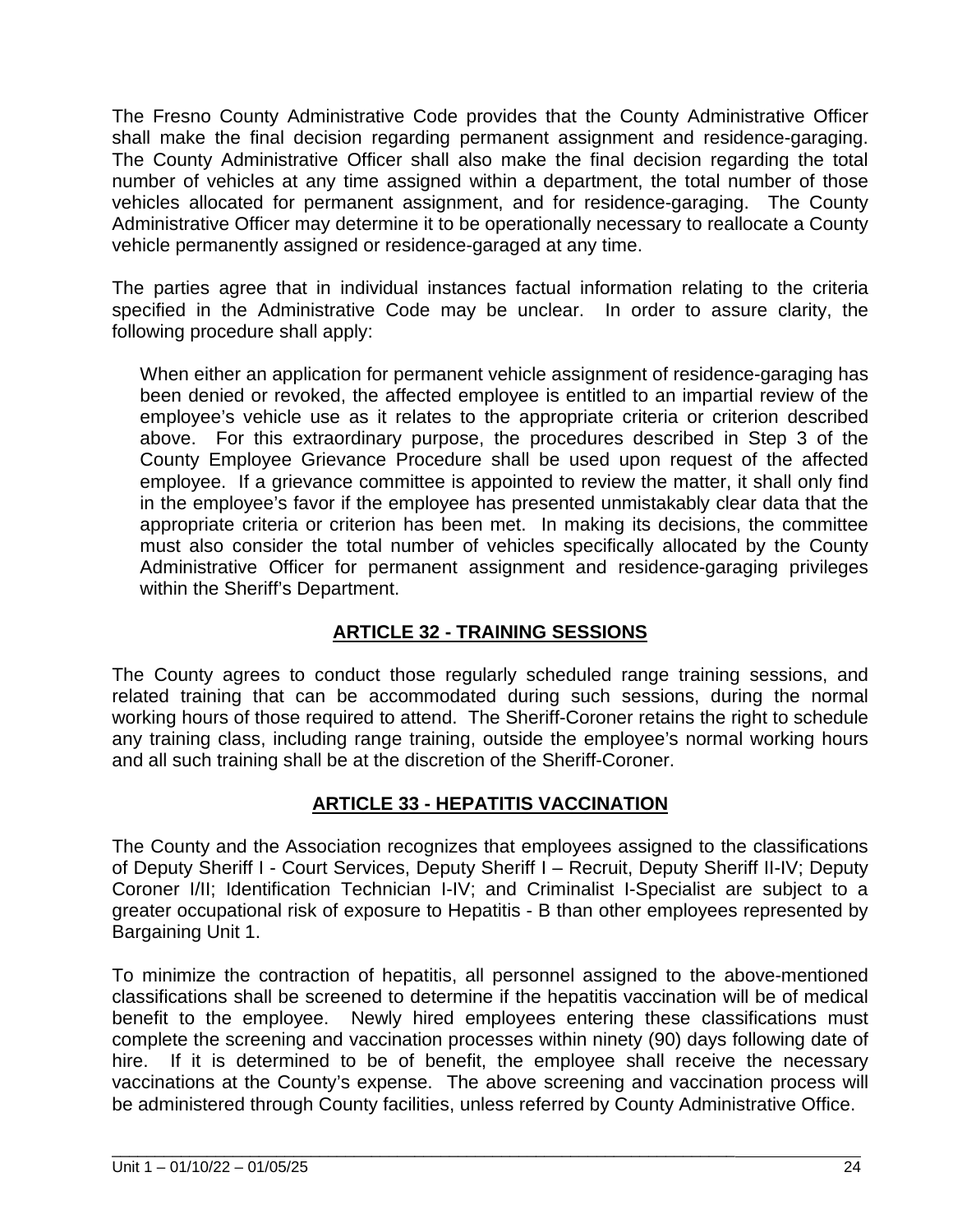#### **ARTICLE 34 - REFERENCE MATERIALS**

Annually, each January during the term of this MOU, the Sheriff-Coroner will provide all sworn personnel, who are required to use the Penal Code on the job as determined by the Sheriff-Coroner, a current edition of the California Penal Code and related laws.

Annually, each October during the term of this MOU, the Association will inform the Sheriff's Captain over patrol of the edition style (paperbound or hardbound) to be purchased by division. The Sheriff-Coroner will determine the edition manufacturer.

This Penal Code shall be the personal responsibility of each sworn personnel to whom issued and shall be returned to the Sheriff's Department upon resignation, termination, or transfer or reassignment to a position or assignment not requiring the use of the Code on the job as determined by the Sheriff-Coroner. Should an individual misplace or lose the Code copy, that individual will reimburse the Sheriff's Department for same at rate then current.

#### **ARTICLE 35 - MENTAL HEALTH SERVICES**

The County shall continue to provide the same level of professional mental health services to Sheriff's personnel and their families. These services will be provided by a contractor instead of a County employee.

The County, effective as soon as practicable, agrees to provide the same level of professional mental health services to Deputy Coroner's and their families as is currently being provided to other Unit 1 classifications.

#### **ARTICLE 36 - DEPUTY CORONER FUNCTIONS**

Deputy Sheriff's shall not be required to perform Deputy Coroner services. Deputy Sheriffs shall have the right to refuse to perform Coroner duties except in emergency situations as determined by the Sheriff-Coroner.

#### **ARTICLE 37 - SPECIAL PROVISIONS - DEPUTY CORONER**

#### 1. Shift Changes - Advance Notice Sheriff-Coroner's Office

Two (2) week's advance notice of any shift changes shall be provided to incumbents of the classifications of Deputy Coroner I and Deputy Coroner II except in emergencies as determined by the department head.

2. Training

The Sheriff-Coroner's Office is committed to maintaining a well trained work force. The Sheriff-Coroner shall provide all Deputy Coroner I/II incumbents with Coroner Basic Training Academy and P.C. 832 course of instruction during their first year of employment. Deputy Coroner I/II incumbents are required to complete and successfully pass this training during their first year of employment. Additionally, the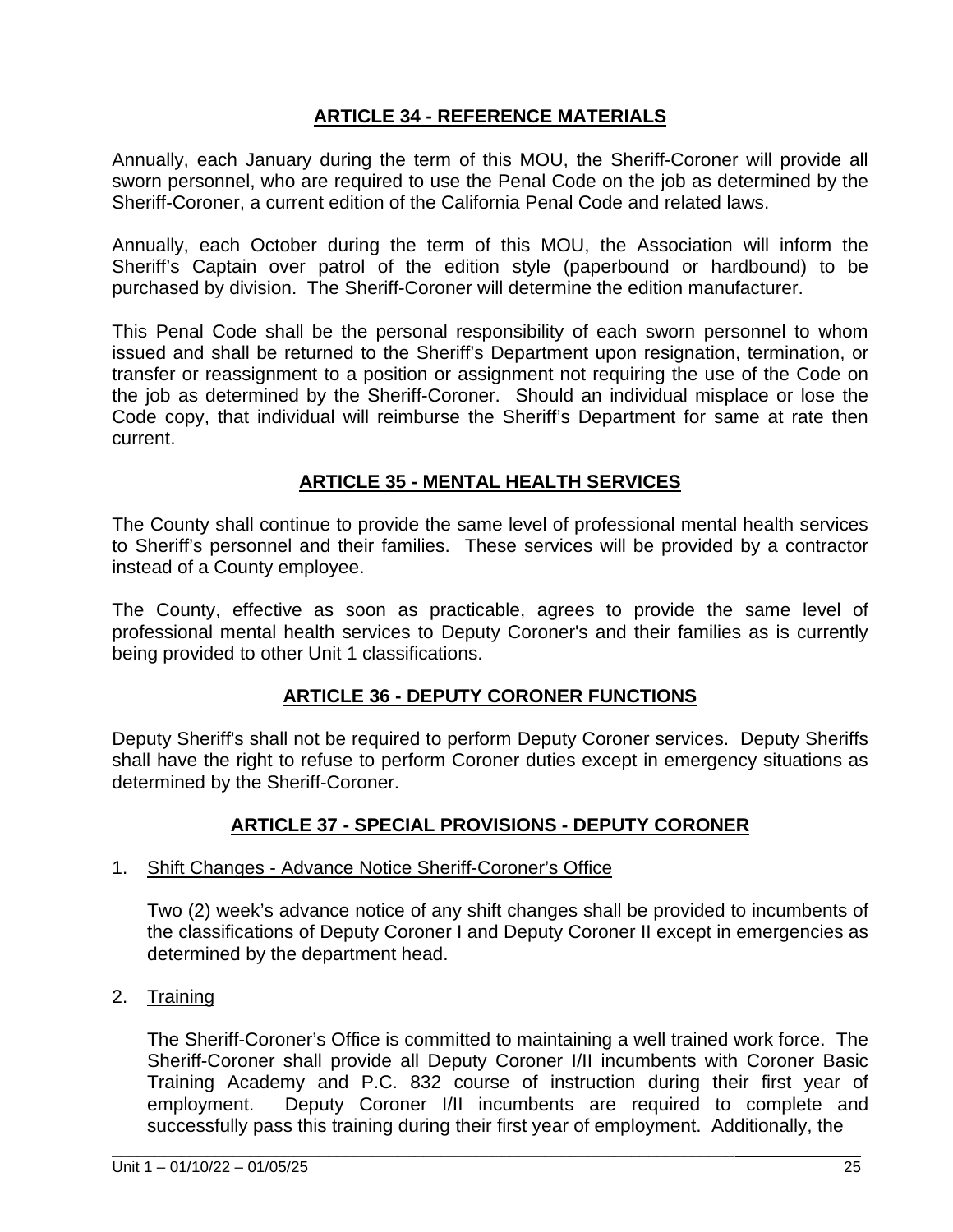Sheriff-Coroner shall make available such training which would benefit Deputy Coroner I/II incumbents and enhance job knowledge and performance.

3. Equipment/Gear

The County shall continue to provide, as determined by the Sheriff-Coroner, the equipment/gear necessary to conduct the job duties associated with the Deputy Coroner classification series.

#### **ARTICLE 38 - MANAGEMENT RIGHTS**

- A. All County rights, powers, functions, and authorities except as expressly abridged by this MOU shall remain vested in the County whether or not they have been exercised in the past.
- B. No portion of this County Management Rights Section shall be construed to obligate the County in any way.
- C. This article is not intended to nor may it be construed to modify the provisions of the Charter relating to Civil Service or personnel administration. The Civil Service Commission shall continue to exercise authority delegated to it.
- D. This article is not intended to modify those rights which have been granted to employees in this MOU following procedures specified in Government Code Sections 3500 et seq.
- E. In the exercise of its rights, the County shall not require an employee to perform an act or acts contrary to licensing law.
- F. This article is not intended to restrict consultation with the Association at the request of the latter regarding matters within the right of the County to determine.
- G. Nothing in this section shall abridge any rights guaranteed employees pursuant to the Peace Officers' Procedural Bill of Rights Act (Government Code Section 3300 et seq).
- H. The rights, powers, and authorities of the County include, but are not limited to, the sole and exclusive right to:
	- 1. determine the mission of its constituent departments, commissions, boards, and committees;
	- 2. set standards of services and evaluate the County's effectiveness in delivery of these services;
	- 3. determine the procedures and standards for employee selection, promotion, demotion, transfer, reassignment, and/or layoff;
	- 4. select, train, direct, assign, demote, promote, layoff, dismiss its employees;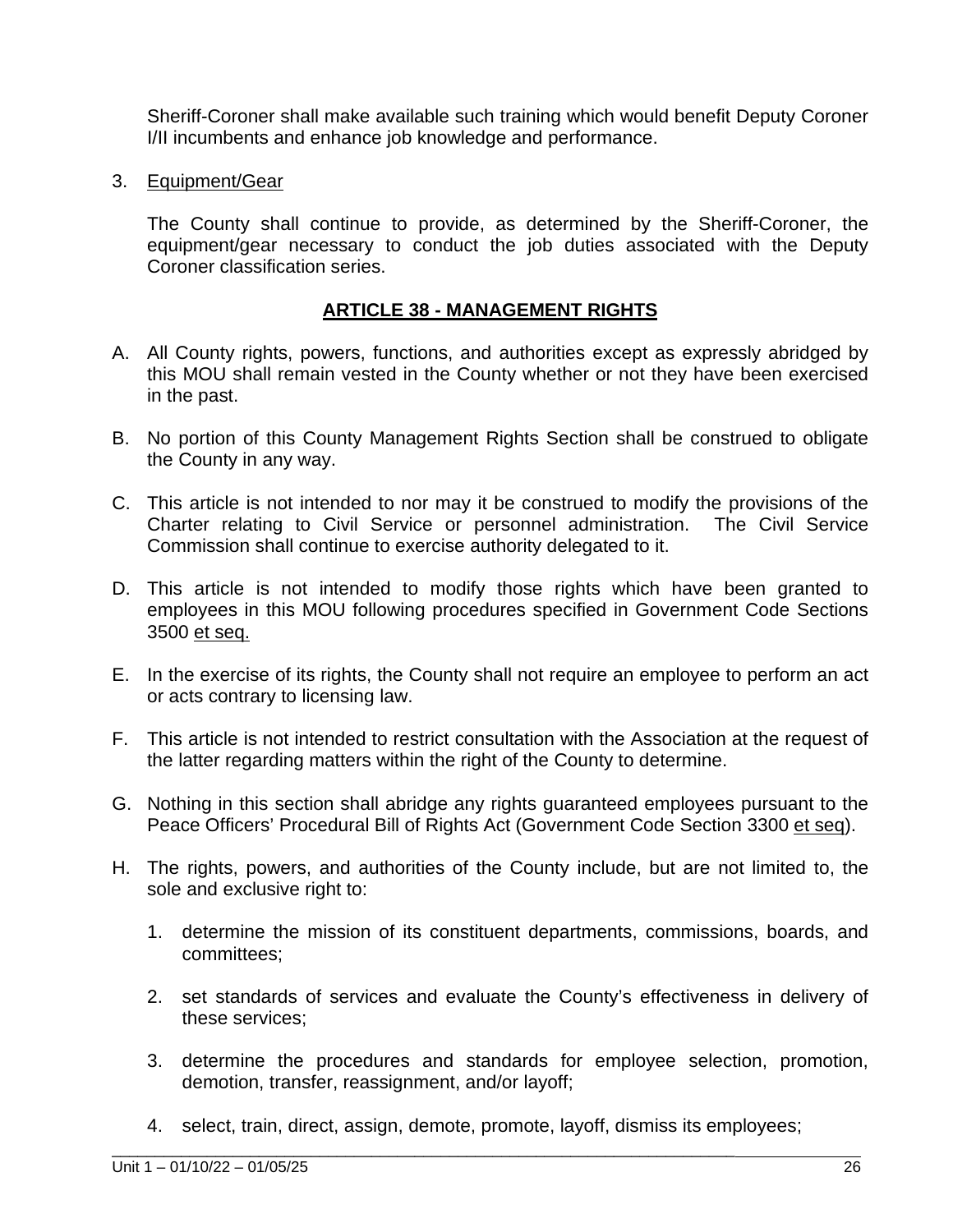- 5. communicate fully and openly with its employees on any subject at any time orally, in writing, both at work or through the U.S. mail;
- 6. take disciplinary actions;
- 7. relieve its employees from duty or reassign employees because of lack of work or for other reasons the County considers legitimate;
- 8. evaluate and maintain the efficiency of County operations;
- 9. determine and change the method, means, personnel, and standards by which County operations are to be conducted;
- 10. determine the content of job classifications;
- 11. take all necessary actions to carry out its mission in emergencies as specified in County Ordinance Code Chapter 2.44, including the suspension of portions or all of this MOU for the period of emergency as determined by the County;
- 12. exercise complete control and discretion over its organization and the technology to perform its work;
- 13. make rules and regulations pertaining to employees consistent with this MOU;
- 14. make all financial and budgetary decisions;
- 15. establish, allocate, schedule, assign, modify, change, and discontinue workshifts and working hours and work weeks;
- 16. contract, subcontract, establish, merge, continue or discontinue any function or operation of the County;
- 17. engage consultants for any future or existing function or operation of the County;
- 18. order overtime.

#### **ARTICLE 39 - ACCIDENTAL DEATH OR DISMEMBERMENT BENEFIT-BOMB TECHNICIAN**

The County shall provide a Fifty-Thousand Dollar (\$50,000) accidental death or dismemberment benefit to each Sheriff's Department bomb technician who is injured as a result of an exposure to an explosive ordinance while on an E.O.D. The dismemberment component of this benefit shall be structured to provide a graduated payout based on injury up to a maximum of Fifty-Thousand Dollars (\$50,000).

This benefit will be administered through the County's Risk Management Division.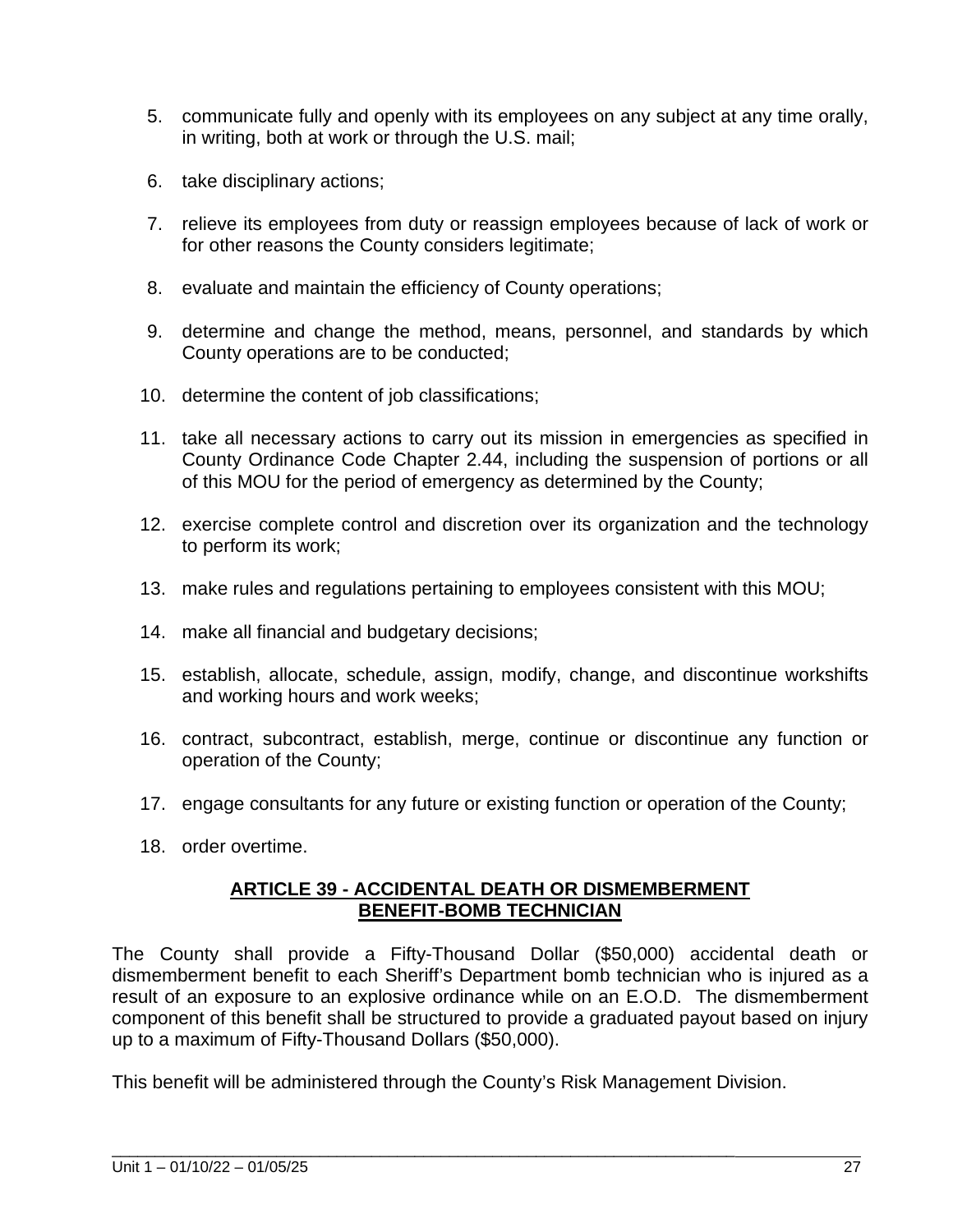#### **ARTICLE 40 - CONTINUITY OF OPERATIONS**

Continuous and uninterrupted service to the citizens of the County and orderly employee/employer relations between the County and its employees are essential considerations of this MOU. Therefore, the Association agrees on behalf of itself and those County employees which it represents, both individually and collectively, there shall not be any strikes, work stoppages, sitdowns, sickouts, speed-ups, or slow-downs, or secondary action such as refusal to cross picket lines or any other concerted refusal to render services or to obstruct the efficient operations of the County or refusal to work, including refusal to work overtime, or any other curtailment or restriction of work during the life of this MOU.

#### **ARTICLE 41 - COMPUTER PROGRAMMING MODIFICATIONS**

Notwithstanding any language in this MOU to the contrary, the respective articles of this MOU which will involve modifications to existing computer programs of the County shall not become effective until the beginning of the payroll period following the completion of such modifications. Furthermore, the provisions of this article shall not be used to extend the effective date of salary changes.

#### **ARTICLE 42 - FAIR LABOR STANDARDS ACT**

Provisions of this MOU have been drafted to bring the parties' agreement regarding overtime into compliance with the FLSA. If, during the course of this MOU, legislation or a court decision makes the provisions of the FLSA no longer applicable to the County, the parties hereby agree that the provisions of these Articles shall continue in effect.

#### **ARTICLE 43 - PUBLIC SAFETY OFFICERS PROCEDURAL BILL OF RIGHTS APPEAL PROCEDURE - SHERIFF'S DEPARTMENT**

- I. Employees to Whom Applicable This procedure is applicable to employees in the following classifications:
	- A. Deputy Sheriff II/III/IV
	- B. Deputy Sheriff I Court Services
- II. Appealable Actions This procedure may be used when an employee whose classification is listed in (I) above alleges one of the following actions has occurred and the employee wishes to appeal under Government Code Section 3300 et seq.:
	- A. Receipt of a written reprimand.
	- B. Reduction in salary through an action taken that is not appealable under Personnel Rule 10.
	- B. Denial of promotion on grounds other than merit.

\_\_\_\_\_\_\_\_\_\_\_\_\_\_\_\_\_\_\_\_\_\_\_\_\_\_\_\_\_\_\_\_\_\_\_\_\_\_\_\_\_\_\_\_\_\_\_\_\_\_\_\_\_\_\_\_\_\_\_\_\_\_\_\_\_\_\_\_\_\_\_\_

C. Reassignment for purposes of punishment.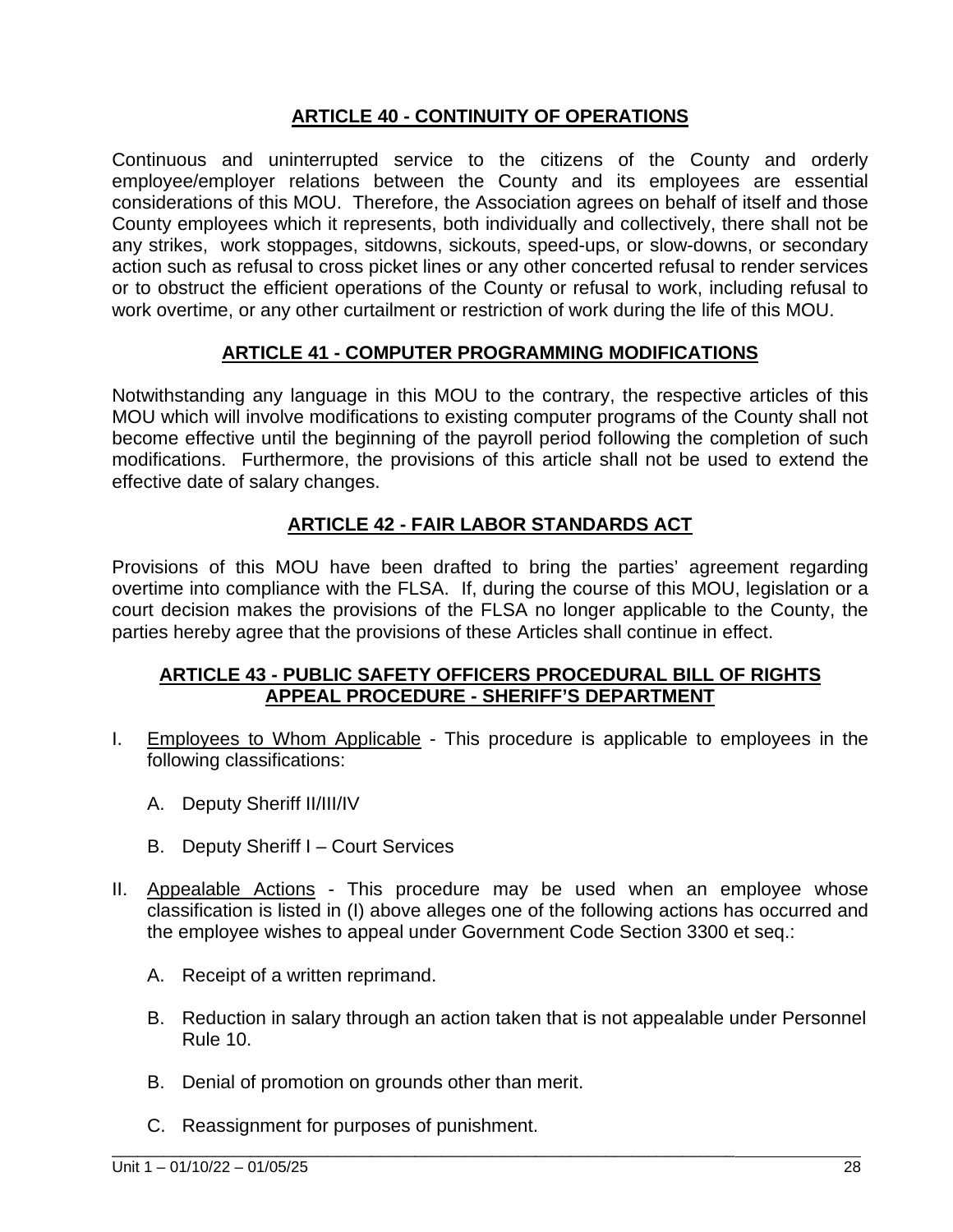- III. Appeal Procedure Following are the steps an employee is to follow in order to secure a hearing as provided under Government Code Section 3300 et seq.:
	- A. The affected employee shall submit a request in writing for a hearing no later than ten (10) calendar days following formal notification that an action described in (II) above has been or will be taken. The request is to be addressed to the Administrative Captain responsible for administrative matters in the Sheriff's Department. Failure to timely request a hearing is waiver of the right to a hearing, and the Sheriff may take the action proposed in the notice without further employee notice.
	- B. Within ten (10) calendar days of receipt of the request for a hearing, the Administrative Captain shall request a list of five (5) arbitrators from the California Department of Industrial Relations Conciliation Service. Sheriff's Management and the employee shall select the arbitrator from this list by "striking" within ten (10) calendar days of receiving the list. The arbitrator's fees shall be equally shared by the employee and the Sheriff's Department.
	- C. The arbitrator shall schedule and conduct the hearing within thirty (30) calendar days of the notification of selection by the Administrative Captain. An extension up to, but not exceeding, thirty (30) calendar days may be granted by the arbitrator.
	- D. The conduct of the hearing shall be informal; rules of evidence shall not apply. Except as provided below, the specific conduct of the hearing shall be as determined by the hearing officer. The following rules shall apply in each hearing:
		- 1. The arbitrator may compel witnesses to appear on behalf of the employee.
		- 2. Either party may have representation of his/her choice at the hearing.
		- 3. Only witnesses employed by the Sheriff's Department and authorized to testify by Sheriff's Management on behalf of the Sheriff-Coroner shall be compensated in accordance with the Unit 1 MOU.
		- 4. Either party may use an audio recording device to record the hearing proceedings.
		- 5. The arbitrator shall issue findings and a decision within ten (10) calendar days of the hearing, unless all parties agree to a later date. The decision of the arbitrator is advisory to the Sheriff-Coroner who shall make the final decision. The decision of the arbitrator may, if the arbitrator deems it appropriate, incorporate a recommendation for relief or appropriate corrective action.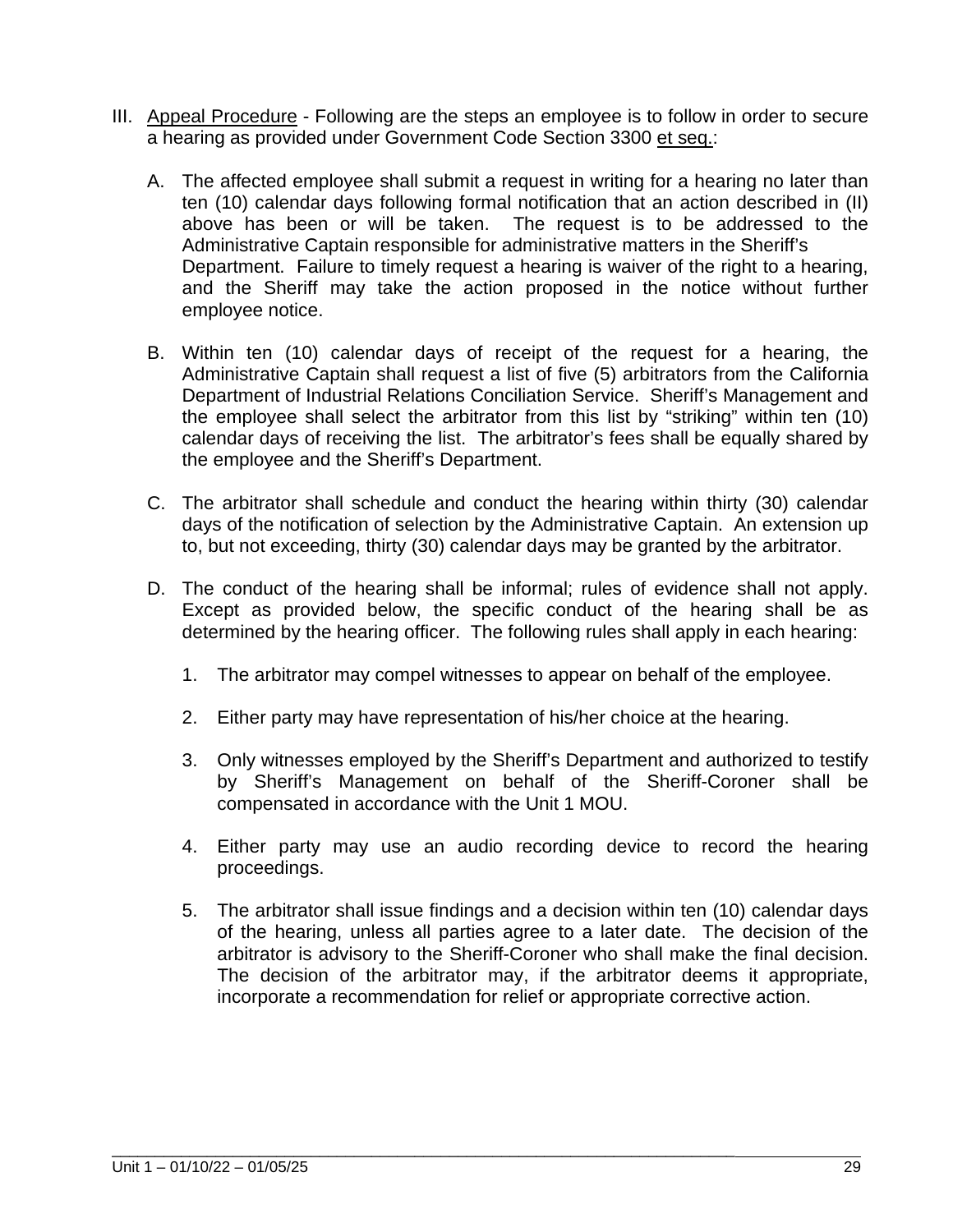#### **ARTICLE 44 - TIER II GENERAL/MISCELLANEOUS AND TIER II SAFETY RETIREMENT PLAN - MANDATORY**

Effective February 27, 2006, the County of Fresno and the Fresno Deputy Sheriff's Association agree that any employee hired into a permanent position in a general/miscellaneous classification covered by this MOU shall be enrolled into the Tier II General/Miscellaneous Retirement Plan as follows:

■ Tier II General/Miscellaneous – G.C. 31676.16 (2% at 55 years of age)

Any employee hired between February 27, 2006 and June 10, 2012, into a permanent position in a safety classification covered by this MOU shall be enrolled into the Tier II Safety Retirement Plan as follows:

 $\blacksquare$  Tier II Safety – G.C. 31664.2 (3% at 55 years of age)

The vested "health benefit" (currently \$3.00 per year of service) resulting from the Settlement Agreement (Fresno County Superior Court Cases 605588-3, 608028-7 and 634171-3) [see Section 9] entered into judgment on December 15, 2000, shall be extended to employees enrolled in Tier II General/Miscellaneous or Tier II Safety.

Any employee occupying a permanent position that is represented or unrepresented, who promotes, demotes or transfers into a permanent position represented by the Fresno Deputy Sheriff's Association, shall continue under the retirement tier in which they were enrolled immediately prior to their promotion, demotion or transfer.

Any employee occupying a permanent position represented by the Fresno Deputy Sheriff's Association, who promotes, demotes or transfers into a permanent position that is represented or unrepresented, shall continue under the retirement tier in which they were enrolled immediately prior to their promotion, demotion or transfer.

Any employee occupying a permanent position who promotes, demotes or transfers from a Safety classification to a General/Miscellaneous classification, or vice versa, shall be enrolled in the corresponding retirement tier (e.g., Tier I Safety membership shall end and Tier I General/Miscellaneous membership shall begin; Tier II Safety membership shall end and Tier II General/Miscellaneous membership shall begin).

#### **CORRESPONDING TIERS**

| <b>GENERAL/MISC.</b> | <b>SAFETY</b> |
|----------------------|---------------|
| Tier                 | Tier I        |
| Tier II              | Tier II       |
| Tier III             |               |

NOTE: Employees initially enrolled in Tier III General/Miscellaneous who become enrolled in Tier II Safety and subsequently return to a permanent position in a General/Miscellaneous classification shall be re-enrolled into Tier III General/Miscellaneous.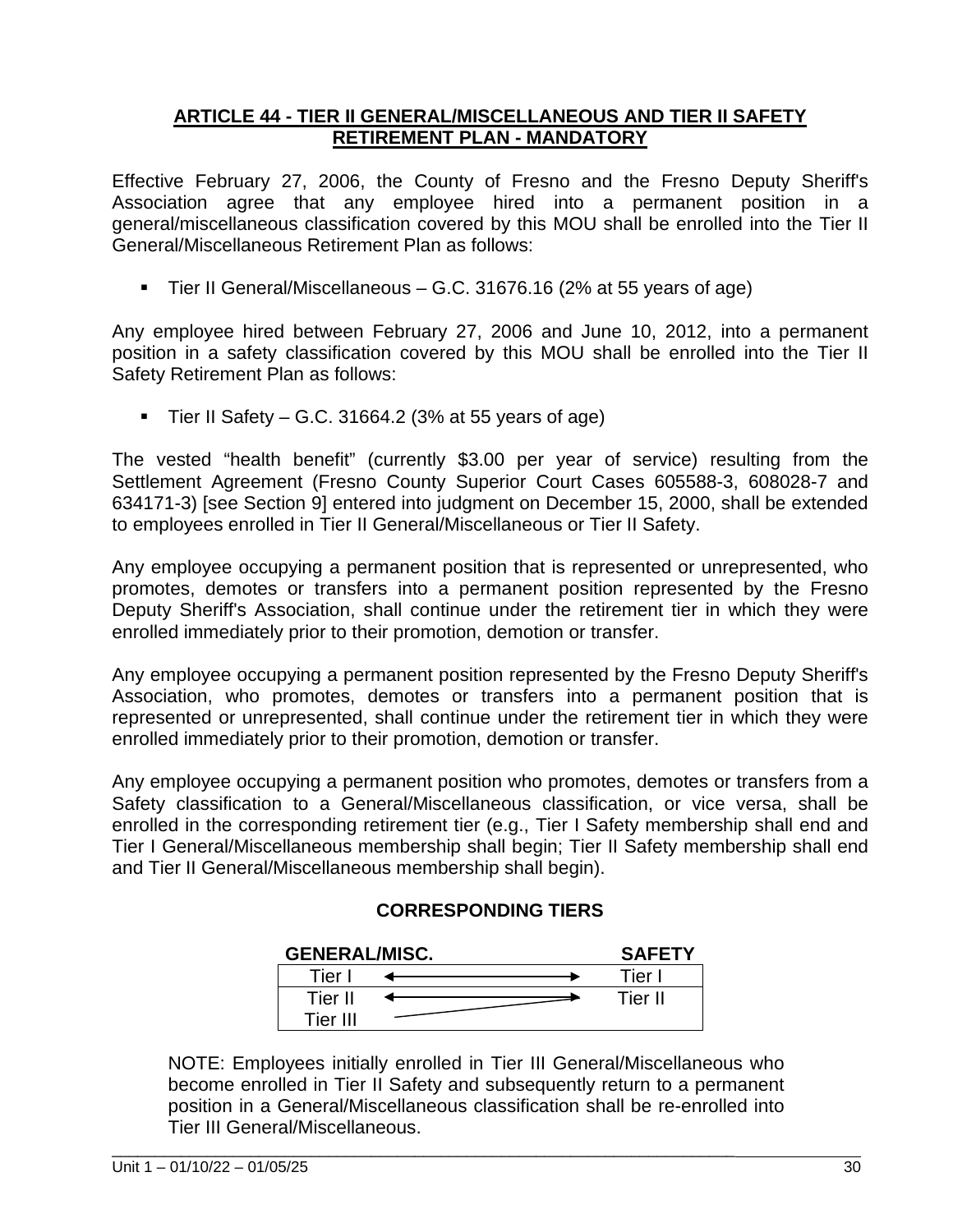Any employee who deferred retirement prior to the December 15, 2000, Ventura II settlement agreement who subsequently rejoins the retirement association shall be enrolled in Tier I General/Miscellaneous or Tier I Safety. Any other employee who defers retirement and subsequently rejoins the retirement association shall continue under the retirement tier he or she was enrolled in prior to deferral.

The foregoing summary of Tier II General/Miscellaneous and Tier II Safety Retirement Plan - Mandatory is for the parties' general reference, and does not modify the County Board resolutions or County ordinances which established the tiers.

#### **ARTICLE 45 -– TIER IV GENERAL RETIREMENT PLAN – MANDATORY – [THREE (3) YEAR AVERAGE]**

Any employee newly hired into a permanent position between June 11, 2012, and December 23, 2012, in a General/Miscellaneous classification represented by the Fresno Deputy Sheriff's Association – Unit 1 (Law Enforcement Personnel), shall be enrolled pursuant to the following sections of the County Employees Retirement Law of 1937 (Tier IV):

- GC 31676.1 1.67% @ 57½; 2% @ 61; 2.43% @ 65
- GC 31621 Default Member Contribution Code
- GC 31462 3 year average for final compensation
- 0 (zero) Cost of Living

The "Settlement Health Benefit" (currently \$3.00 per year of service) resulting from the Settlement Agreement (Fresno County Superior Court Cases 605588-3, 608028-7 and 634171-3) [see Section 9] entered into judgment on December 15, 2000 shall not be extended to employees enrolled in General/Miscellaneous Tier IV.

Any employee occupying a permanent position who promotes, demotes or transfers from a Safety classification to a General/Miscellaneous classification, or vice versa, shall be enrolled in the corresponding retirement tier (e.g., Tier I Safety membership shall end and Tier I General/Miscellaneous membership shall begin; Tier II Safety membership shall end and Tier II General/Miscellaneous membership shall begin).

#### **CORRESPONDING TIERS**

| <b>GENERAL/MISC.</b> | <b>SAFETY</b> |
|----------------------|---------------|
| Tier                 | Tier I        |
| Tier II              | Tier II       |
| Tier III             |               |
| Tier IV              | Tier IV       |

NOTE: Employees initially enrolled in Tier III General/Miscellaneous who become enrolled in Tier II Safety and subsequently return to a permanent position in a General/Miscellaneous classification shall be re-enrolled into Tier III General/Miscellaneous.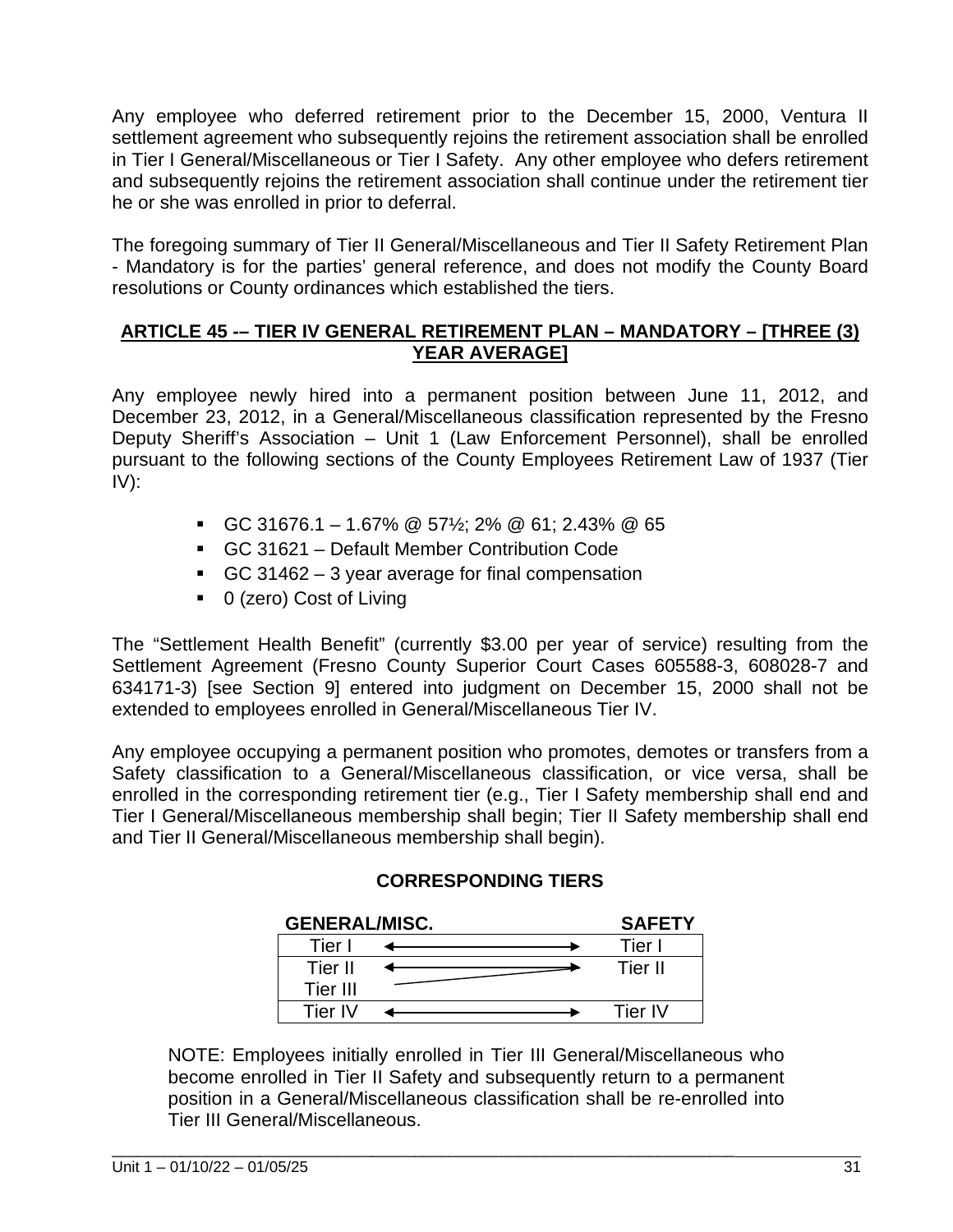Any employee who deferred retirement prior to the December 15, 2000, Ventura II settlement agreement who subsequently rejoins the retirement association shall be enrolled in Tier I General/Miscellaneous or Tier I Safety. Any other employee who defers retirement and subsequently rejoins the retirement association shall continue under the retirement tier he or she was enrolled in prior to deferral.

The foregoing summary of Tier IV General/Miscellaneous Retirement Plan – Mandatory is for the parties' general reference and does not modify the County Board Resolution or County Ordinances which established this tier.

#### **ARTICLE 46 –TIER IV SAFETY RETIREMENT PLAN - MANDATORY**

Any employee newly hired into a permanent position between June 11, 2012, and December 23, 2012, in a safety classification covered by this MOU shall be enrolled into the Tier IV Safety Retirement Plan as follows:

- G.C. 31664 2.00% @ age 50; 2.62% @ age 55
- G.C. 31639.25 Default Member Contribution
- G.C. 31462 3 year average for final compensation
- 0% Cost of Living

The vested "health benefit" (currently \$3.00 per year of service) resulting from the Settlement Agreement (Fresno County Superior Court Cases 605588-3, 608028-7 and 634171-3) [see Section 9] entered into judgment on December 15, 2000, shall be extended to employees enrolled in Tier IV Safety.

Any Safety member occupying a permanent position that is represented or unrepresented, who promotes, demotes or transfers into a permanent position in a Safety classification represented by the Fresno Deputy Sheriff's Association, shall continue under the retirement tier in which they were enrolled immediately prior to their promotion, demotion or transfer.

Any Safety member occupying a permanent position represented by the Fresno Deputy Sheriff's Association, who promotes, demotes or transfers into a permanent position in a Safety classification that is represented or unrepresented, shall continue under the retirement tier in which they were enrolled immediately prior to their promotion, demotion or transfer.

Any employee occupying a permanent position who promotes, demotes or transfers from a Safety classification to a General/Miscellaneous classification, or vice versa, shall be enrolled in the corresponding retirement tier (e.g., Tier I Safety membership shall end and Tier I General/Miscellaneous membership shall begin; Tier II Safety membership shall end and Tier II General/Miscellaneous membership shall begin).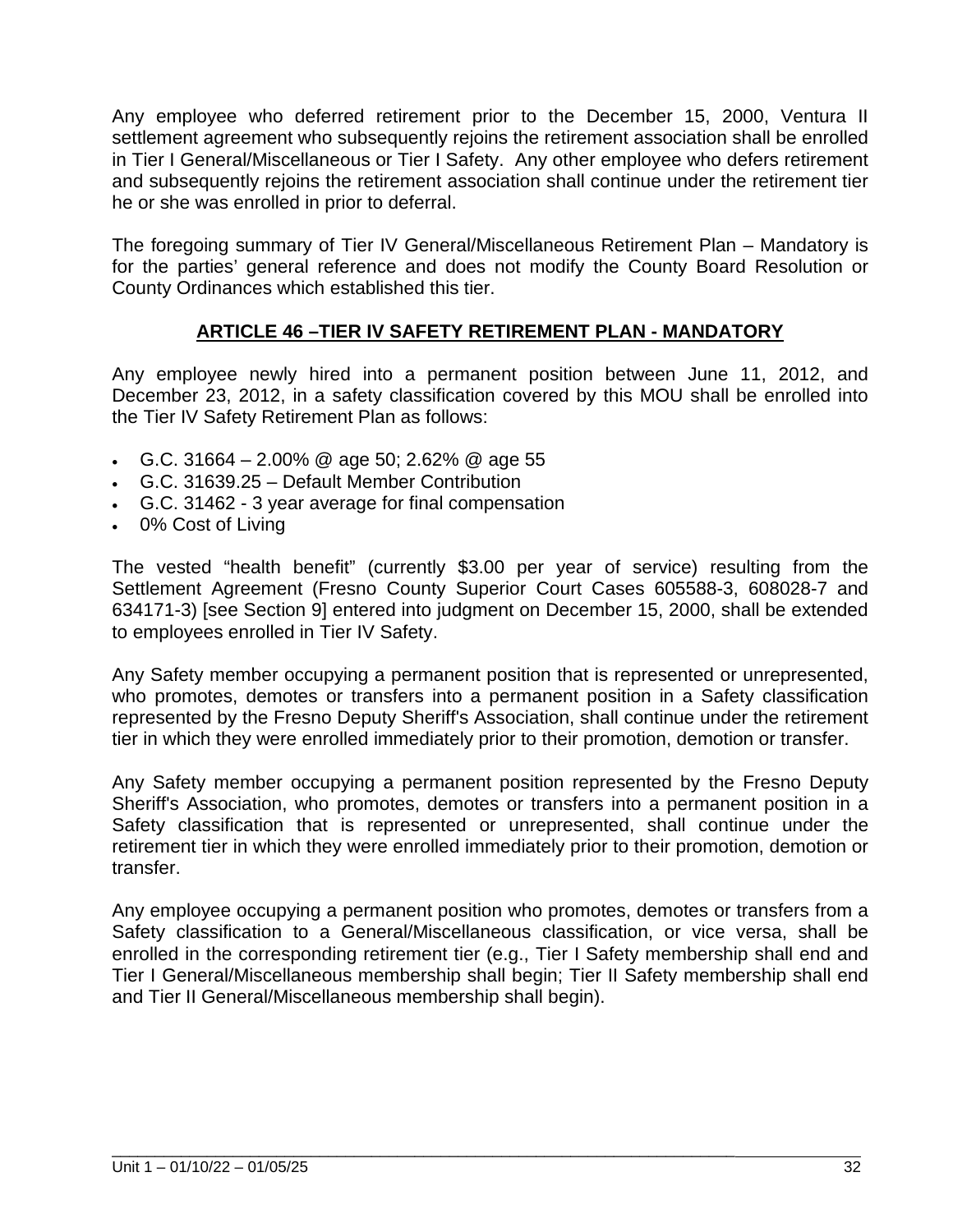#### **CORRESPONDING TIERS**

| <b>GENERAL/MISC.</b> | <b>SAFETY</b> |
|----------------------|---------------|
| Tier.                | Tier I        |
| Tier II              | Tier II       |
| Tier III             |               |
| Tier IV              | Tier IV       |

NOTE: Employees initially enrolled in Tier III General/Miscellaneous who become enrolled in Tier II Safety and subsequently return to a permanent position in a General/Miscellaneous classification shall be re-enrolled into Tier III General/Miscellaneous.

Any employee who deferred retirement prior to the December 15, 2000, Ventura II settlement agreement who subsequently rejoins the retirement association shall be enrolled in Tier I General/Miscellaneous or Tier I Safety. Any other employee who defers retirement and subsequently rejoins the retirement association shall continue under the retirement tier he or she was enrolled in prior to deferral.

The foregoing summary of Tier IV Safety Retirement Plan – Mandatory is for the parties' general reference and does not modify the County Board Resolution or County Ordinances which establish this tier.

#### **ARTICLE 47 - TIER V GENERAL RETIREMENT PLAN (PEPRA) – MANDATORY**

Pursuant to the California Public Employees' Pension Reform Act of 2013 ("PEPRA;" AB 340, GC §§7522 et seq), any employee newly hired into a permanent position on or after December 24, 2012, who will become a new member of FCERA on or after January 1, 2013, shall be enrolled in the State mandated defined benefit retirement formula specified in Government Code § 7522.20 and will be subject to all other retirement plan provisions as mandated by PEPRA. This state mandated retirement tier shall be known as the Tier V General Retirement Plan.

Consistent with PEPRA, the exception to being enrolled into General Tier V for any employee newly hired on or after December 24, 2012, who will become a new member of FCERA on or after January 1, 2013, is an individual who was previously employed by another public employer and was able to establish reciprocity with FCERA as specified in § 7522.02(c). In the case of reciprocity being established, the new employee would be enrolled into General Tier IV.

The foregoing information is only for the parties' general reference.

#### **ARTICLE 48 - TIER V SAFETY RETIREMENT PLAN (PEPRA) – MANDATORY**

Pursuant to the California Public Employees' Pension Reform Act of 2013 ("PEPRA;" AB 340, GC §§7522 et seq), any employee newly hired into a permanent position on or after December 24, 2012, who will become a new member of FCERA on or after January 1, 2013, shall be enrolled in the State mandated defined benefit retirement formula specified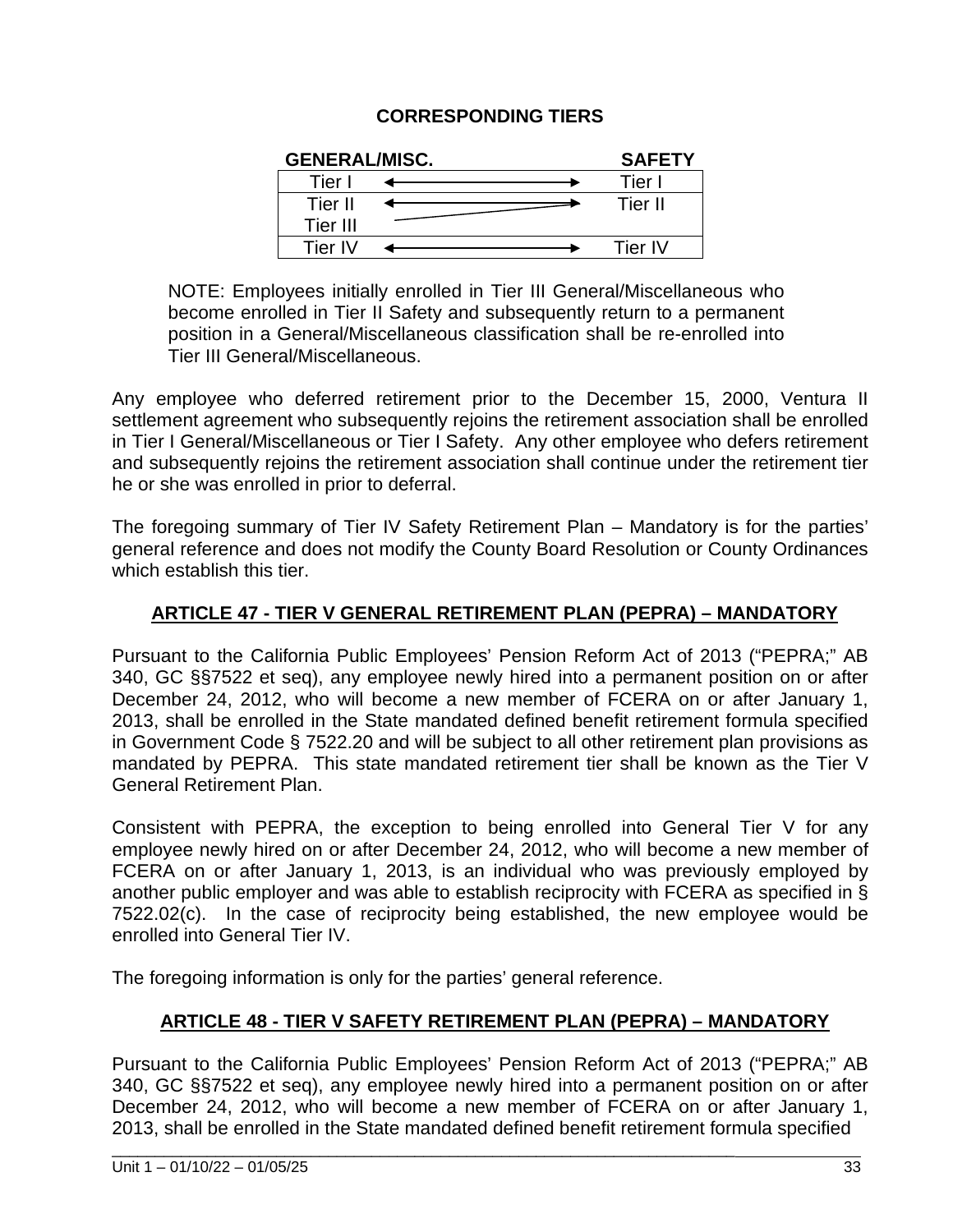in Government Code § 7522.25(d) which is known as "Safety Option Plan Two," and will be subject to all other retirement plan provisions as mandated by PEPRA. This state mandated retirement tier shall be known as the Tier V Safety Retirement Plan.

Consistent with PEPRA, the exception to being enrolled into Safety Tier V for any employee newly hired on or after December 24, 2012, who will become a new member of FCERA on or after January 1, 2013, is an individual who was previously employed by another public employer and was able to establish reciprocity with FCERA as specified in § 7522.02(c). In the case of reciprocity being established, the new employee would be enrolled into Safety Tier IV.

The foregoing information is only for the parties' general reference.

#### **ARTICLE 49 - EMPLOYEE GRIEVANCE PROCEDURE**

#### Purpose

It is a mutual obligation on the part of administrative, supervisory and non-supervisory employees of the County of Fresno to provide efficient and continuous services to the public. Employee morale is an important factor in maintaining a high level of public service and the administration has a responsibility to provide an orderly and expeditious method for resolving problems which may arise from working relationships and conditions. This procedure is intended to provide an orderly method for processing grievances in the interest of obtaining a fair and equitable solution.

#### Grievance Procedure

Before filing a grievance, be certain to read this entire procedure, including the rules and definitions.

- Step 1: When an employee becomes aware that a problem exists, the employee shall discuss the matter informally with the lowest ranking immediate supervisor whose job classification is not included in the same certified representation Unit. This discussion shall be sought by the employee not later than fourteen (14) calendar days after the alleged problem occurred or was discovered. The provisions outlined in Steps 2, 3 and 4 do not act to restrict the employee or the immediate supervisor from seeking advice and counsel when it appears that settlement can be reached informally.
- Step 2: If within seven (7) calendar days a mutually acceptable solution has not been reached during Step 1, and the employee wishes to pursue the grievance, the employee shall submit it in writing on the standard grievance form to the Department Head with a copy to the Human Resources Manager, Labor Relations Division, no later than the end of the seventh  $(7<sup>th</sup>)$  calendar day. The Department Head will give notice and hear the grievance and render a written decision within seven (7) calendar days of receipt of the formal grievance from the employee.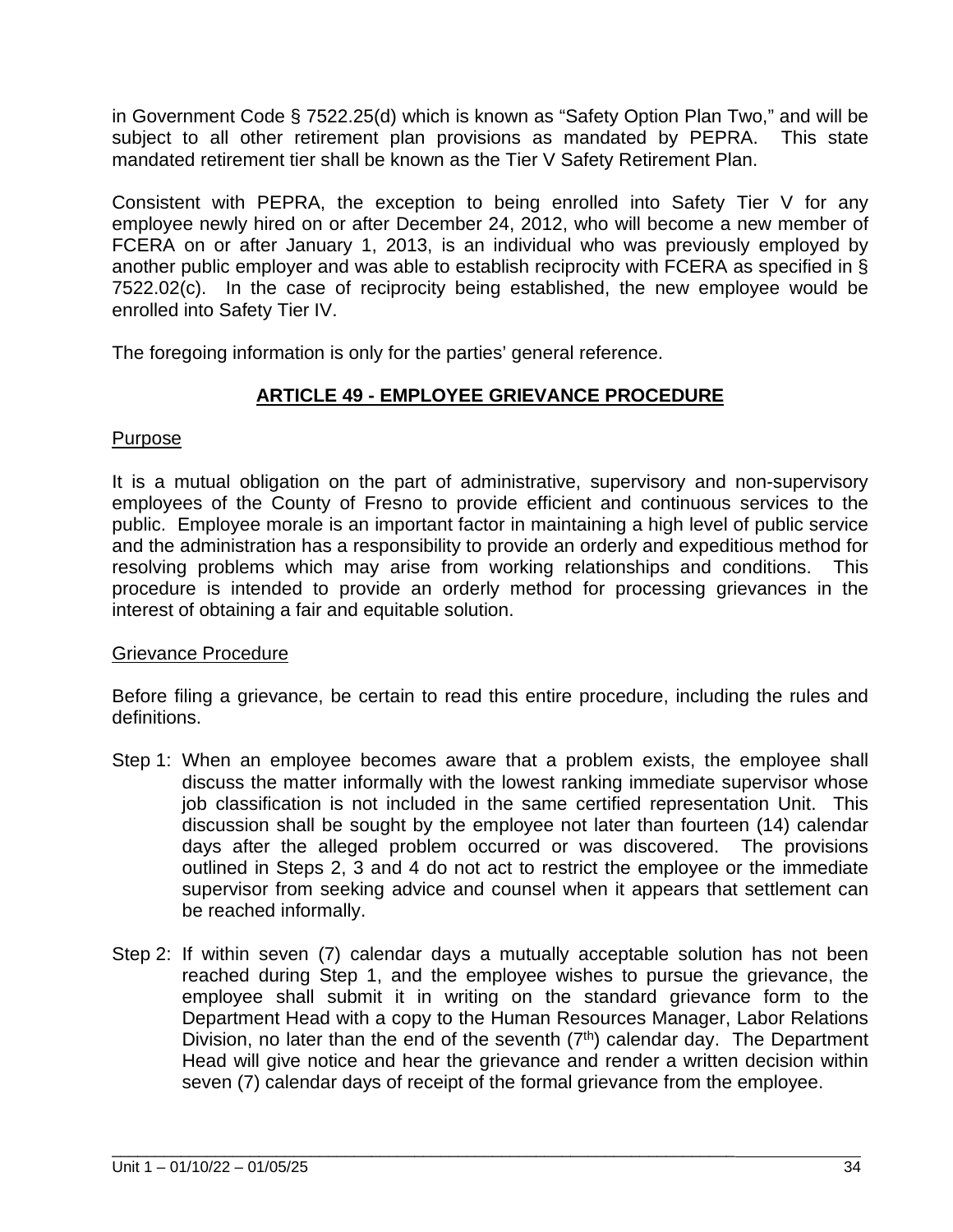- Step 3: Grievances unresolved at Step 2 may be submitted to Mediation by mutual written agreement between the employee's representative and the Human Resources Manager of the Labor Relations Division within five (5) calendar days of receipt of that decision. If agreed, the parties shall obtain the services of a mediator from the California State Mediation and Conciliation Service in an effort to mediate grievance resolution before Step 4 is pursued. The parties shall not divulge in any form the offers made in mediation.
- Step 4: If the employee is dissatisfied with the decision of the Department Head, the employee may, within five (5) calendar days of receipt of that decision, or within five (5) days of the conclusion of mediation efforts, request that the grievance be presented to a grievance committee for review. Such request shall be submitted to the Human Resources Manager, Labor Relations Division. At this time, if the Human Resources Manager is unable to resolve the grievance informally within five (5) calendar days, steps shall be initiated to convene a grievance committee which shall meet to hear the matter at the earliest possible date. The committee shall state in writing its factual findings and reasons for its decision.

NOTE: The parties may, by mutual agreement, proceed immediately to Step 4 of the grievance procedure.

Notwithstanding the foregoing, if the grievance relates to the interpretation or application of a statute, ordinance or written policy of the Board of Supervisors, and the employee is dissatisfied with the decision of the Department Head, upon request of the employee within the time above-stated, the Department Head shall request the opinion of the County Counsel thereon, whose opinion shall be final.

If the decision of the grievance committee can be implemented by the Department Head without Board of Supervisors' action, the recommendation shall be implemented by the Department Head. If the decision of the grievance committee cannot be implemented by the Department Head but requires Board of Supervisors' action, the recommendation shall be submitted for consideration by the Board of Supervisors at their next regularly scheduled public meeting. The action of the Board of Supervisors shall be final and binding.

If the decision of the grievance committee can be implemented by the Department Head and without Board of Supervisors' action, the County or the employee may seek relief in a court of law. A party desiring to reserve the right to appeal the grievance committee's decision in a court of law pursuant to these rules has the burden of preserving the record of the hearing. A party who plans to use a court reporter shall inform the other party within three (3) calendar days of the hearing to avoid duplication of costs. Appeal from decisions by the grievance committee shall be on the record of the grievance committee's hearing by administrative mandamus under California Code of Civil Procedure Section 1094.5, which appeal shall be filed within thirty (30) calendar days after the grievance committee's decision.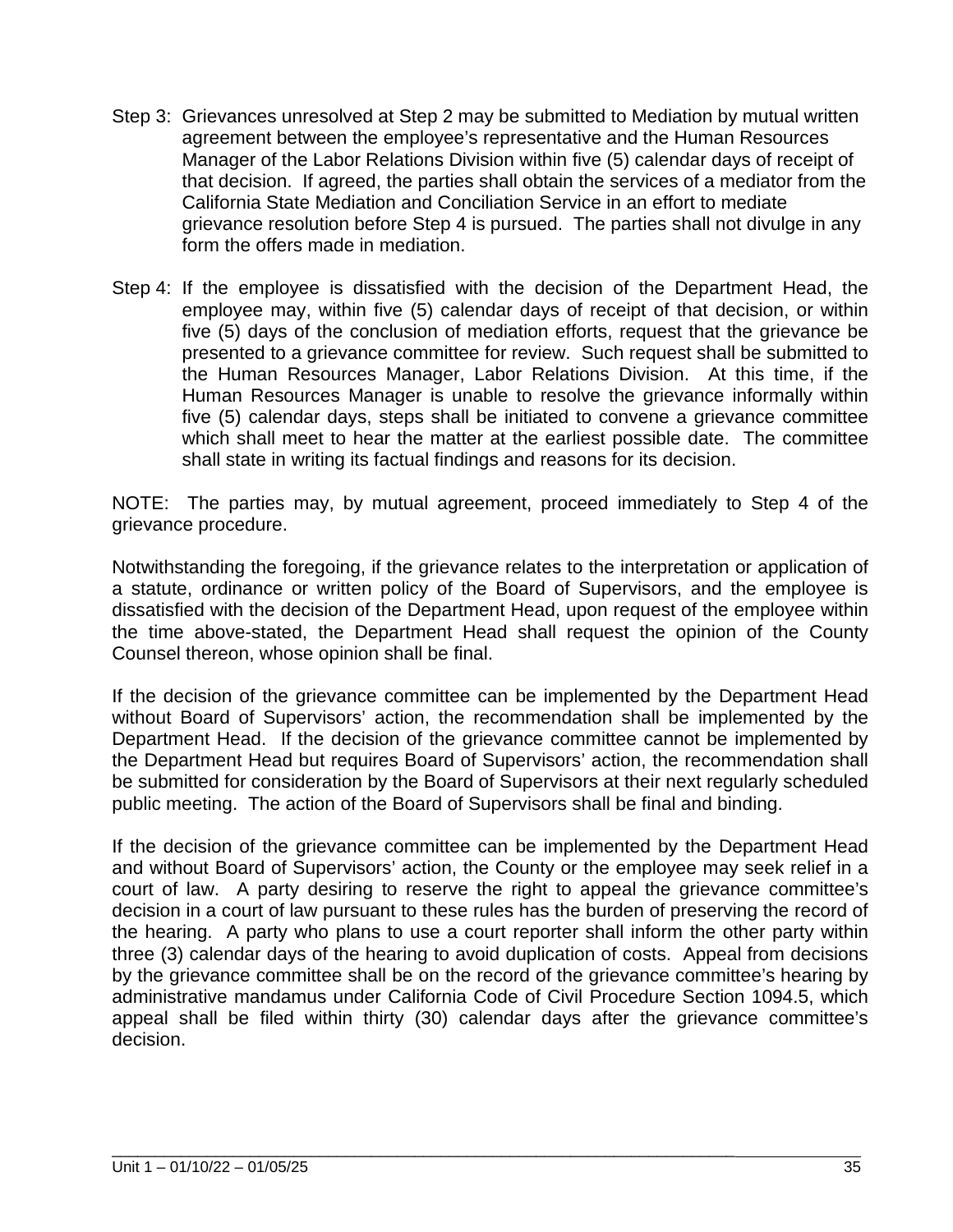#### Explanation of Rules

- 1. Except where a remedy is otherwise provided for by County Charter, Civil Service Commission rules, or law, any employee shall have the right to present a grievance arising from his employment in accordance with the rules and regulations of this procedure.
- 2. All parties so involved must act in good faith and strive for objectivity, while endeavoring to reach a solution at the earliest possible step of the procedure. The aggrieved employee shall have the assurance that filing of a grievance will not result in reprisal of any nature.
- 3. The aggrieved employee shall have the right to be represented or accompanied by a person of the employee's choice if the complaint is not resolved at the informal level as provided for in Step 1 of the grievance procedure. This representation may commence when the grievance is presented in writing to the Department Head, as provided in Step 2 of the grievance procedure.
- 4. The processing of a grievance shall be considered as County business, and the employee and his representative shall have reasonable time and facilities allocated. The use of County time for this purpose shall not be excessive, nor shall this privilege be abused.
- 5. Certain time limits in the grievance procedure are designed to quickly settle a grievance. It is realized, however, that on occasions, the parties concerned may be unable to comply with the established limitations. In such instances, the limitations may be extended upon the mutual agreement of all parties concerned.
- 6. Failure of the aggrieved employee to file an appeal within the prescribed time limit without good cause for any step of the procedure shall constitute abandonment of the grievance. County management personnel involved shall abide by prescribed time limits. Failure to do so without good cause shall be considered an automatic ruling in favor of the grievant in any instance where the Department Head would have had the authority to grant such settlement, as bestowed by County Charter, Ordinance, Board of Supervisors' Resolution, or other legal documents. No such ruling shall be considered precedent-setting.
- 7. Any person responsible for conducting any conference, meeting, or hearing under the formal grievance procedure shall give due and timely notice to all persons concerned.
- 8. Standard grievance forms will be made available through the individual departments, the Human Resources Department, and each employee organization.
- 9. When two or more employees experience a common grievance, they may initiate a single grievance proceeding. The initial hearing of the grievance shall be by the Department Head. If the employees work in separate departments, the grievance shall be referred immediately for grievance committee decision.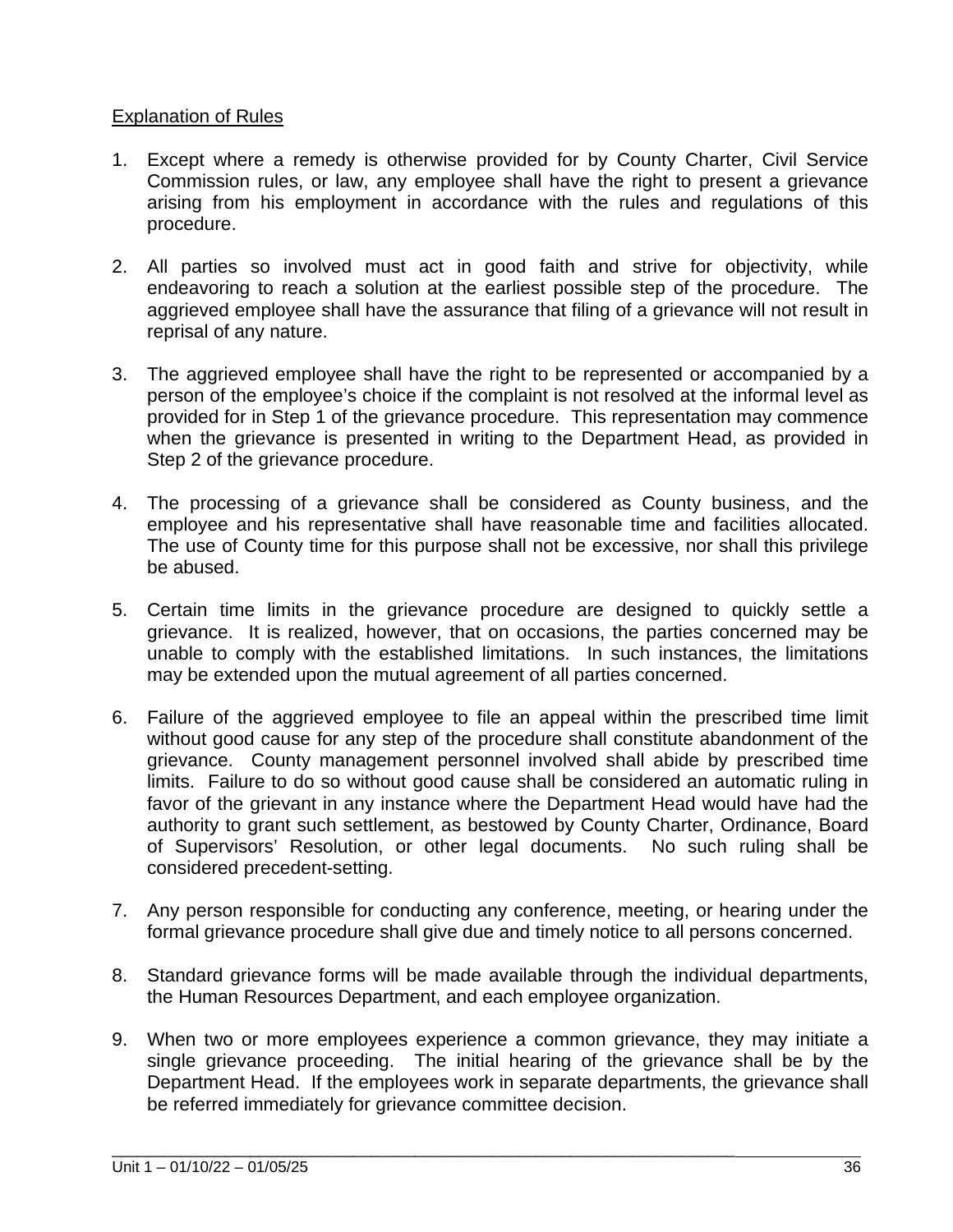#### **Definitions**

County Administrative Officer - The County Administrative Officer or his/her designated representative.

Day/Calendar Day - A calendar day. The time period for grievance purposes begins on the first day following the day the grievance is filed or submitted to the next step.

When the time period for a given step in the grievance procedure ends on either a weekend or a holiday, it shall be automatically extended to the next regular County workday.

Department Head - The administrative head or acting head of the department involved, or a designated representative.

Employee - An individual occupying a position permanently allocated by the Board of Supervisors as a part of the regular staffing of the department.

Grievance Committee - This committee shall be composed of the following three members:

- 1. The grievant shall select one member who shall serve voluntarily without compensation, unless that member is a County employee. In that case, the employee shall receive normal compensation when serving during regular working hours. No overtime shall be paid when part or all of the process occurs outside regular working hours. This member shall not be a party of interest to the grievance.
- 2. The County Administrative Officer or his/her representative, who shall not be an employee of the same department as the grievant.
- 3. A representative selected by the above-mentioned members from a panel of five candidates submitted by the California Department of Industrial Relations Conciliation Service. Said member so selected shall serve as Chairperson, and the cost of the Chairperson shall be borne equally by both parties.

The parties may, by mutual agreement, select to have the grievance reviewed only by a representative selected from a panel of five candidates submitted by the California Department of Industrial Relations Conciliation Service. The cost of the member so selected shall be borne equally by both parties.

Immediate Supervisor - The individual who assigns, reviews, or directs the work of an employee, and who is not in a job classification in the same certified representation Unit as the grievant.

Representative - The person selected by the employee to appear along with the employee in the presentation of a grievance.

Grievance - A grievance is a complaint relating to any phase of an employee's employment or working conditions which the employee believes has been adversely affected because of: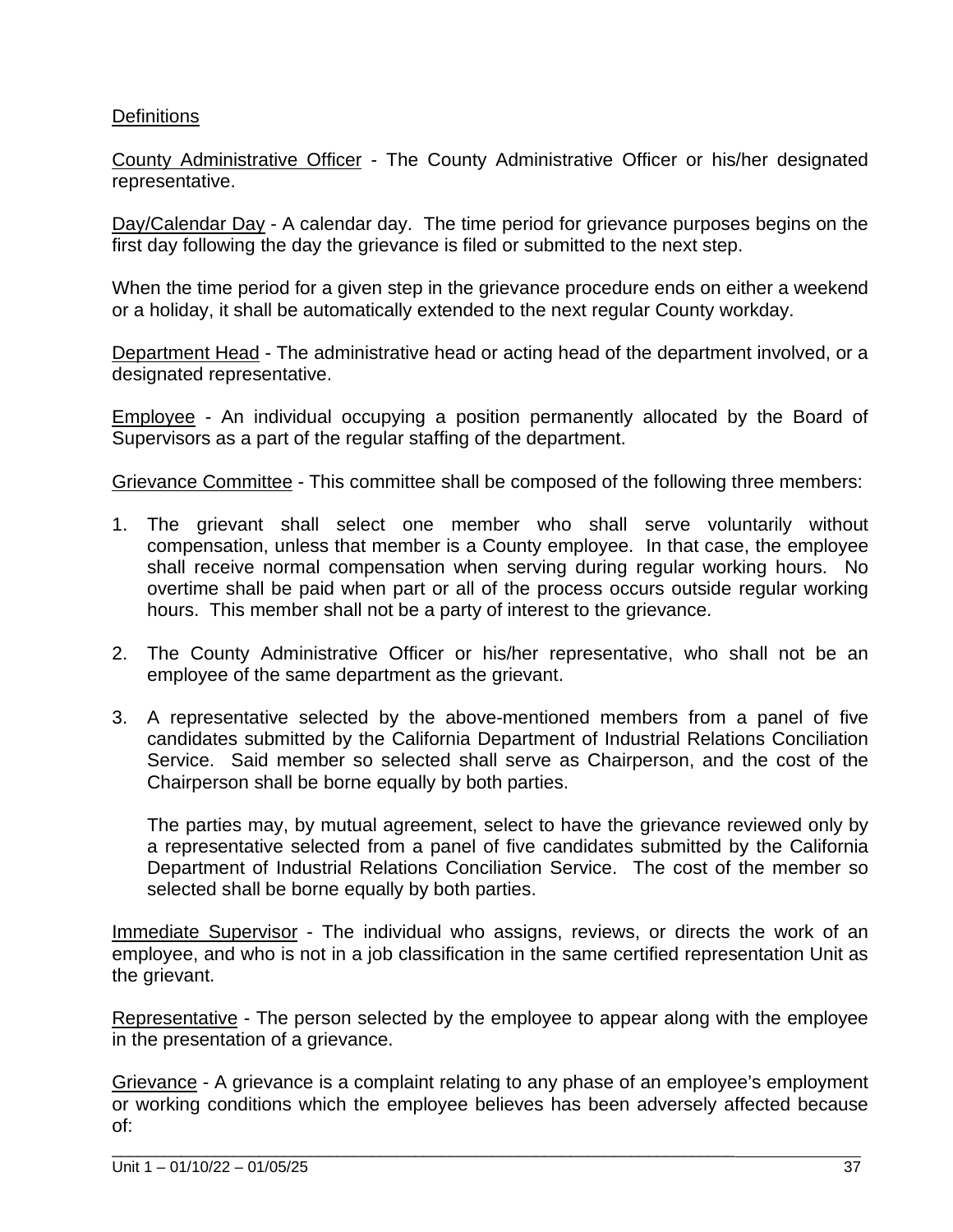A misapplication of a Memorandum of Understanding, Ordinance or Resolution of the Board of Supervisors, or of the written policies, administrative orders, or a clearly established lawful past practice of a department, relating to the employment of the individual; provided, however, that such complaint shall not include an action subject to the jurisdiction of the Civil Service Commission or any other matters which are otherwise reviewable pursuant to another administrative remedy.

If a grievance is alleged relating to a past practice as specified above, the grievant must first establish that practice has existed, and if sustained, any decision relating to the grievance shall only apply to the specific grievance and shall not be considered as a precedent.

#### **ARTICLE 50 - EXTENSION OF PAID MILITARY LEAVE**

Eligible Bargaining Unit Members shall be subject to paid military leave as approved by Resolution of the Board of Supervisors until such time that the Board of Supervisors terminates said Resolution.

#### **ARTICLE 51 - LEAD WORKER ALLOWANCE – DEPUTY CORONER II**

Employees in the classification of Deputy Coroner II who are assigned by management to perform lead work involving assigning, reviewing and coordinating the work of employees shall receive an allowance of fifty dollars and no/100 (\$50) per pay period, pro-rated for the actual number of hours worked, not to exceed eighty (80) hours per pay period. There shall be no allowance paid during periods of annual leave, sick leave us and during holiday time off.

Persons designated by the department head to receive this allowance do so at the pleasure of the department head and assignment decisions designated or removing designations are not grievable or appealable to the Civil Service Commission, or subject to challenge in a court of law.

#### **ARTICLE 52 – 5-YEAR RETENTION PAY DEPUTY SHERIFF CLASSIFICATION SERIES**

Effective July 11, 2022, employees within the Deputy Sheriff classification series shall be eligible to receive a 5% retention premium pay differential upon completion of at least 26 pay periods at step five and the completion of five years of continuous satisfactory service in that position, as defined in Salary Resolution Sections 410.1 and 410.2 and upon recommendation of the employee's Department Head.

#### **ARTICLE 53 – 10-YEAR RETENTION PAY – DEPUTY SHERIFF AND COMMUNICATIONS DISPATCHER CLASSIFICATION SERIES**

Effective October 16, 2023, employees within the Deputy Sheriff and Communications Dispatcher classifications shall be eligible to receive a 5% retention premium pay differential upon successful completion of 260 pay periods (10 years) of continuous County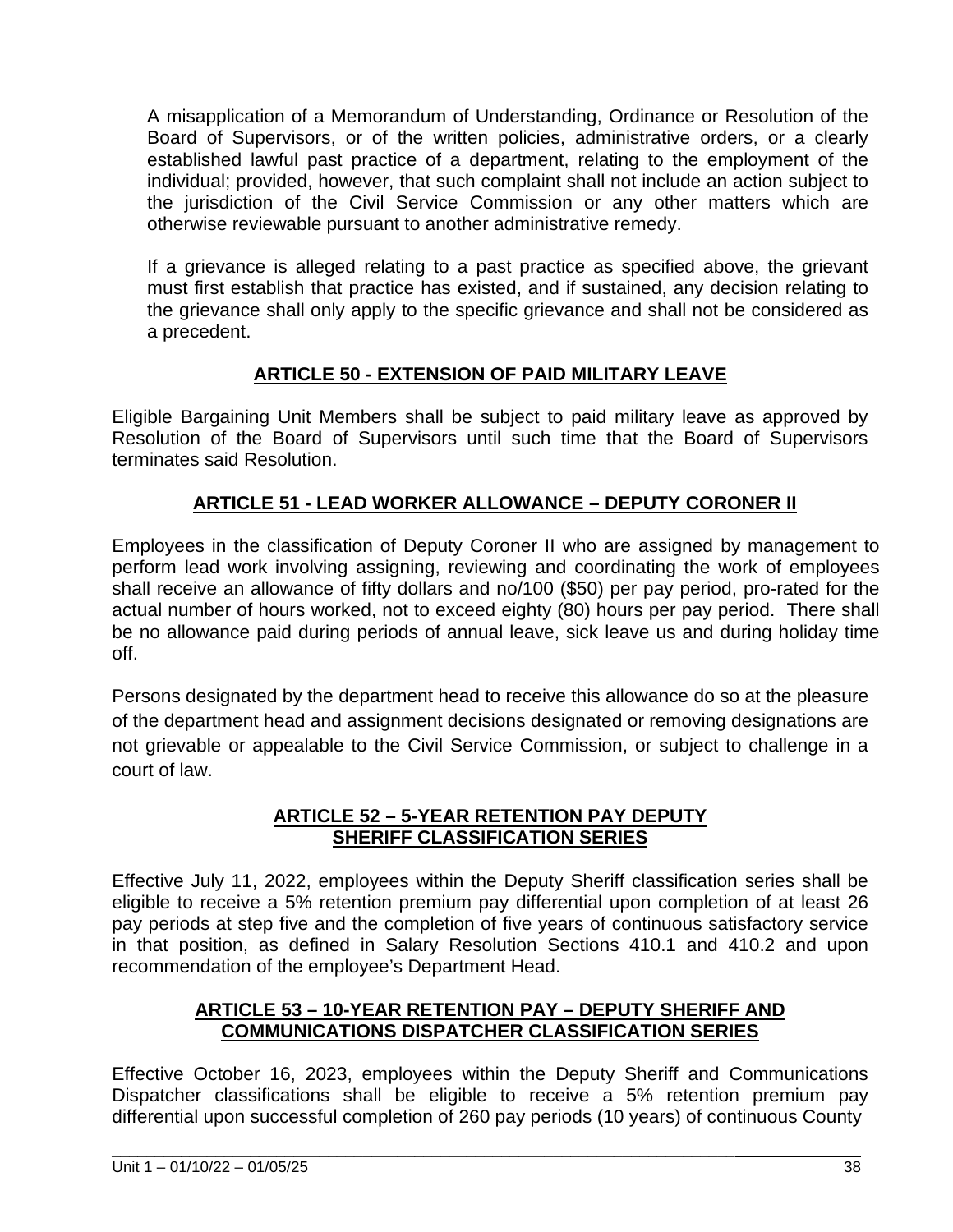service within the same classification series. Employees shall be eligible for the retention premium pay differential the pay period following the completion of the 260 continuous pay periods.

#### **ARTICLE 54 - ASSOCIATION BUSINESS – FDSA**

The Association and County agree to establish a bank of leave hours to be used as paid time off in the conduct of Deputy Sheriff's Association business. This agreement is subject to the following conditions:

Effective the first pay period in February, the County shall calculate the amount of annual or vacation leave hours and/or fractions thereof (not to exceed seven (7) hours per employee and rounded to the nearest tenth of an hour only), necessary for deduction from the annual or vacation leave balances of each Unit 1 employee, that will equal in the aggregate a 3,000 hour bank. Because the number of employees in Unit 1 fluctuates, the parties recognize that the total bank of hours may range between 2,950 and 3,050 depending upon the number of employees as of the first pay period in February.

If the amount calculated in February is more than three and one-half (3½) hours, then the County shall deduct three and one-half (3½) hours from the annual or vacation leave balances of each Unit 1 employee effective the last pay period in February. The remaining amount (the difference between the calculated amount and the 3½ hours deducted in February) shall be deducted effective the last pay period in August.

If the amount calculated in February is less than three and one-half (3½) hours, then the County shall deduct the calculated amount from the annual or vacation leave balances of each Unit 1 employee effective the last pay period in February only.

The parties agree that all employees who have annual or vacation leave balances as of the first pay period in February shall donate the above specified hours. This includes individuals on Labor Code 4850 and other approved leaves of absence.

Hours from the bank may be used by representatives designated by the Association in the conduct of official Association business pursuant to a list provided by the Association. Individuals requesting time off for such use will do so in the same manner they request use of annual or vacation leave for other purposes and the time off will be granted or denied on the same basis that any other request for leave is granted or denied by management.

No one Association member, except the Association president, may use more than 500 hours. This condition shall be applicable during any February to February period.

The parties agree that effective January 30, 2006, the Association president shall be released on a paid, full-time basis for purposes of conducting Deputy Sheriff's Association business. The parties further agree that the Association president shall be paid through the utilization of the Association's bank of leave hours.

Hours deducted from employee balances shall not count toward the 120-hour mandatory annual leave usage requirement.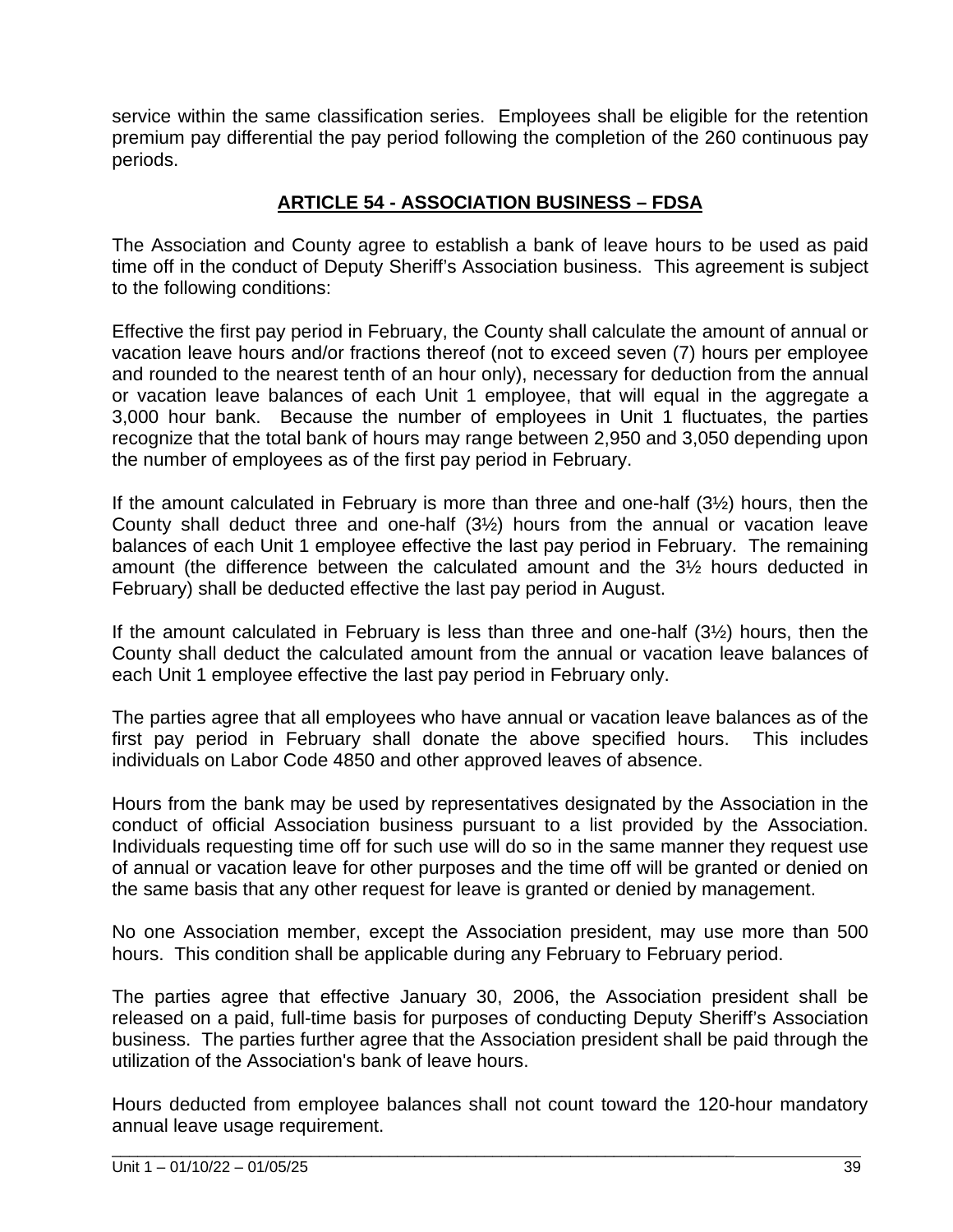Association representatives using hours from the bank shall report such usage on their time sheets under an earn code specified by the County. The County assumes responsibility for assuring that hours used do not exceed those established in the bank annually.

#### **ARTICLE 55 - WAIVER CLAUSE**

The parties acknowledge that, for the life of this MOU, each voluntarily and unqualifiedly waives the right, and each agrees that the other shall not be obligated, to bargain collectively with respect to any subject or matter pertaining to or covered by this MOU, or any other matter within the scope of negotiations, notwithstanding any other provisions of law to the contrary. Furthermore, the parties agree that neither party shall lobby the board of the other party regarding making changes on matters within the scope of negotiations that could occur during the term of the MOU.

#### **ARTICLE 56 - SAVINGS CLAUSE**

The provisions of this MOU are declared to be severable and if any section, subsection, sentence, clause, or phrase of this MOU shall for any reason be held to be invalid or unconstitutional, such decision shall not affect the validity of the remaining sections, sentences, clauses and phrases of this MOU, but they shall remain in effect, it being the intent of the parties that this MOU shall stand notwithstanding the invalidity of any part. Should any portion of this MOU be found invalid or unconstitutional the parties will meet and confer to arrive at a mutually satisfactory replacement for the portion found to be invalid or unconstitutional.

#### **ARTICLE 57 - FULL UNDERSTANDING**

It is intended that this MOU sets forth the full and entire understanding of the parties regarding the matters set forth herein, and any other previous understanding or agreements by the parties (with the exception of addendums and sideletter agreements), whether formal or informal, regarding any such matters are hereby superseded and terminated in their entirety. With respect to addendums and sideletter agreements, all previously existing addendums and sideletter agreements that have not expired and addendums and sideletter agreements entered into during the term of this MOU shall continue in force subject to the terms and conditions set forth within each. Further, neither party shall be bound by any promise or assurance that is not explicitly covered in this MOU, addendum, or sideletter agreement signed by both parties.

This MOU shall govern in case of conflict with provisions of existing County ordinances, rules, and regulations pertaining to wages, hours, and other terms and conditions of employment but otherwise such ordinances, rules, and regulations shall be effective and the Board of Supervisors and other County boards and commissions retain the power to legislate pertaining to such matters subject to compliance with the Meyers-Milias-Brown Act.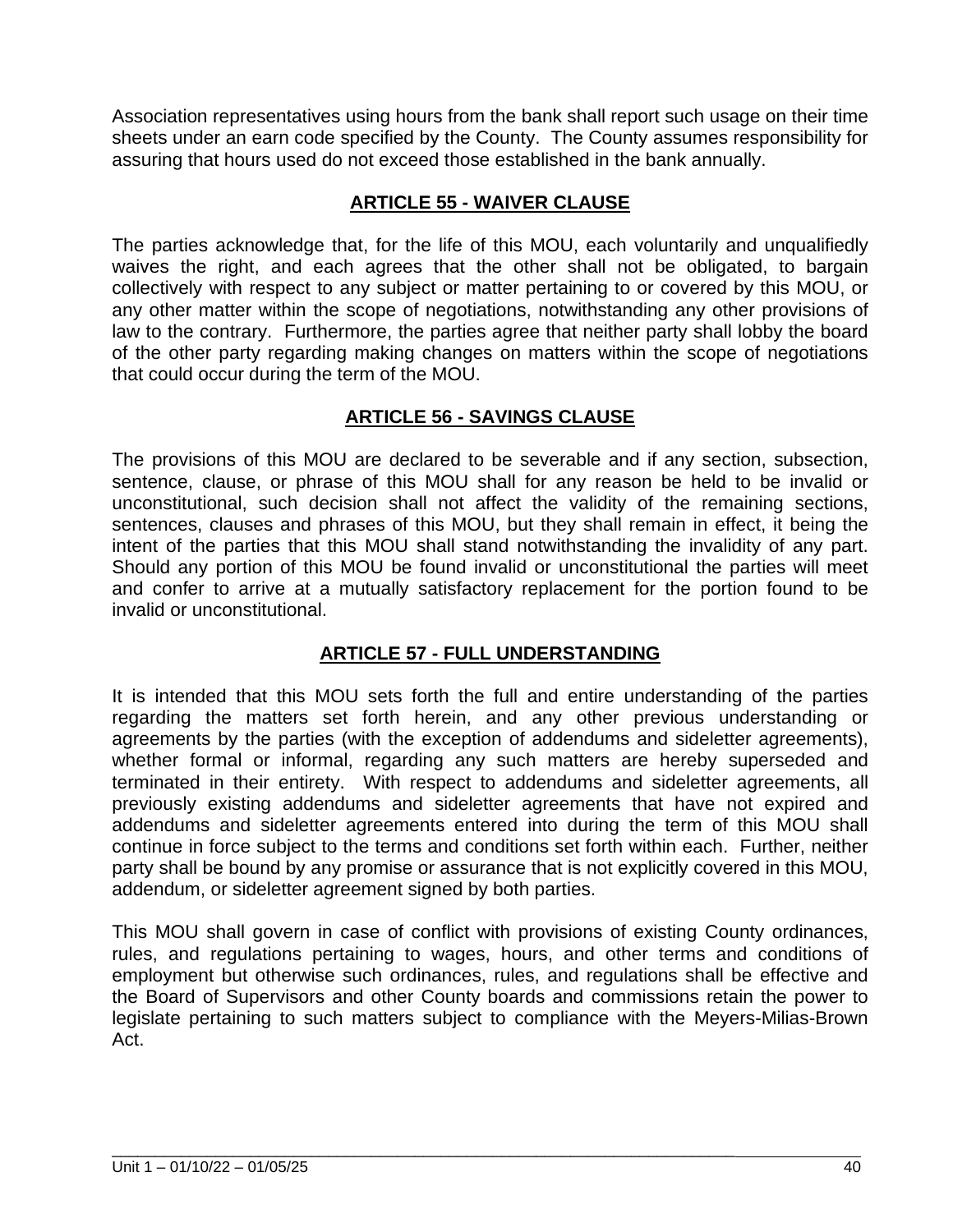#### **ARTICLE 58 - MOU REOPENERS**

- a) Salary Survey/Market Review: Salary survey for the following classifications to be completed no later than January 2023:
	- Criminalist
	- Community Services Officer
	- Deputy Coroner (specific to P.O.S.T. incentive only)

Cost of the survey to be shared by the County of Fresno and FDSA if outside contracted vendor is needed.

- b) Handling of Holiday for 10-Hour Shift: Review and consider equity and total cost.
- c) Return to Work Program: Meet and confer over the development of an effective return to work program focused on law enforcement.
- d) Worker's Compensation Labor Management Committee: Formation of a Worker's Compensation Labor Management Committee for the purpose of identifying and implementing program efficiencies and innovation that benefit both the County and employees.

#### **ARTICLE 59 - TERM OF MOU AND RENEGOTIATION**

This MOU shall be in effect from January 10, 2022, through January 5, 2025. The parties agree to begin negotiations on a successor MOU on or about September 2024.

**COUNTY OF FRESNO** 

**FRESNO DEPUTY SHERIFF'S ASSOCIATION** 

 $1/7/2022$ Dated

7022 Dated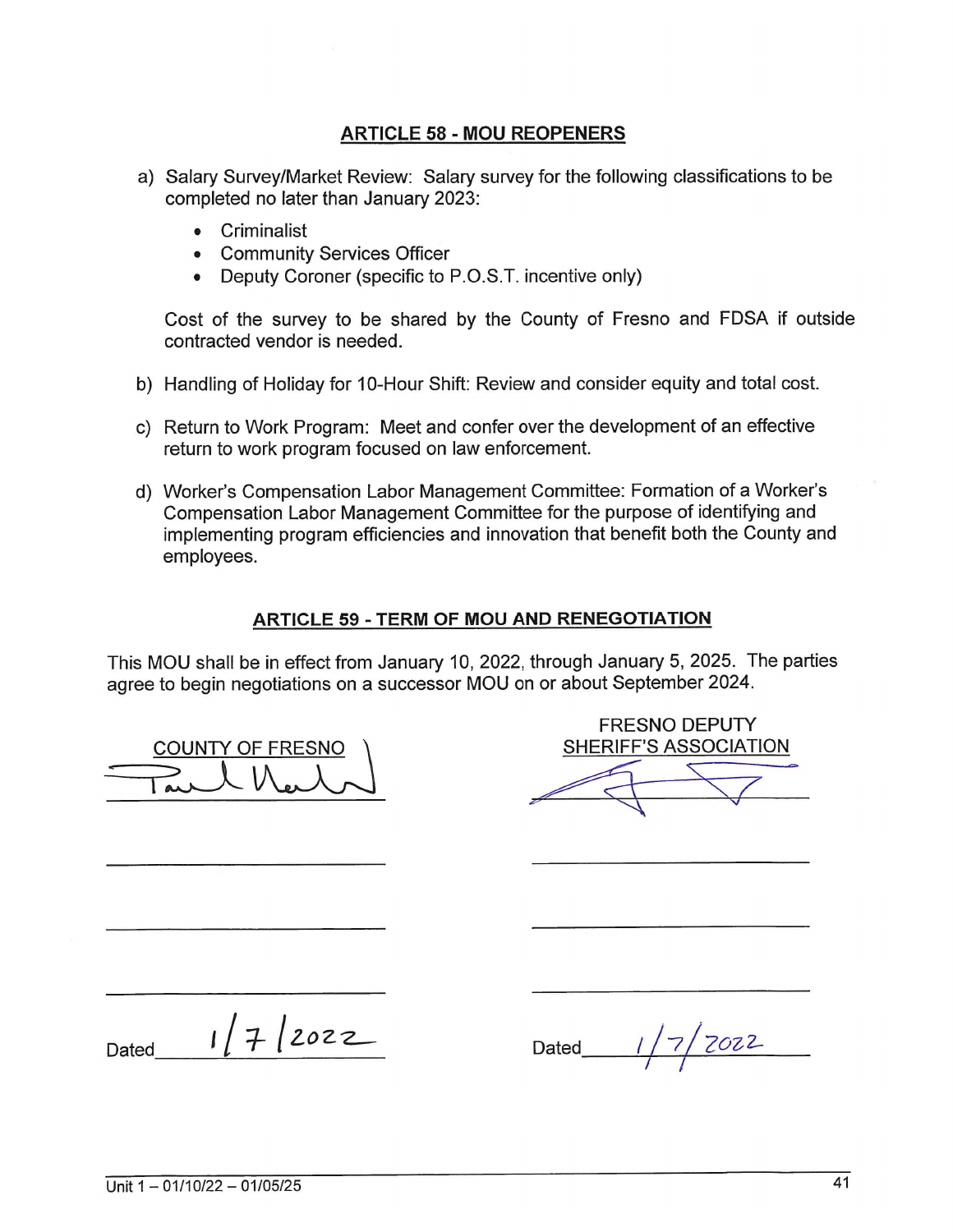#### ADDENDUM – SALARIES TO MEMORANDUM OF UNDERSTANDING FOR FRESNO DEPUTY SHERIFF'S ASSOCIATION - UNIT 1

- Effective January 10, 2022 5% increase (2% COLA + 3% Equity) for Deputy Sheriff and Communications Dispatcher classification series only
- Effective January 10, 2022 3% increase (2% COLA + 1% Equity) for all other classifications (excludes Deputy Sheriff and Communications Dispatcher series)
- Effective February 21, 2022 5 Step Conversion

| Classification                              | Current<br><b>Bi-Weekly</b><br>Salary Range<br>(Step 1) | Increase<br>Eff. 1/10/22 | Increase<br>Eff. 1/10/22 | 5 Step<br>Conversion<br>Eff 2/21/22 |
|---------------------------------------------|---------------------------------------------------------|--------------------------|--------------------------|-------------------------------------|
| <b>Communications Dispatcher I</b>          | 1698                                                    | 1783                     |                          | 1876                                |
| <b>Communications Dispatcher II</b>         | 1831                                                    | 1923                     |                          | 2024                                |
| <b>Communications Dispatcher III</b>        | 1977                                                    | 2076                     |                          | 2185                                |
| <b>Communications Dispatcher Specialist</b> | 2126                                                    | 2232                     |                          | 2350                                |
| <b>Community Service Officer</b>            | 1349                                                    |                          | 1389                     | 1461                                |
| Crime Scene Specialist I                    | 1712                                                    |                          | 1763                     | 1855                                |
| Crime Scene Specialist II                   | 1883                                                    |                          | 1939                     | 2041                                |
| Crime Scene Specialist III                  | 2071                                                    |                          | 2133                     | 2245                                |
| Criminalist I                               | 2204                                                    |                          | 2270                     | 2389                                |
| <b>Criminalist II</b>                       | 2945                                                    |                          | 3033                     | 3192                                |
| <b>Criminalist Specialist</b>               | 3168                                                    |                          | 3263                     | 3433                                |
| Deputy Coroner I                            | 1955                                                    |                          | 2014                     | 2119                                |
| Deputy Coroner II                           | 2150                                                    |                          | 2215                     | 2331                                |
| Deputy Sheriff I - Court Services           | 1972                                                    | 2071                     |                          | 2181                                |
| Deputy Sheriff I - Recruit                  | 1972                                                    | 2071                     |                          | 2181                                |
| Deputy Sheriff II                           | 2431                                                    | 2553                     |                          | 2687                                |
| Deputy Sheriff III                          | 2648                                                    | 2780                     |                          | 2925                                |
| Deputy Sheriff IV                           | 2874                                                    | 3018                     |                          | 3174                                |
| Forensic Autopsy Technician                 | 1477                                                    |                          | 1521                     | 1601                                |
| <b>Identification Technician I</b>          | 1478                                                    |                          | 1522                     | 1603                                |
| <b>Identification Technician II</b>         | 1663                                                    |                          | 1713                     | 1803                                |
| <b>Identification Technician III</b>        | 1924                                                    |                          | 1982                     | 2086                                |
| Property & Evidence Technician I            | 1663                                                    |                          | 1713                     | 1803                                |
| Property & Evidence Technician II           | 1924                                                    |                          | 1982                     | 2086                                |
| Rangemaster                                 | 2271                                                    |                          | 2339                     | 2462                                |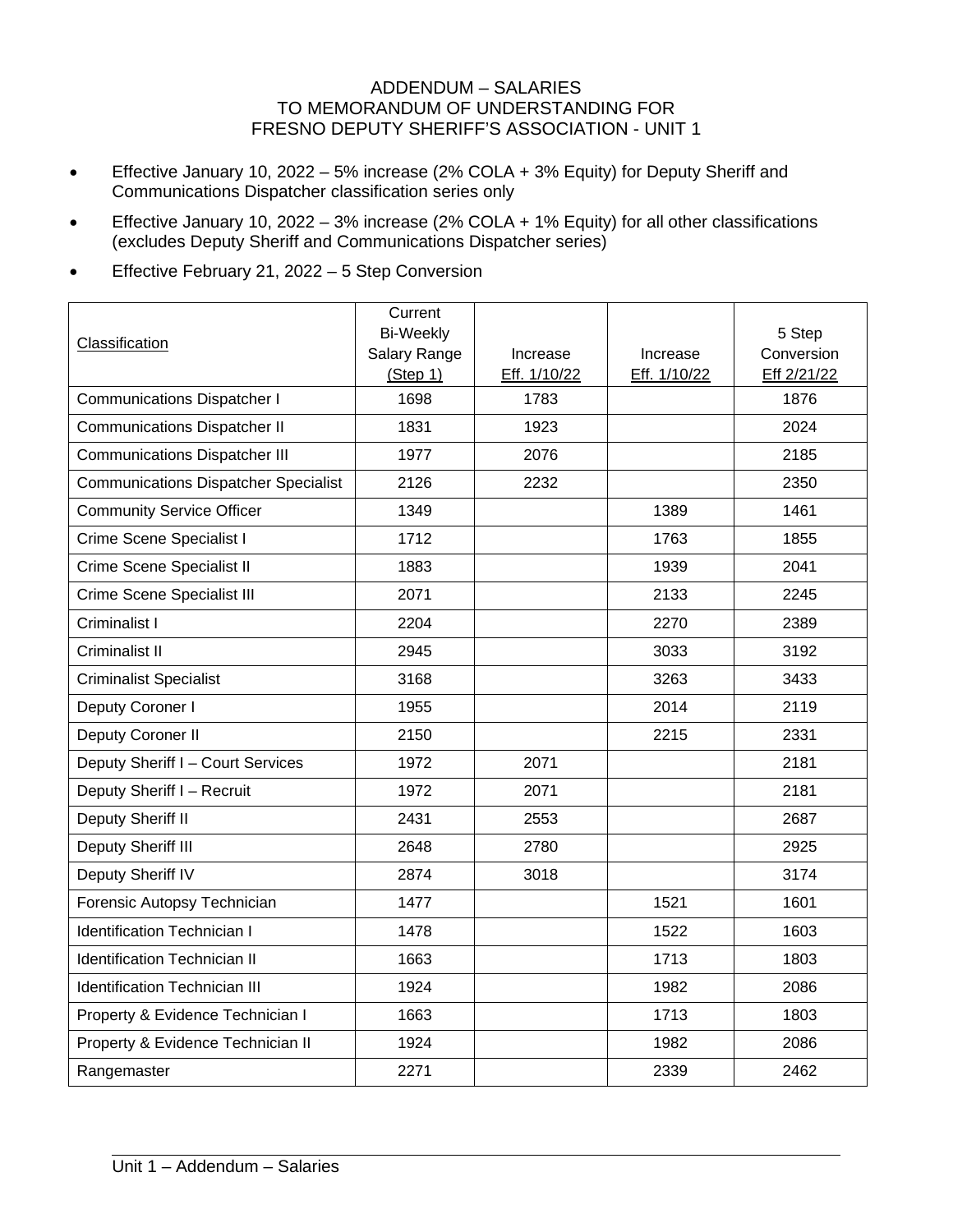#### ADDENDUM – SALARIES TO MEMORANDUM OF UNDERSTANDING FOR FRESNO DEPUTY SHERIFF'S ASSOCIATION - UNIT 1 – CONT'D

• Effective January 9, 2023 – 3% increase (2% COLA + 1% Equity) for all classifications

• Effective January 8, 2024 – 3% increase (2% COLA + 1% Equity) for all classifications

|                                             | Salary Range  |             |             |
|---------------------------------------------|---------------|-------------|-------------|
| Classification                              | (Step 1)      | Increase    | Increase    |
|                                             | As of 2/21/22 | Eff. 1/9/23 | Eff. 1/8/24 |
| <b>Communications Dispatcher I</b>          | 1876          | 1932        | 1990        |
| <b>Communications Dispatcher II</b>         | 2024          | 2085        | 2148        |
| <b>Communications Dispatcher III</b>        | 2185          | 2251        | 2319        |
| <b>Communications Dispatcher Specialist</b> | 2350          | 2421        | 2494        |
| <b>Community Service Officer</b>            | 1461          | 1505        | 1550        |
| Crime Scene Specialist I                    | 1855          | 1911        | 1968        |
| Crime Scene Specialist II                   | 2041          | 2102        | 2165        |
| Crime Scene Specialist III                  | 2245          | 2312        | 2381        |
| Criminalist I                               | 2389          | 2461        | 2535        |
| Criminalist II                              | 3192          | 3288        | 3387        |
| <b>Criminalist Specialist</b>               | 3433          | 3536        | 3642        |
| Deputy Coroner I                            | 2119          | 2183        | 2248        |
| Deputy Coroner II                           | 2331          | 2401        | 2473        |
| Deputy Sheriff I - Court Services           | 2181          | 2246        | 2313        |
| Deputy Sheriff I - Recruit                  | 2181          | 2246        | 2313        |
| Deputy Sheriff II                           | 2687          | 2768        | 2851        |
| Deputy Sheriff III                          | 2925          | 3013        | 3103        |
| Deputy Sheriff IV                           | 3174          | 3269        | 3367        |
| Forensic Autopsy Technician                 | 1601          | 1649        | 1698        |
| <b>Identification Technician I</b>          | 1603          | 1651        | 1701        |
| <b>Identification Technician II</b>         | 1803          | 1857        | 1913        |
| <b>Identification Technician III</b>        | 2086          | 2149        | 2213        |
| Property & Evidence Technician I            | 1803          | 1857        | 1913        |
| Property & Evidence Technician II           | 2086          | 2149        | 2213        |
| Rangemaster                                 | 2462          | 2536        | 2612        |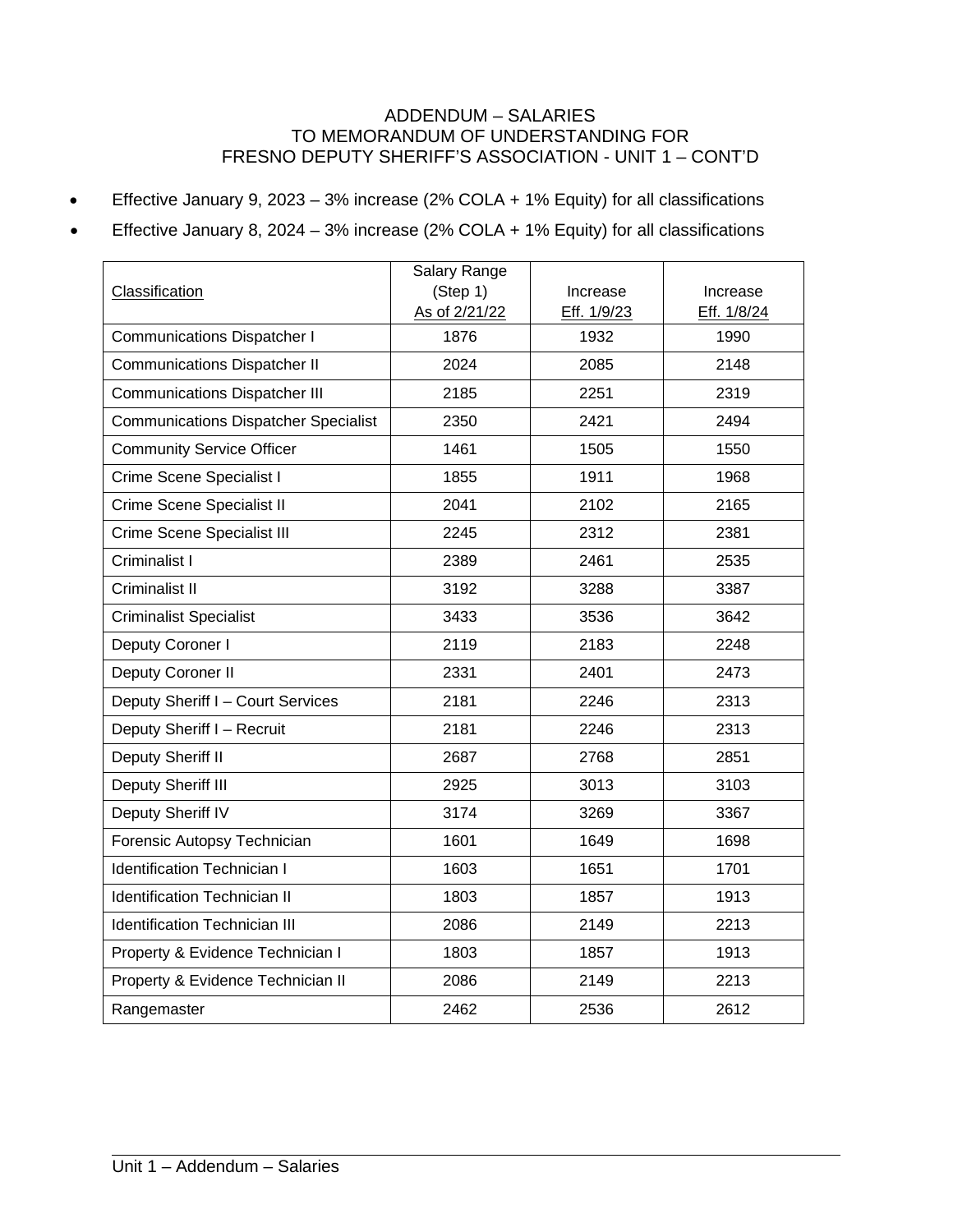#### ADDENDUM NO. 3 TO MEMORANDUM OF UNDERSTANDING FOR FRESNO DEPUTY SHERIFF'S ASSOCIATION – UNIT 1 (MOU Term: June 13, 2011 – December 8, 2013)

#### COURT SERVICES STAFFING

#### Deputy Sheriff and Community Service Officer Classification Series

The parties have met and conferred on the impact regarding the expanded use of the Deputy Sheriff II classification within Court Services and the utilization of the Community Service Officer classification within Court Services. This MOU addendum becomes effective on the date approved by the Board of Supervisors. Having met and conferred the parties agree to the following:

#### Deputy Sheriffs

- 1. The use of the Deputy Sheriff II classification will be expanded in Court Services at the earliest possible date as funding permits, as determined by the Sheriff.
- 2. Deputy Sheriff II incumbents may be assigned to Court Services, patrol, the jail or any other unit as determined by the Sheriff.
- 3. During FY 2001/2002, if funding permits as determined by the Sheriff, Deputy Sheriff I Court Services incumbents may submit an application, after notice is posted by the Sheriff's Department, to promote through a departmental promotional process (see attached promotional process) to the Deputy Sheriff II classification. During FY 2001/2002 and subsequent fiscal years, the number of Deputy Sheriff I - Court Services that are eligible to promote to Deputy Sheriff II will depend on the available funding, as determined by the Sheriff.
- 4. Any Deputy Sheriff I Court Services who is promoted to Deputy Sheriff II shall be required to serve a new one year probationary period. Any incumbent rejected during probation shall have the right to return to the I level if they had attained permanent status at that level. If permanent status was not attained at the I level, the incumbent would be terminated from County service.
- 5. Effective with the changes to the Fresno County Salary Resolution, Table of Positions, the Deputy Sheriff II will be the primary level at which future vacancies in the Deputy Sheriff classification series will be filled, as determined by the Sheriff.
- 6. The Deputy Sheriff I Court Services classification will be retained until all current incumbents either promote or separate from County service.
- 7. It is the desire of the Sheriff that Deputy Sheriff I Court Services incumbents promote to the Deputy Sheriff II classification and pass the required promotional process and subsequent Field Training Program (FTP). Unless waived by the Sheriff, those employees who do not successfully complete the FTP shall demote to Deputy Sheriff I - Court Services.
- 8. The classification specifications for the Deputy Sheriff I Court Services and Deputy Sheriff II/III will be revised accordingly to incorporate the organizational changes.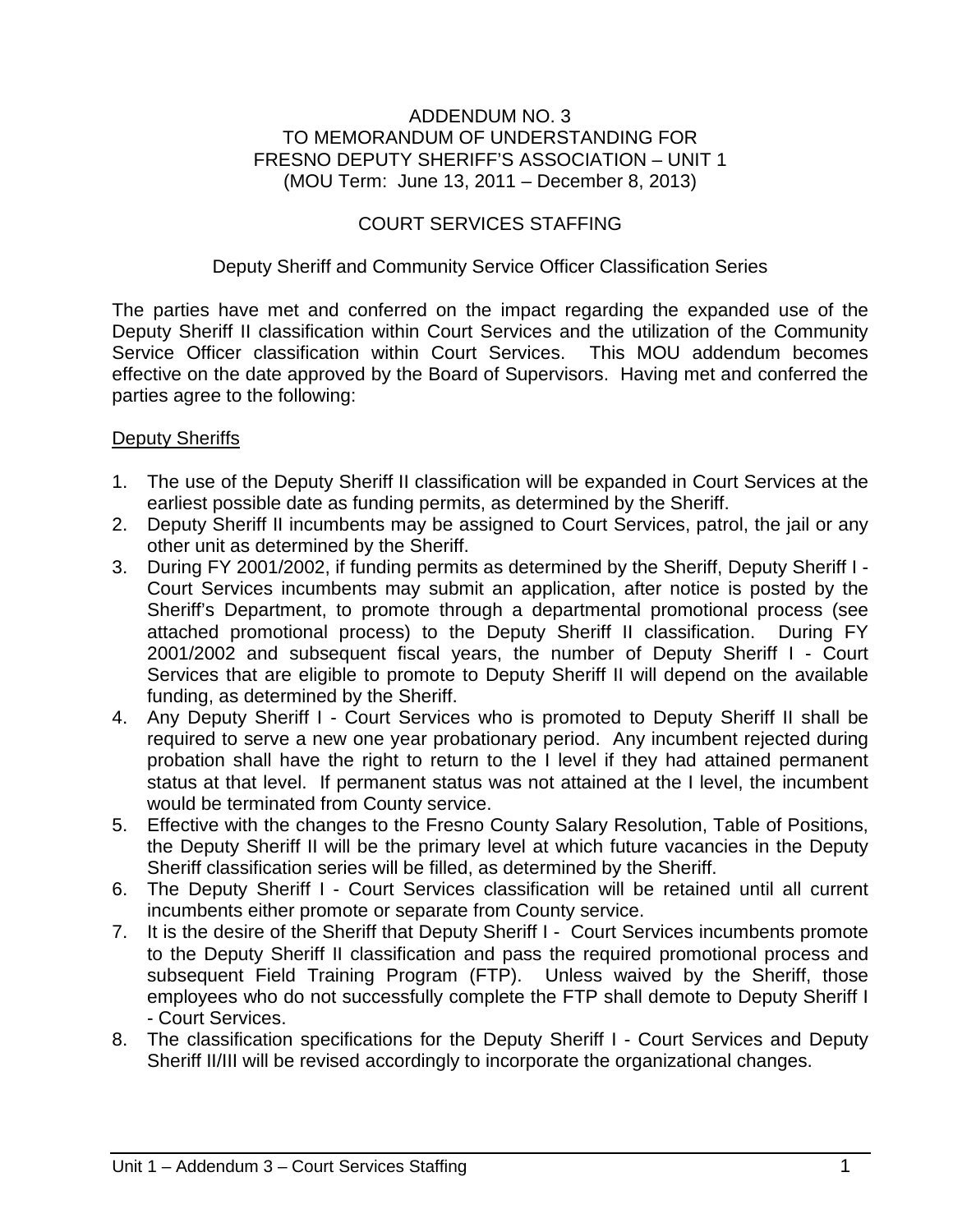- 9. This addendum supersedes the Deputy Sheriff I Court Services section of the Career Development Plan Implementation Article and makes this section null and void.
- 10. Decisions made by the Sheriff relative to the status of funding and number of promotions or decisions to promote to Deputy Sheriff II in any given fiscal year are not appealable or grievable.

#### Community Service Officers

- 1. The Community Service Officer classification will be used in the Court Services Unit to assist Deputy Sheriffs in maintaining public security in the Superior Court and performing general administrative support functions, effective on the date the Salary Resolution, Table of Position changes are approved by the Board of Supervisors.
- 2. The specifications for the Community Service Officer classification series will be revised accordingly to incorporate the organizational changes.

#### Deputy Sheriff I – Court Services Promotion to Deputy Sheriff II Application Procedure

- 1. Deputy Sheriff I Court Services who meet the minimum qualifications for Deputy Sheriff II may apply for promotion to Deputy Sheriff II by obtaining, from the Sheriff's Personnel Office, the form entitled "Deputy Sheriff II Statement of Qualifications".
	- a. Submit the completed document to the supervising sergeant for evaluation as to readiness for promotion.
- 2. The sergeant will return the application to the lieutenant within three (3) working days with the recommendation.
	- a. If the sergeant believes the applicant is qualified and his/her performance is acceptable, they will so indicate and forward the form to the appropriate lieutenant.
	- b. If the sergeant believes the applicant is not qualified or has performance deficiencies, they will so indicate in writing and forward the form to the lieutenant in the chain of command.
- 3. The lieutenant, upon receipt of the form, will review and carefully consider the total evaluation and,
	- a. Indicate concurrence with the sergeant's recommendation, or indicate that they do not concur and prepare a separate narrative form of explanation.
	- b. The lieutenant may overrule the sergeant in either direction, that is, they may recommend promotion when the sergeant feels it is not in order, or they may recommend against promotion when the sergeant is in favor of it. In either case, they must present a written explanation.
	- c. Forward the application to the Bureau Commander within three (3) working days.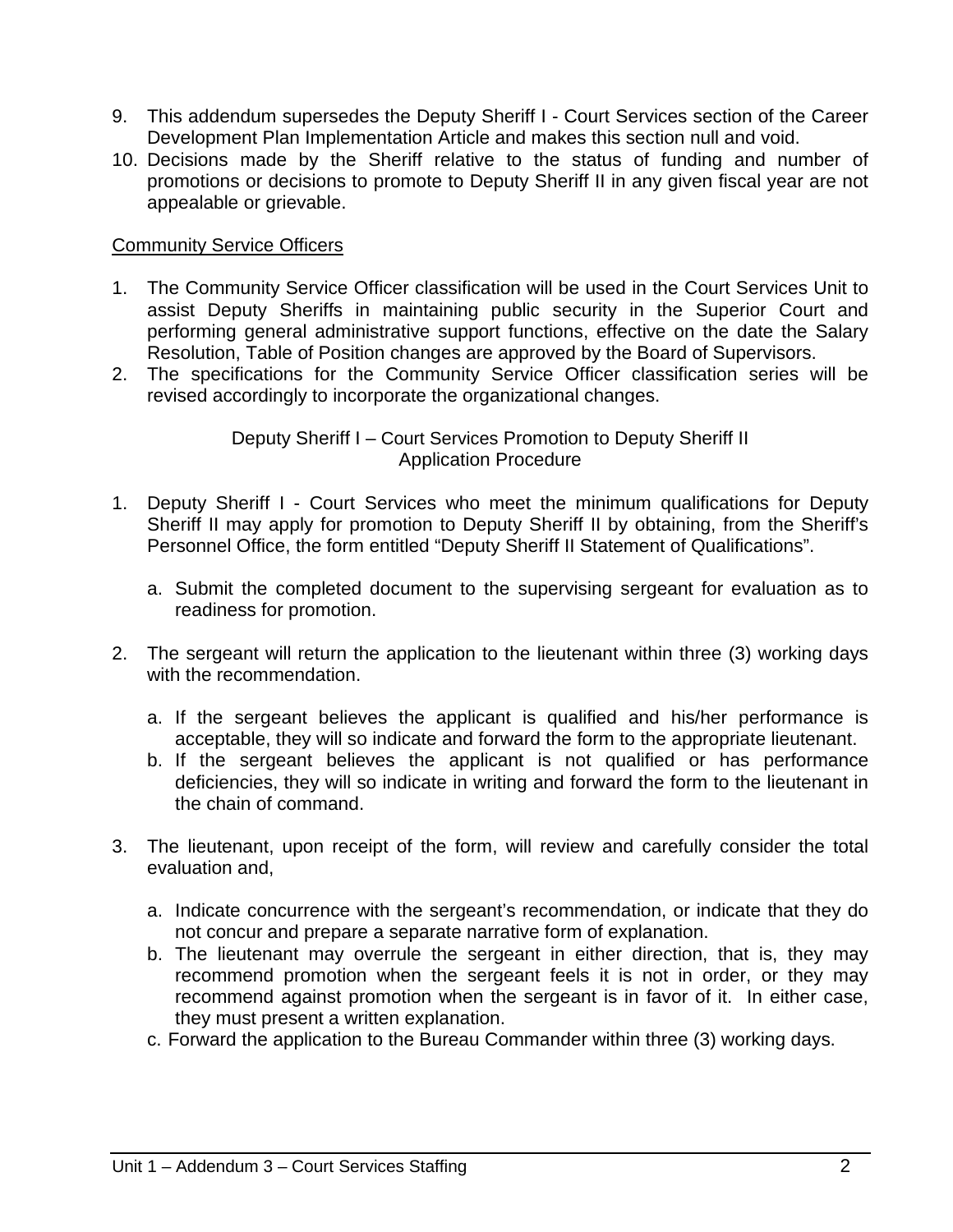- 4. The Bureau Commander will review the application and recommendations. The Bureau Commander and/or Sheriff will make the final decision and forward it to the Personnel section for appropriate processing.
- 5. Those Deputy Sheriff I Court Services approved for promotion shall be ranked in seniority order (BA#) for purposes of processing. Seniority shall not determine the basis for promotion, but may be considered as part of the selection criteria. Seniority shall determine the order of processing once the employee has been approved for promotion.
- 6. Those Deputy Sheriff I Court Services approved for promotion shall be required to serve a one-year probationary period. Any incumbent rejected during probation shall have the right to return to the Deputy Sheriff I – Court Services level if they have attained permanent status at that level. If permanent status has not been granted, the incumbent shall be terminated from County service.
- 7. In the event of rejection upon application for promotion, the applicant shall be given the opportunity to request an appeal before the reviewing lieutenant to offer facts in mitigation in support of the applicant. The appeal shall be in written form and must be requested by the applicant within three (3) working days of notification of rejection. Upon review, the lieutenant will either sustain the rejection, or forward a new, revised recommendation/application to the Bureau Commander. In either event, the applicant shall not be precluded from re-applying for subsequent openings in the Deputy Sheriff II classification.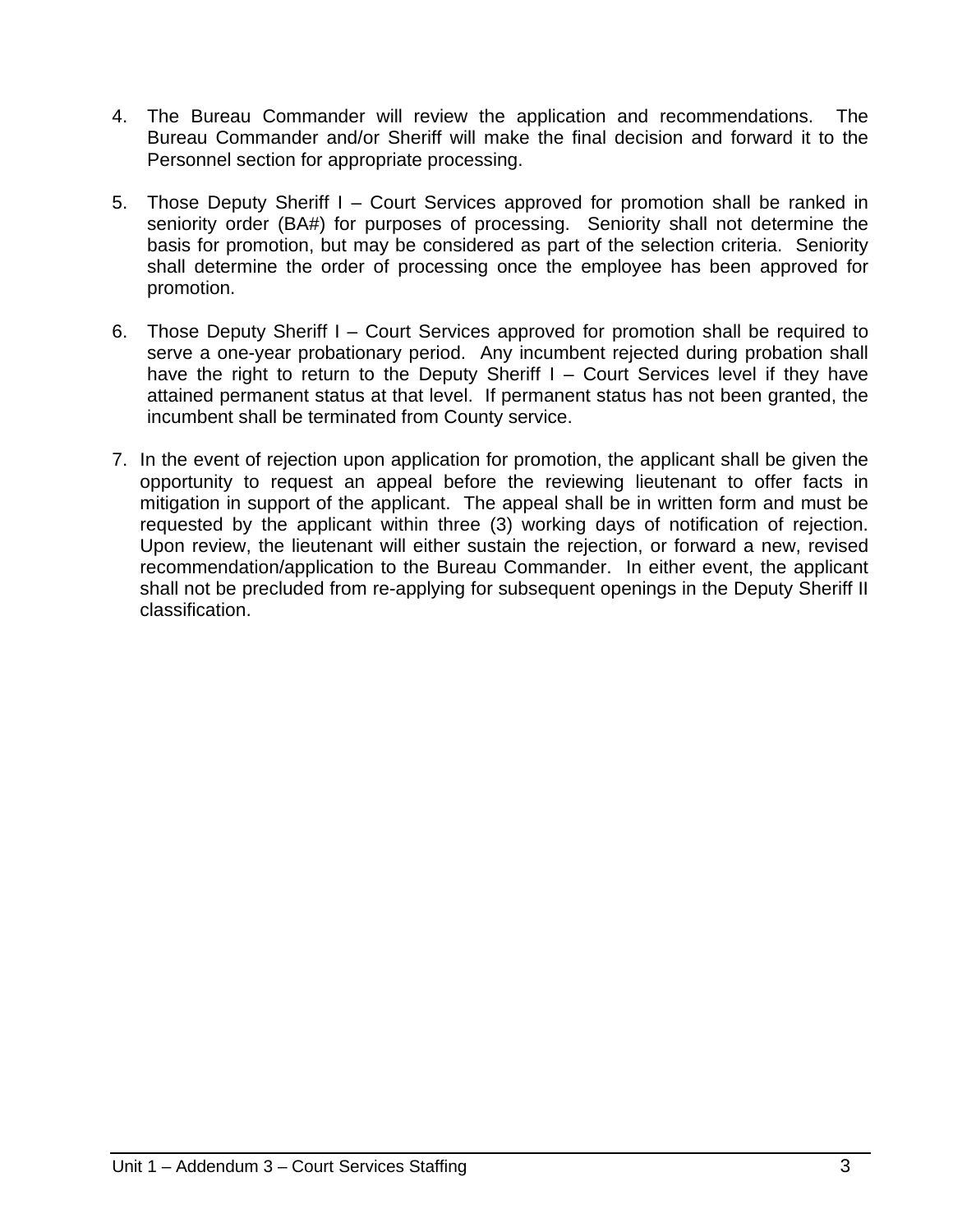#### ADDENDUM NO. 4 TO MEMORANDUM OF UNDERSTANDING FOR FRESNO DEPUTY SHERIFF'S ASSOCIATION - UNIT 1 (MOU Term: June 13, 2011 – December 8, 2013)

#### JAIL STAFFING AND WORK SCHEDULE ISSUES

The parties have met and conferred over the impact of implementing several staffing and work schedule changes within the Jail of the Sheriff's Department. Having met and conferred, the parties agree to the following Memorandum of Understanding (MOU) Addendum:

#### Effective Date

This MOU Addendum will become effective upon approval by the Board of Supervisors.

#### Deputy Sheriff's Classification Series

- 1. Effective June 24, 2002, 40 Deputy Sheriffs' positions will be assigned to the Jail. Although it is not anticipated that additional Deputy Sheriff positions will be recommended, the Sheriff reserves all rights related to staffing. If additional positions are added at a later date, the Association will be notified of such recommendations.
- 2. Deputy Sheriff incumbents assigned to the Jail will perform all detention-related duties and responsibilities.
- 3. Deputy Sheriff incumbents will be supervised through the appropriate chain of command (e.g., Correctional Sergeants, Correctional Lieutenants). Incidents to be investigated by the Internal Affairs Unit, that involve staff assigned to the Jail while on or off duty, will be assigned to the appropriate investigator by the Internal Affairs Sergeant.
- 4. While no specific timeframe is established, it is anticipated that Deputy Sheriff incumbents assigned to the Jail will remain in this assignment approximately two years.
- 5. Deputy Sheriff II new hires may be initially assigned to the Detention Custody Bureau. Furthermore, such new hires may be granted status as a permanent employee based solely on experience gained while assigned to the Detention Custody Bureau.
- 6. Current Deputy Sheriff incumbents may be reassigned to the Jail at the discretion of the Sheriff, or may request a reassignment pursuant to current departmental procedures. The Sheriff reserves all rights associated with the deployment of staff to meet the operational needs of the department.
- 7. Time spent assigned to the Jail shall be counted toward seniority for purposes of Deputy Sheriff shift selection and vacation time off throughout the department. In regards to both shift selection and vacation scheduling in the Jail, department management will identify the number of slots available, and Deputy Sheriffs will "bid" for those slots based on current departmental procedures as utilized in the Jail (seniority will be blended with Correctional Officers).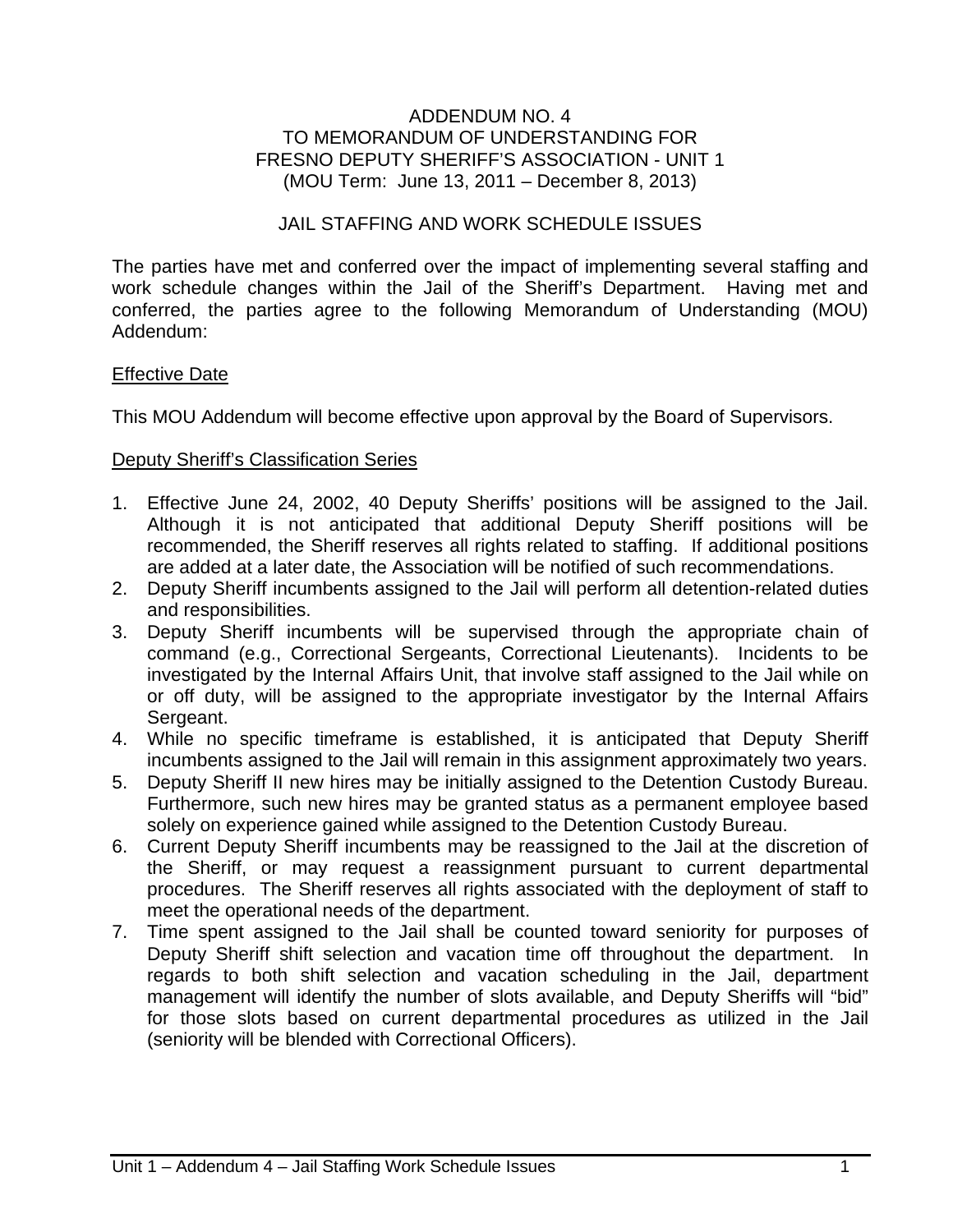#### 12-Hour Flexible Work Schedules – Jail Only

- 1. A 12-hour work schedule may be established effective in FY 2002/03 by the Sheriff, for all Unit 1 classifications assigned to the Jail.
- 2. If such schedule is established, it will consist of seven 12-hour workdays in a 14-day work period (84 hours), consistent with the FLSA 7(k) exemption.
- 3. This flexible work schedule shall be governed by Salary Resolution Sections 813.2 (Exemptions – Overtime). Overtime shall only be paid for authorized work performed in excess of 12 hours in a day or over 84 hours in a work period.
- 4. Employees shall be credited with a maximum of 8 hours Holiday time for holidays worked or taken (including holidays falling on a regular day off).
- 5. If the Sheriff implements the 12-hour schedule in the Jail, it will continue for one year from that implementation date. 45 days prior to the one-year period, the parties shall meet and confer over continuation of the 12-hour work schedule.

#### Establishment of the Deputy Sheriff I – Recruit Classification

- 1. The parties agree that on June 4, 2002, it will be recommended to the Board of Supervisors that a provisional Deputy Sheriff I - Recruit classification be established at the same salary range as Deputy Sheriff I - Court Services and included within Unit 1.
- 2. Unit 1 employees that desire to promote/demote to Deputy Sheriff positions shall, in addition to meeting the established minimum qualifications, except P.O.S.T., participate in a departmental selection process for Deputy Sheriff - I Recruit. Those individuals selected by the Sheriff shall be allowed to attend the peace officer academy (Basic P.O.S.T.) certificate) at the expense to the County (i.e., County-paid salary, tuition and materials cost).
- 3. Any employee so selected, would either promote or demote into the provisional Deputy Sheriff I- Recruit classification. Those employees demoting shall do so without any loss in current base compensation (their salary would be y-rated until they are promoted to a level in the Deputy Sheriff classification series where there is a step that exceeds their y-rated salary).
- 4. Any employee who demotes to Deputy Sheriff I Recruit from a position in which he/she had permanent status and is rejected during the provisional appointment to Deputy Sheriff I - Recruit, shall have the right to return to that position. Employees who promote shall have the same rights, pursuant to Personnel Rule 5023.
- 5. During successor MOU negotiations, the parties will continue to meet and confer regarding the impact of the establishment of the Recruit classification.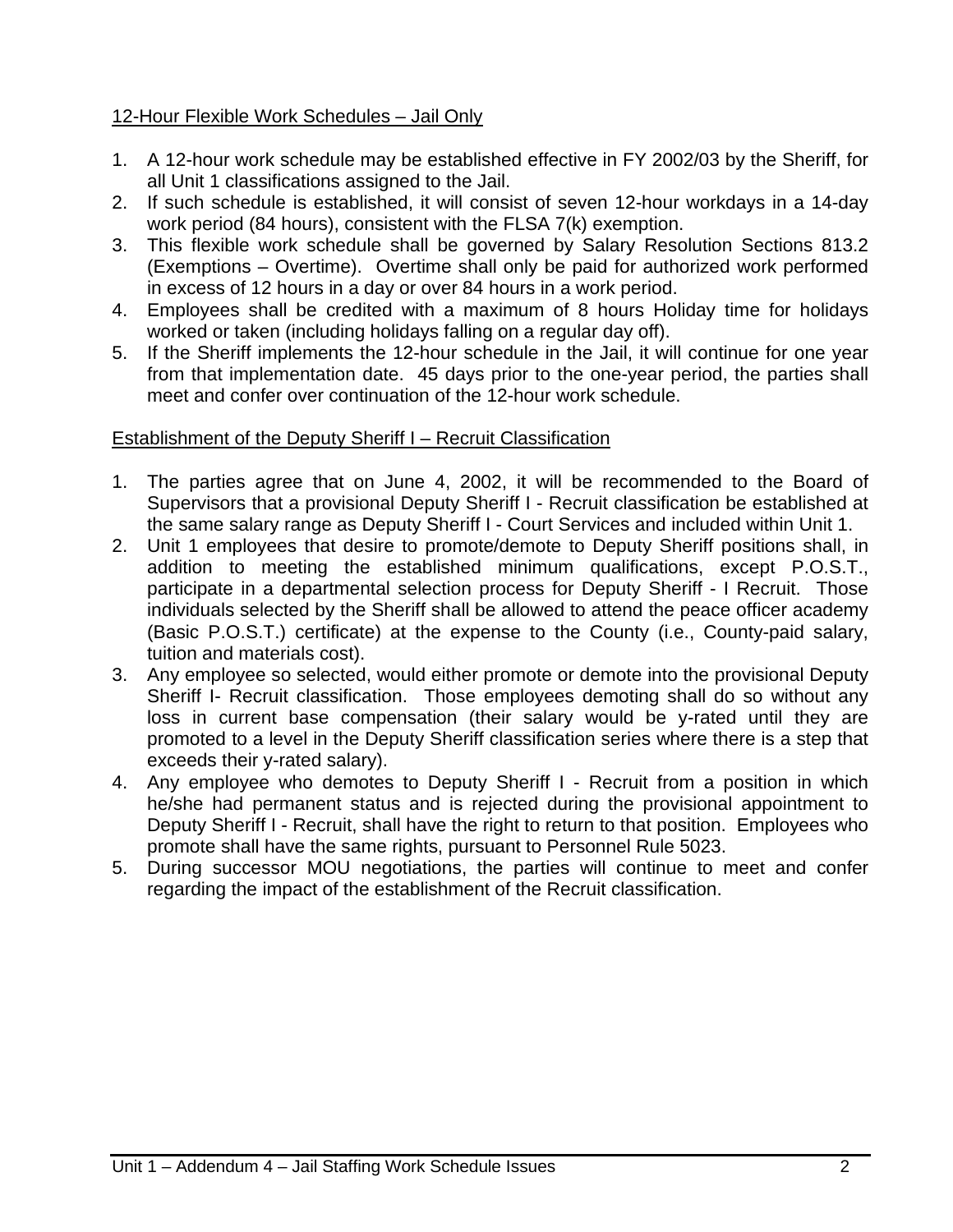#### SETTLEMENT AGREEMENT AND RELEASE OF CLAIMS

This Agreement is entered into between FRESNO DEPUTY SHERIFF'S ASSOCIATION (hereinafter "FDSA"), FRESNO COUNTY SHERIFF RICHARD PIERCE (hereinafter "SHERIFF") and FRESNO COUNTY (hereinafter "COUNTY").

WHEREAS, FDSA filed a petition for writ of mandate and a complaint for declaratory relief in Superior Court Case No. 01 CE CG 02423 alleging that the Sheriff's Department violated the FDSA Memorandum of Understanding by ordering Patrol Division employees to depart from their four day, ten hour work week (4/10) and by unilaterally changing an established practice of allowing members to cash out eighty hours of annual leave yearly.

WHEREAS, the COUNTY timely filed an answer to the writ of mandate and complaint for declaratory relief denying each and every allegation contained therein.

WHEREAS, the parties hereto wish to avoid additional expense, time and risk of litigation, and wish instead to resolve this matter without further litigation.

NOW, THEREFORE, in consideration of their mutual promises and obligations herein exchanged it is hereby agreed as follows:

1. Sheriff agrees to issue a memorandum to his executive staff regarding notice of schedule changes and holiday scheduling as set forth in Exhibit A attached hereto and incorporated by this reference.

2. So long as the Board of Supervisors continues the annual leave cash out program, the Sheriff agrees to approve or deny employee annual leave cash out requests made pursuant to Fresno County Salary Resolution Section 610.7 in the context of the "Annual Leave Cash Out for Training"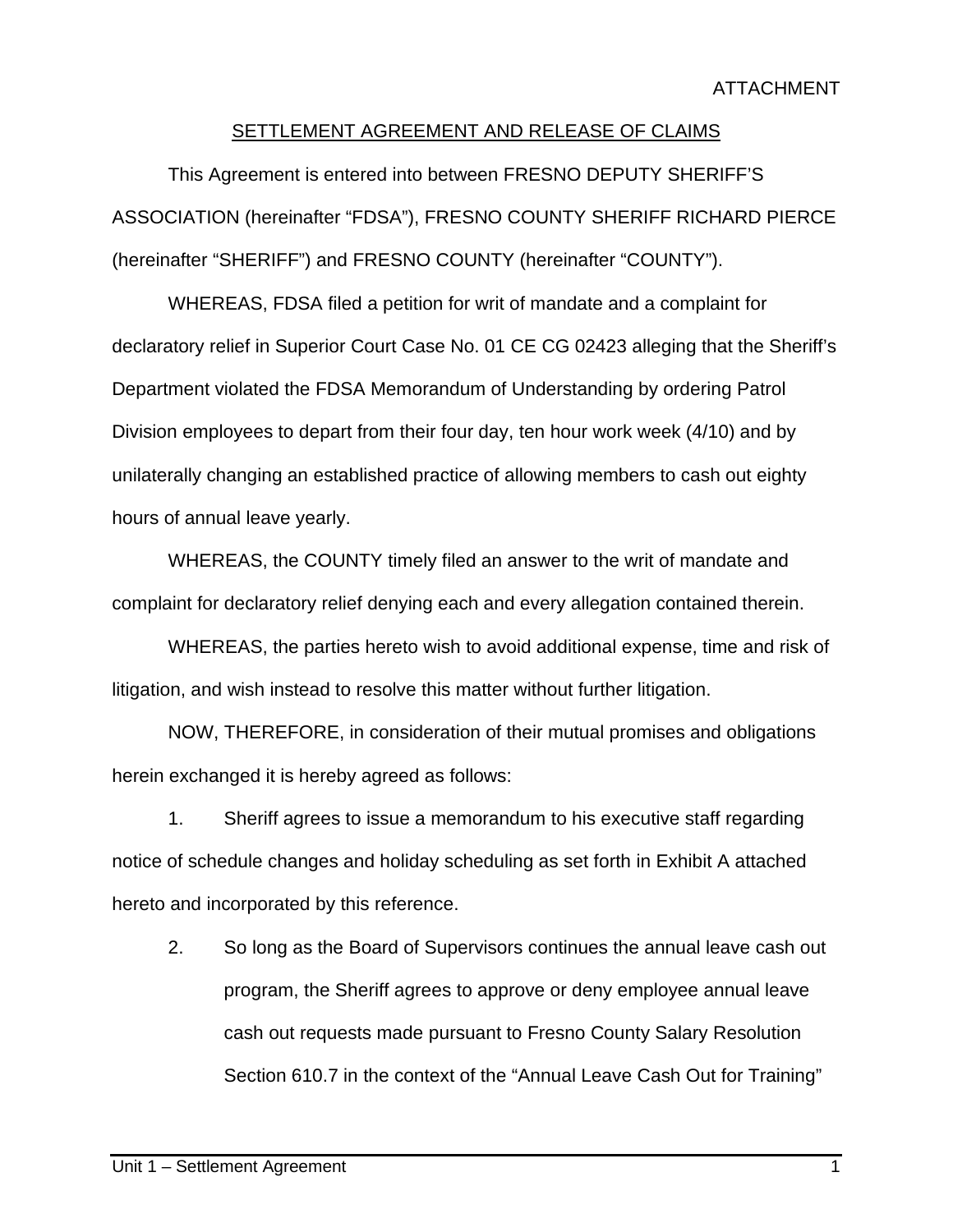guideline set forth in Exhibit B attached hereto and incorporated by this reference.

3. The Sheriff and County agree to an annual leave reinstatement process as set forth in Exhibit C attached hereto and incorporated by this reference for deputies in Community and Youth Services Bureau who used two hours of annual leave/vacation pay on Labor Day and/or Veteran's Day in 2001.

4. FDSA agrees to dismiss with prejudice Fresno County Superior Court

Case No. 01 CE CG 02423 upon execution of this Agreement.

5. Each party to this Agreement shall bear their own attorney fees and costs arising from the litigation respecting Fresno County Superior Court Case No. 01 CE CG 02423, and the matters as referred to herein, the dismissal of the complaint and all related matters.

6. FDSA expressly understands and acknowledge that they are waiving all rights set forth in Civil Code section 1542 which states:

A general release does not extend to claims which the creditor does not know or suspect to exist in his favor at the time of executing the release, which if known by him must have materially affected his settlement with the debtor.

7. This Settlement Agreement and Release of Claims shall be construed and interpreted in accordance with the laws of the State of California.

8. Each party agrees to take such actions and to execute and deliver such documents as may be reasonably necessary to effect the purpose and terms of this

Agreement.

9. Each party signing this Agreement represents that he/she has carefully

read each provision of this Agreement, and that each signing party acknowledges and

understands each of the provisions of this Agreement and the effect thereof and to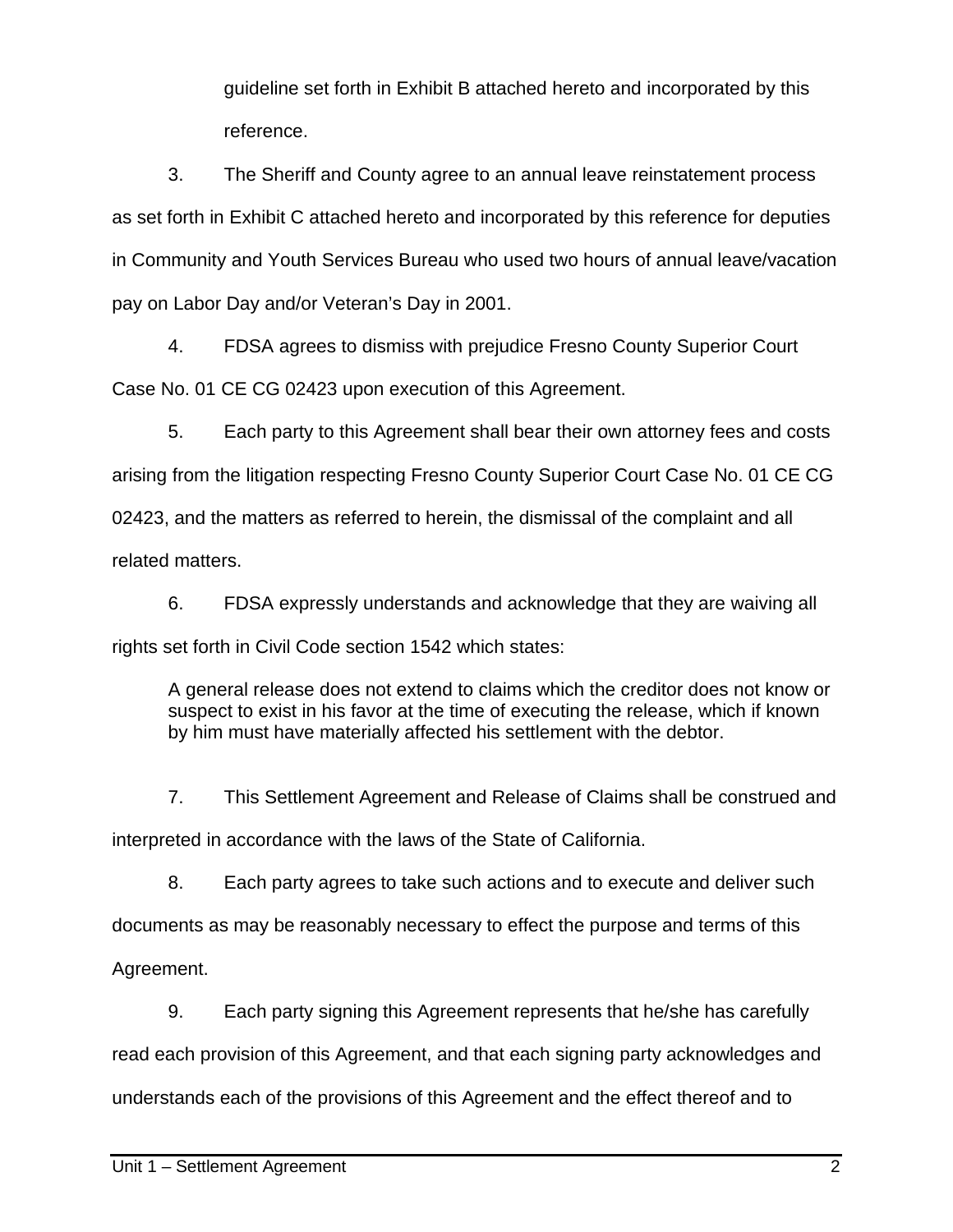voluntarily accept each of them. In addition, each party represents that it has signed this Agreement free from compulsion, coercion or undue influence.

10. This Agreement contains the entire agreement of the parties with respect to the subject matter thereof. All prior agreements, representations, understandings, and writings concerning the subject matter are hereby expressly superseded and are of no further force or effect. No variation or modification of this Agreement shall be deemed valid unless done in writing signed by all the parties.

11. Nothing in this Agreement shall be interpreted or construed to be an admission on the part of, nor to the prejudice of, any party named herein. Such party expressly denies any and all liability arising from or related to the above-mentioned action.

12. This Settlement Agreement and Mutual Releases shall become effective following execution by all parties specified in the body of this document.

IN WITNESS WHEREOF, the parties have set their hand in Fresno, California, on

this date and year below stated.

Dated: \_\_\_\_\_\_\_\_\_\_\_\_\_\_\_, 2002 APPROVED AND AGREED TO BY AND ON BEHALF OF PETITIONERS

> \_\_\_\_\_\_\_\_\_\_\_\_\_\_\_\_\_\_\_\_\_\_\_\_\_\_\_\_\_\_\_\_\_\_\_ Mike Robinson, President FDSA

Dated: \_\_\_\_\_\_\_\_\_\_\_\_\_, 2002 APPROVED AND AGREED TO BY AND ON BEHALF OF RESPONDENT

> \_\_\_\_\_\_\_\_\_\_\_\_\_\_\_\_\_\_\_\_\_\_\_\_\_\_\_\_\_\_\_\_\_\_\_ Richard Pierce, Fresno County Sheriff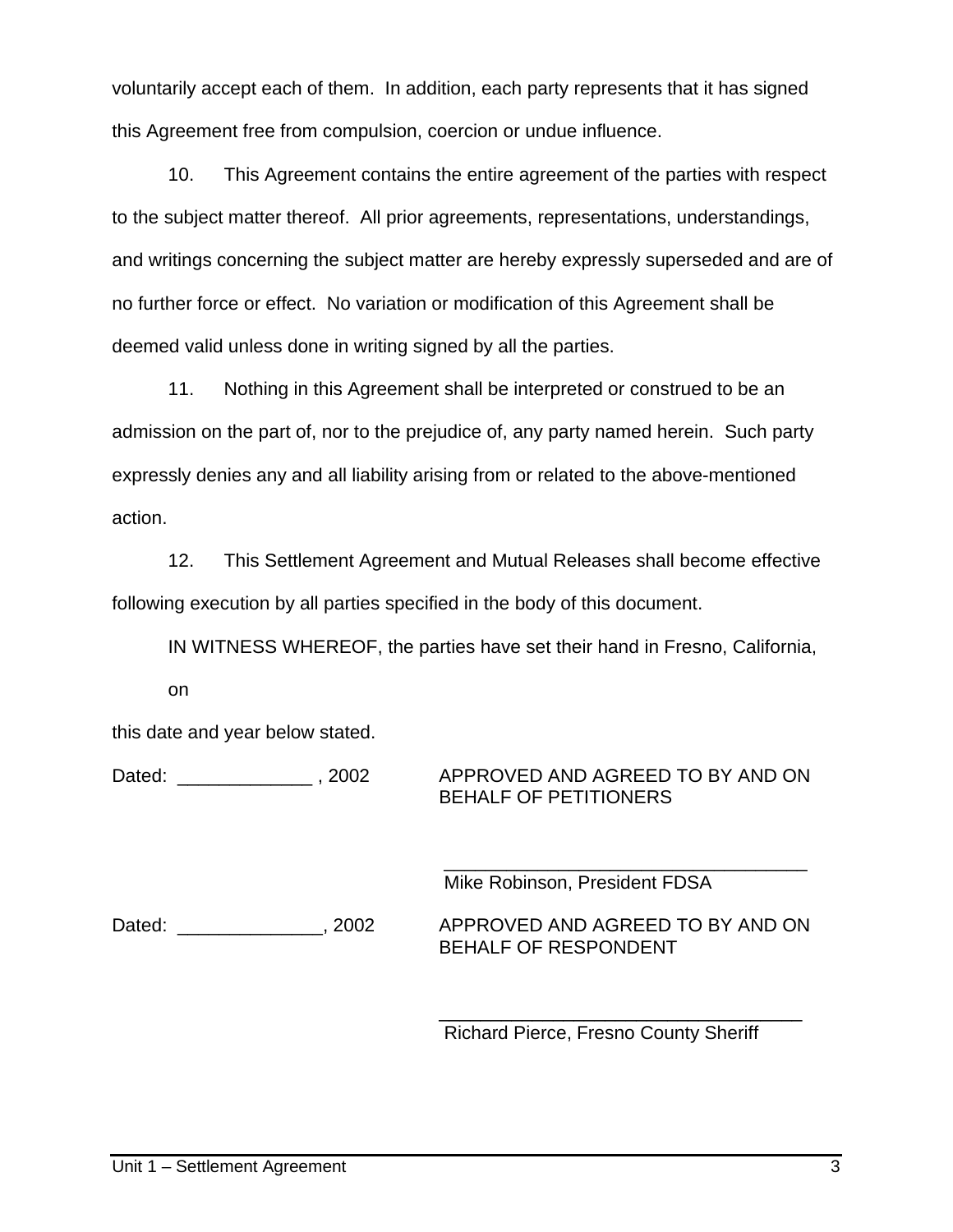#### REVIEWED AND RECOMMENDED FOR APPROVAL

 $\mathsf{B}\mathsf{y}$ BART BOHN County Administrative Officer

REVIEWED AS TO LEGAL FORM PHILLIP S. CRONIN, COUNTY COUNSEL

By \_\_\_\_\_\_\_\_\_\_\_\_\_\_\_\_\_\_\_\_\_\_\_\_\_\_\_ DENNIS A. MARSHALL Assistant County Counsel Attorneys for Respondent

BENNETT & SHARPE, INC.

By \_\_\_\_\_\_\_\_\_\_\_\_\_\_\_\_\_\_\_\_\_\_\_\_\_\_\_ THOMAS SHARPE Attorney for FDSA

Dated:  $0.2002$  COUNTY OF FRESNO

 $By \_\_$ 

CHAIRMAN, Board of Supervisors

Attest:

Bernice E. Seidel, Clerk to the Board of Supervisors

 $\mathsf{By} \_\_\_\_\_\_\$